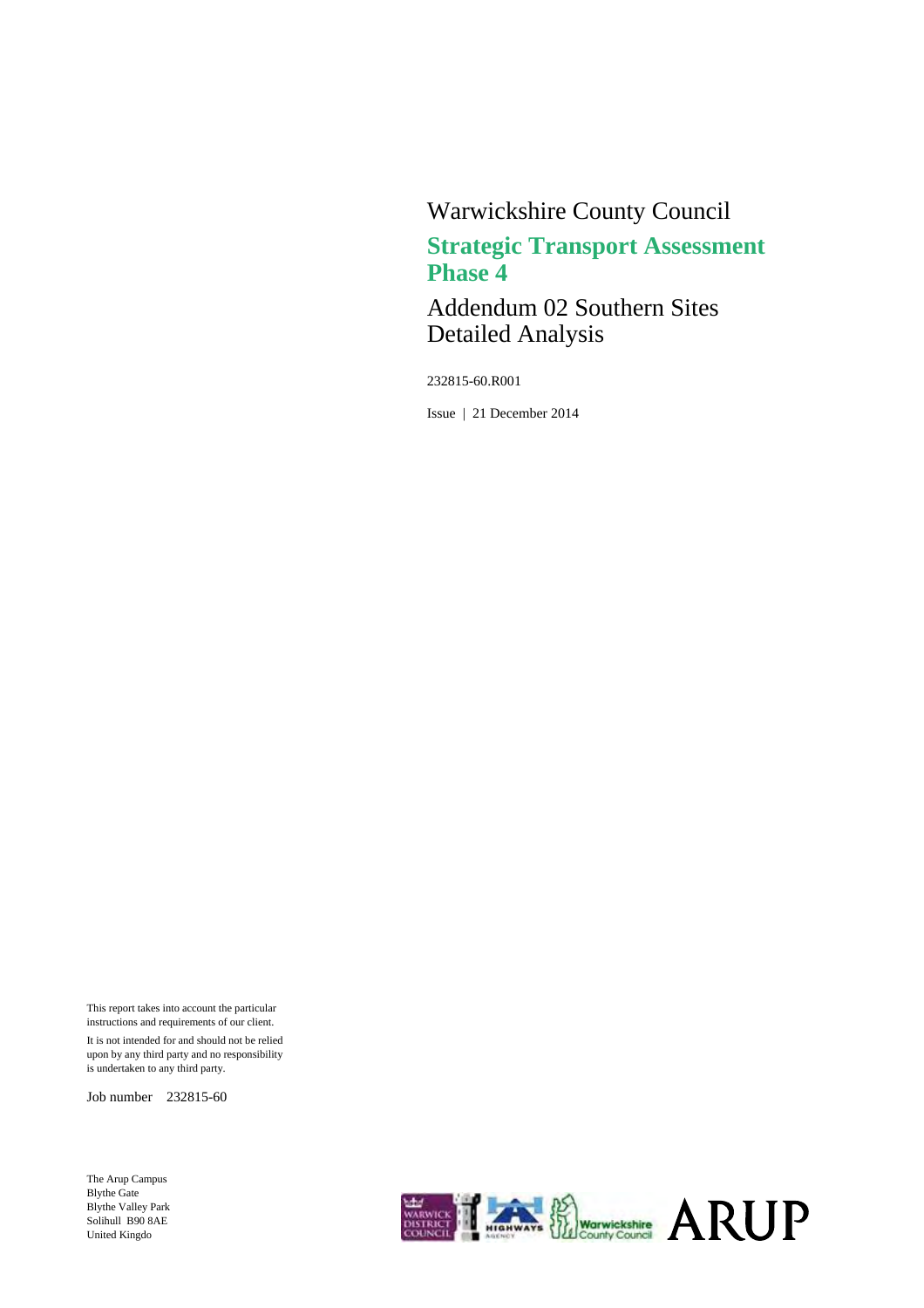# **Contents**

|                |     |                                                             | Page         |
|----------------|-----|-------------------------------------------------------------|--------------|
| $\mathbf{1}$   |     | <b>Introduction</b>                                         | 1            |
|                | 1.1 | Scope                                                       | $\mathbf{1}$ |
|                | 1.2 | <b>Study Objectives</b>                                     | $\mathbf{1}$ |
|                | 1.3 | Background                                                  | $\mathbf{1}$ |
|                | 1.4 | <b>Study Area</b>                                           | 3            |
|                | 1.5 | <b>Report Structure</b>                                     | 3            |
| $\overline{2}$ |     | <b>Scenario Development</b>                                 | 5            |
|                | 2.1 | Overview                                                    | 5            |
|                | 2.2 | <b>Proposed Developments</b>                                | 5            |
|                | 2.3 | <b>Development Status</b>                                   | 7            |
|                | 2.4 | <b>Site Access Strategy</b>                                 | 7            |
|                | 2.5 | WLWA 2028 Reference Case                                    | 18           |
|                | 2.6 | <b>Local Plan Demand Forecasting</b>                        | 18           |
|                | 2.7 | <b>Appeal Sites Demand Forecasting</b>                      | 25           |
|                | 2.8 | $M004$ WLWA 2028 DS + Link Scheme – Europa Way Link<br>Road | 26           |
| 3              |     | <b>Mitigation Overview</b>                                  | 28           |
|                | 3.1 | Introduction                                                | 28           |
|                | 3.2 | <b>Outline Mitigation Schemes</b>                           | 28           |
|                | 3.3 | <b>Outstanding Mitigation Measures</b>                      | 32           |
|                | 3.4 | Summary                                                     | 33           |
| 4              |     | <b>Results Analysis</b>                                     | 34           |
|                | 4.1 | Overview                                                    | 34           |
|                | 4.2 | <b>Model Stability</b>                                      | 34           |
|                | 4.3 | Number of Runs                                              | 35           |
|                | 4.4 | <b>Network Wide Statistics</b>                              | 35           |
|                | 4.5 | Queue Lengths                                               | 35           |
|                | 4.6 | Journey Time Analysis                                       | 36           |
| 5              |     | <b>Southern Sites Results Analysis</b>                      | 40           |
|                | 5.1 | Overview                                                    | 40           |
|                | 5.2 | 2028 STA Southern Sites - Results Analysis                  | 40           |
|                | 5.3 | <b>Model Stability</b>                                      | 40           |
|                | 5.4 | <b>Network Wide Statistics</b>                              | 40           |
|                | 5.5 | Maximum Queue Length Analysis                               | 43           |
|                | 5.6 | Journey Time Analysis                                       | 45           |
|                |     |                                                             |              |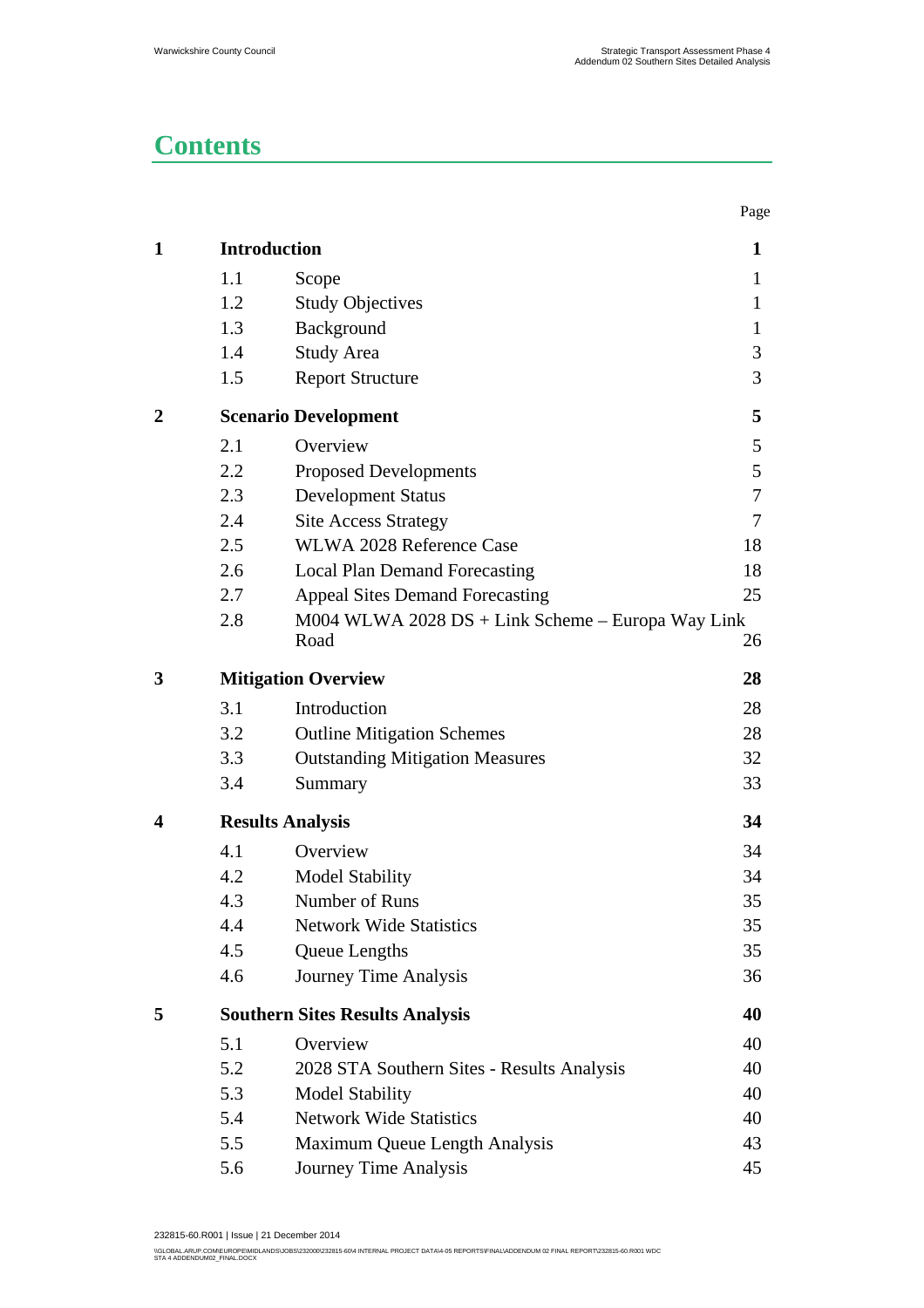|   | 5.7             | Conclusion                                                       | 47 |
|---|-----------------|------------------------------------------------------------------|----|
| 6 |                 | <b>Europa Way Consortium Land, Link Road Sensitivity Results</b> |    |
|   | <b>Analysis</b> |                                                                  | 49 |
|   | 6.1             | Overview                                                         | 49 |
|   | 6.2             | <b>Model Stability</b>                                           | 49 |
|   | 6.3             | <b>Network Wide Statistics</b>                                   | 49 |
|   | 6.4             | Maximum Queue Length Analysis                                    | 52 |
|   | 6.5             | Journey Time Analysis                                            | 52 |
|   | 6.6             | Conclusion – Strategic Level Analysis                            | 53 |
|   | 6.7             | <b>Localised Flow Impact Analysis</b>                            | 54 |
| 7 |                 | <b>Appeals Sites - Sensitivity Results Analysis</b>              | 57 |
|   | 7.1             | Overview                                                         | 57 |
|   | 7.2             | <b>Model Stability</b>                                           | 57 |
|   | 7.3             | <b>Network Wide Statistics</b>                                   | 58 |
|   | 7.4             | Maximum Queue Length Analysis                                    | 60 |
|   | 7.5             | Journey Time Analysis                                            | 61 |
|   | 7.6             | Conclusion                                                       | 62 |
| 8 |                 | <b>Summary and Conclusions</b>                                   | 64 |
|   | 8.1             | Summary                                                          | 64 |
|   | 8.2             | Conclusions                                                      | 65 |

### **Appendix A**

Scheme Plots

### **Appendix B**

WDC STA Phase 4 - Queue Analysis Plots

### **Appendix C**

WDC STA Phase 4 - Journey Time Analysis Plots

### **Appendix D**

2011 Southern Sites Distribution Analysis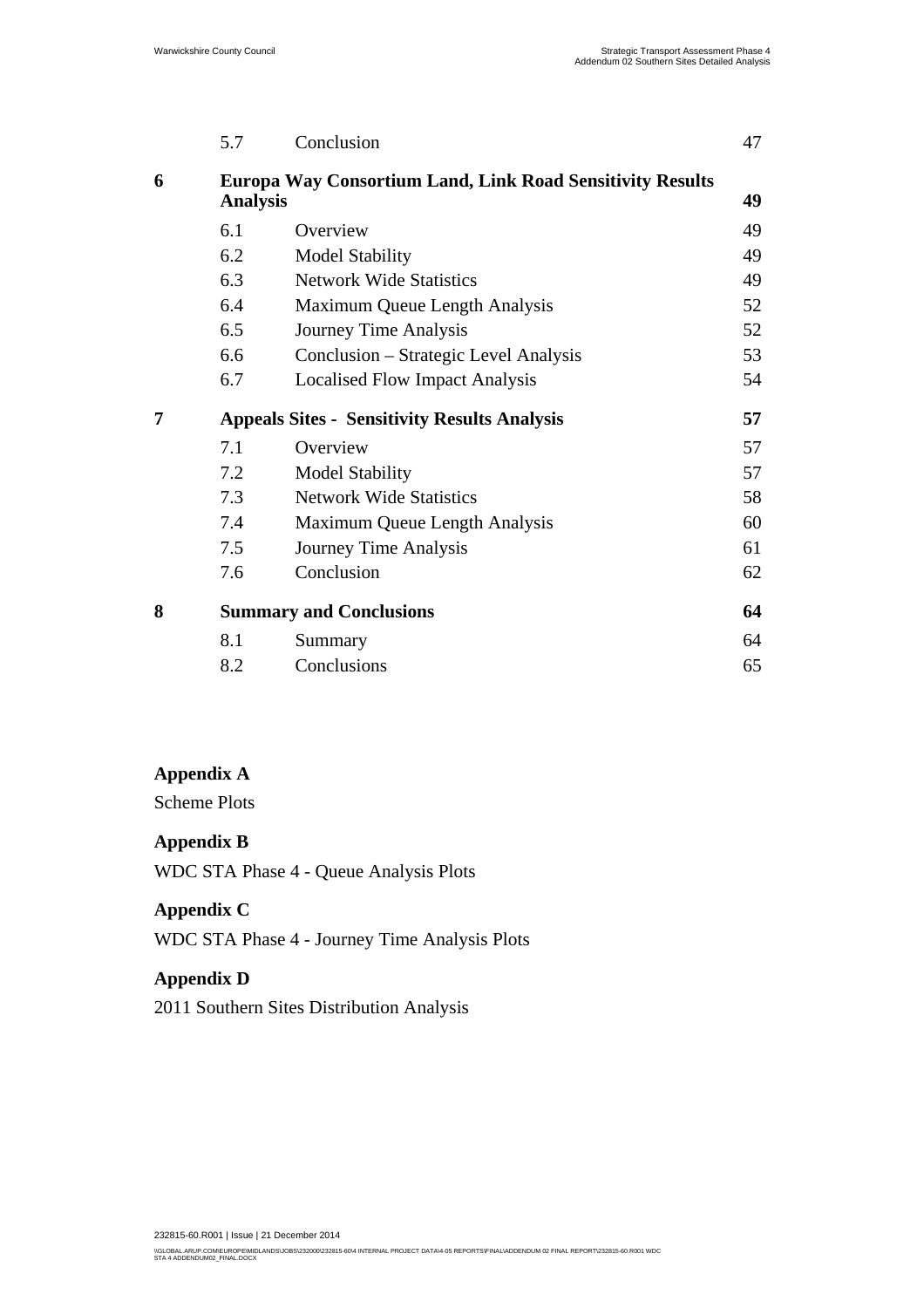# **1 Introduction**

# **1.1 Scope**

Arup have been commissioned by Warwickshire County Council (WCC) and Warwick District Council (WDC) to undertake additional, more detailed analysis of the WDC Strategic Transport Assessment (STA) scenarios relating to the Draft Local Plan. This report serves as an addendum to the previous Phase 4 Strategic Transport Assessment (STA) and builds upon the evidence presented within that and previous STA Assessment reports.

This addendum is intended to outline the impacts of the southern Warwick sites that have been identified through the Draft Local Plan to ascertain the level of mitigation that is envisaged as being necessary to deliver only those sites and to establish costs of the cumulative mitigation measures identified through this study.

# **1.2 Study Objectives**

The objectives of this phase of work are as follows:

- Understand the level of mitigation that is envisaged as being necessary to deliver only those sites in the south of the study area and to establish costs of the cumulative mitigation measures identified as a result of this process.
- To assess, once an appropriate mitigation strategy has been identified, the impacts of two potential additional scenarios on the overall level of network operation, specifically:
	- Inclusion of a link through the Europa Way consortium land which connects Europa Way to Myton Road
	- Inclusion of additional sites to the South of Warwick not previously included within the earlier assessment or the original Phase 4 STA work.

# **1.3 Background**

The objectives set out in section 1.2 are intended to build upon transport work previously undertaken. It is intended that this report should be considered alongside these independent but, but complimentary, reports.

The nature of the strategic transport assessments completed to date mirrors the emergent nature of the development of the Core Strategy itself. As is mentioned throughout the remainder of this report, there are a number of assumptions pertaining to the Core Strategy that have yet to be fully determined, as such, this assessment is based on the most up to date and current assumptions but should by no means be considered conclusive. The outputs from this assessment are intended to advise on the potential implications of the relevant allocation strategies and accompanying mitigation schedules.

An overview of the process that has been followed prior to the commencement of this additional phase of testing has been summarised as follows: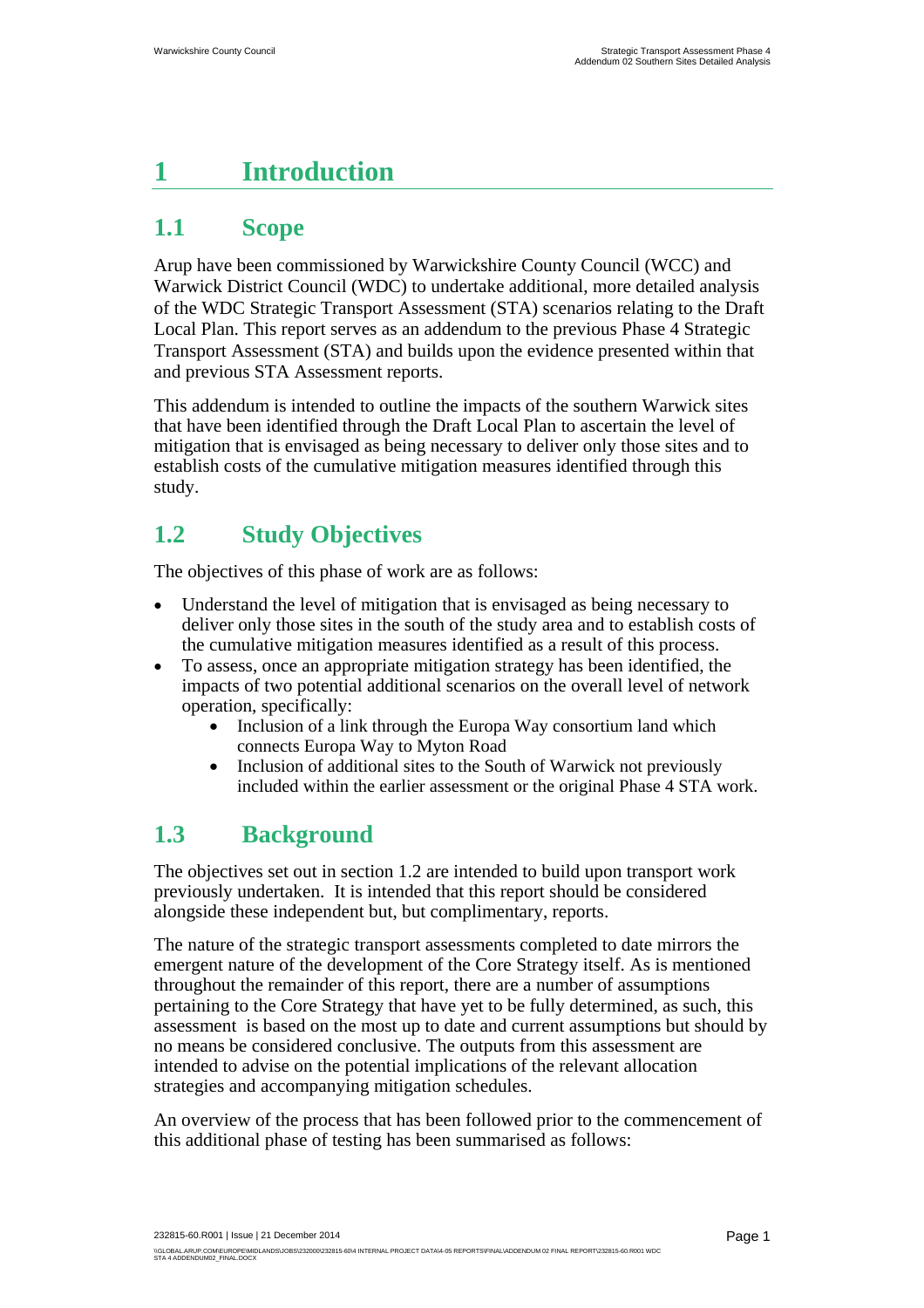### **WDC Strategic Transport Assessment – Phase 1**

The first phase of the strategic transport assessment comprised three separate elements. Firstly, a strategic transport assessment was undertaken using Strategic modelling techniques. This formed a high level/low detail assessment which was intended to begin to inform WCC, WDC and the HA on the potential implications of a number of different allocation options. This work was then supplemented by an additional, more detailed, series of tests undertaken using the existing PARAMICS models of both Warwick & Leamington and Kenilworth and Stoneleigh. At this stage the assessments were based on four potential options and compared the differences between the Reference Case, Do Nothing (i.e. growth but no mitigation measures) and Do Something scenarios.

Finally, complementary technical assessments and key findings thereof were presented alongside a detailed review of additional mitigation measures that could be delivered alongside the proposed approach to the allocation of housing across the District. The principles regarding the implementation of sustainable modes set out within these assessments are still applicable today as they are valid irrespective of the allocation strategy adopted. However they cannot be determined further until a preferred option is identified as there is a need to tailor these measures specific to the sites proposed.

### **WDC Strategic Transport Phase 2**

The second phase of the strategic transport assessment undertook a more detailed comparison of the potential impacts of two specific allocation strategies namely the Preferred Option and the Southern Focus. At this stage a more detailed review of the potential mitigation measures was undertaken and additional mitigation measures where included within the assessment dependent upon the option being tested. A number of additional Sensitivity tests were completed which focussed on a variety of issues such as the impact of the Coventry and Warwickshire Gateway development and the strategic significance of the Northern Relief Road.

### **WDC Strategic Transport Phase 3**

The third phase of the strategic transport assessment undertook a more detailed comparison of the potential impacts of one specific approach to the allocation of development, namely the Revised Allocation. At this stage a more detailed review of the potential mitigation measures was undertaken and additional mitigation measures were included within the assessment dependent upon the option being tested. A number of additional Sensitivity tests were completed which focussed on a variety of issues such as the potential impacts of education provision, the impacts of revising certain mitigation measures and the potential feasibility of amending the mitigation strategy in order that it can better accommodate public transport movements and, specifically, those associated with a Park and Ride site located south of Warwick and Leamington.

### **WDC Strategic Transport Phase 4**

The fourth phase of the strategic transport assessment undertook a more detailed assessment of the potential impacts of the RDA on the Warwick and Leamington area road network. This stage of the work also refined the proposed Local Plan transport scheme assumptions in light of the impacts of the RDA and identified, where appropriate, areas of change compared to the previously proposed phase 3 mitigation strategy. This study also involved an assessment of the potential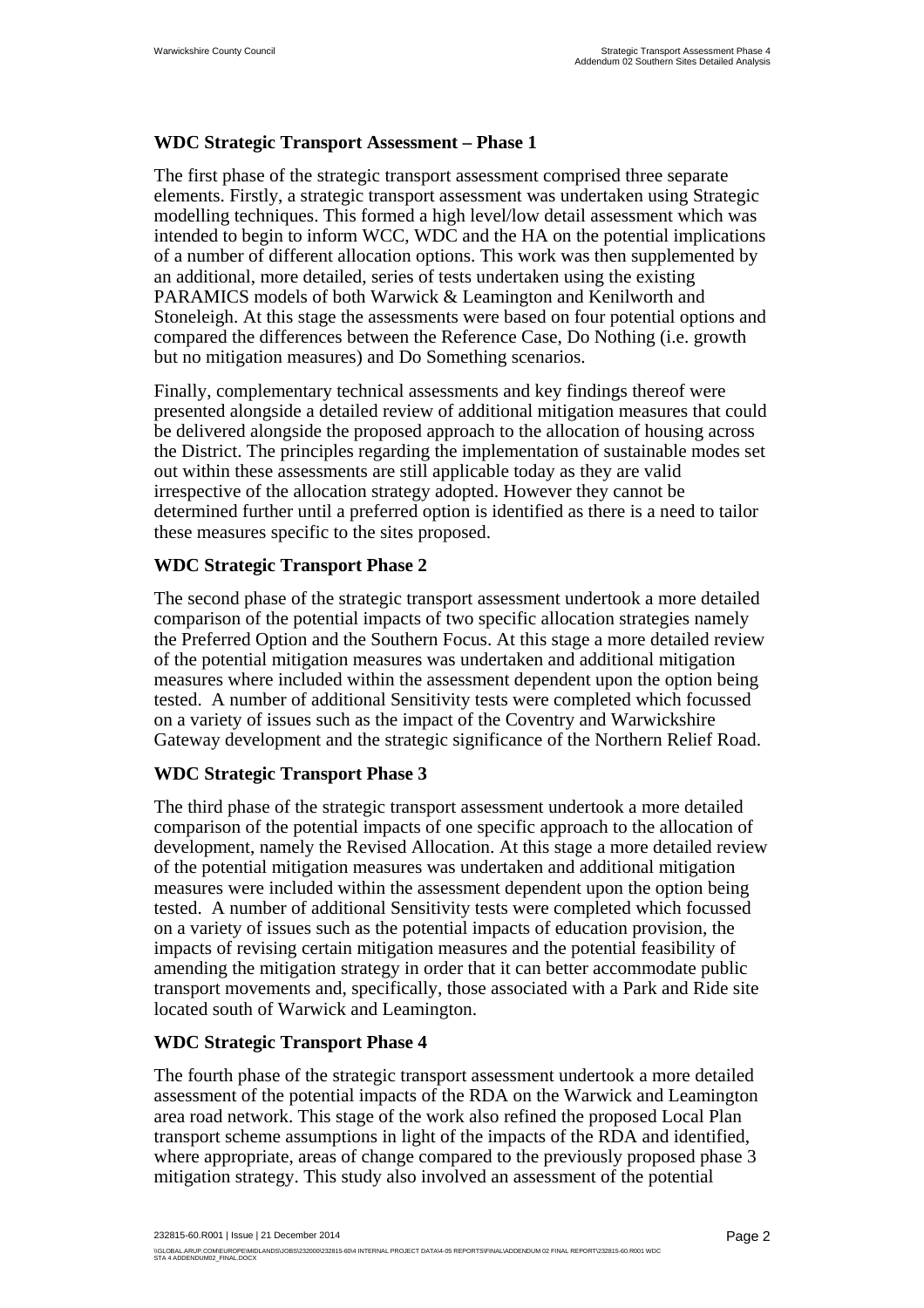impacts of adopting alternative layouts for some of the originally proposed schemes within the area of Warwick Town Centre. As part of this fourth phase of the STA, the network interventions in some areas have been reviewed and, where possible, refined in response to the conditions that have been observed to occur as a result of the assignment of the RDA Demands within the model networks and the impacts thereof. In addition further amendments to the schemes have been made where concerns with regards feasibility or deliverability have arisen.

### **WDC Strategic Transport Phase 4 Addendum 1**

This stand-alone assessment is intended to record the revised network conditions which are produced within both the existing Reference and 2028 WDC RDA Scenario networks as a result of the inclusion of the updated A46/A425 improvements. The study also intends to ascertain the implications on the strategic infrastructure of the allocation of additional employment land to the south east of Warwick, off Stratford Road.

## **1.4 Study Area**

In line with previous stages of the STA the assessment has focussed on the impacts within and performance of the Warwick and Leamington transport network as informed by the Warwick and Leamington Wide Area PARAMICS model (WLWA). The coverage of the WLWA model has been illustrated within Figure 1 on the following page.

# **1.5 Report Structure**

The remainder of this report is set out as follows:

- Section 2 Outlines the development of the respective model scenarios
- Section 3 Presents an overview of the mitigation assumptions and amendments.
- Section 4 Describes the measures used to inform the assessment and analysis of impacts.
- Section 5 Presents the outcome of the testing completed within the Southern Sites
- Section 6 Documents the impacts of the Europa Way Consortium Land, Link Road Sensitivity Test
- Section 7 Documents the impacts of the Appeal Sites Sensitivity Test
- Section 8 Outlines the Summary and Conclusions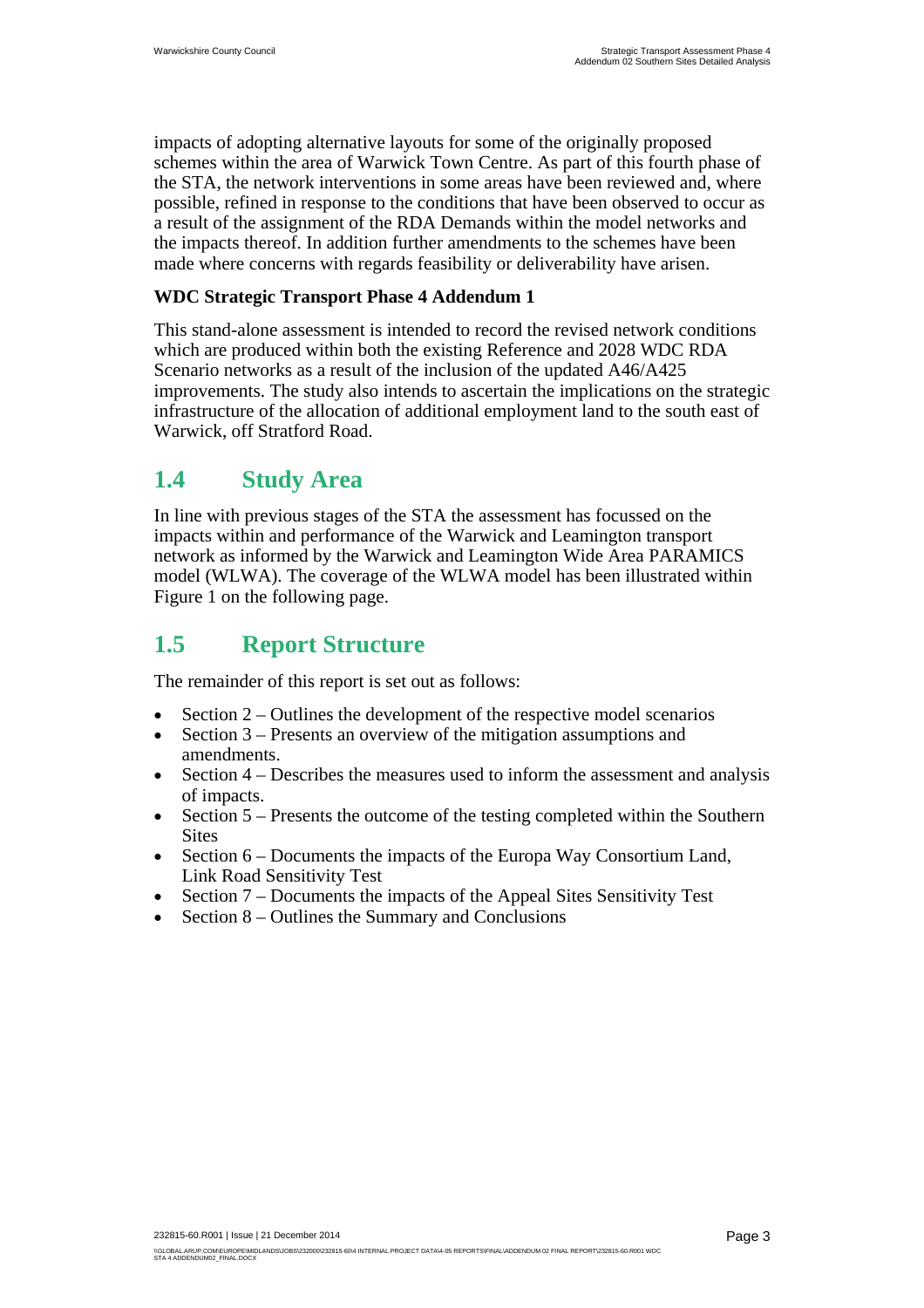

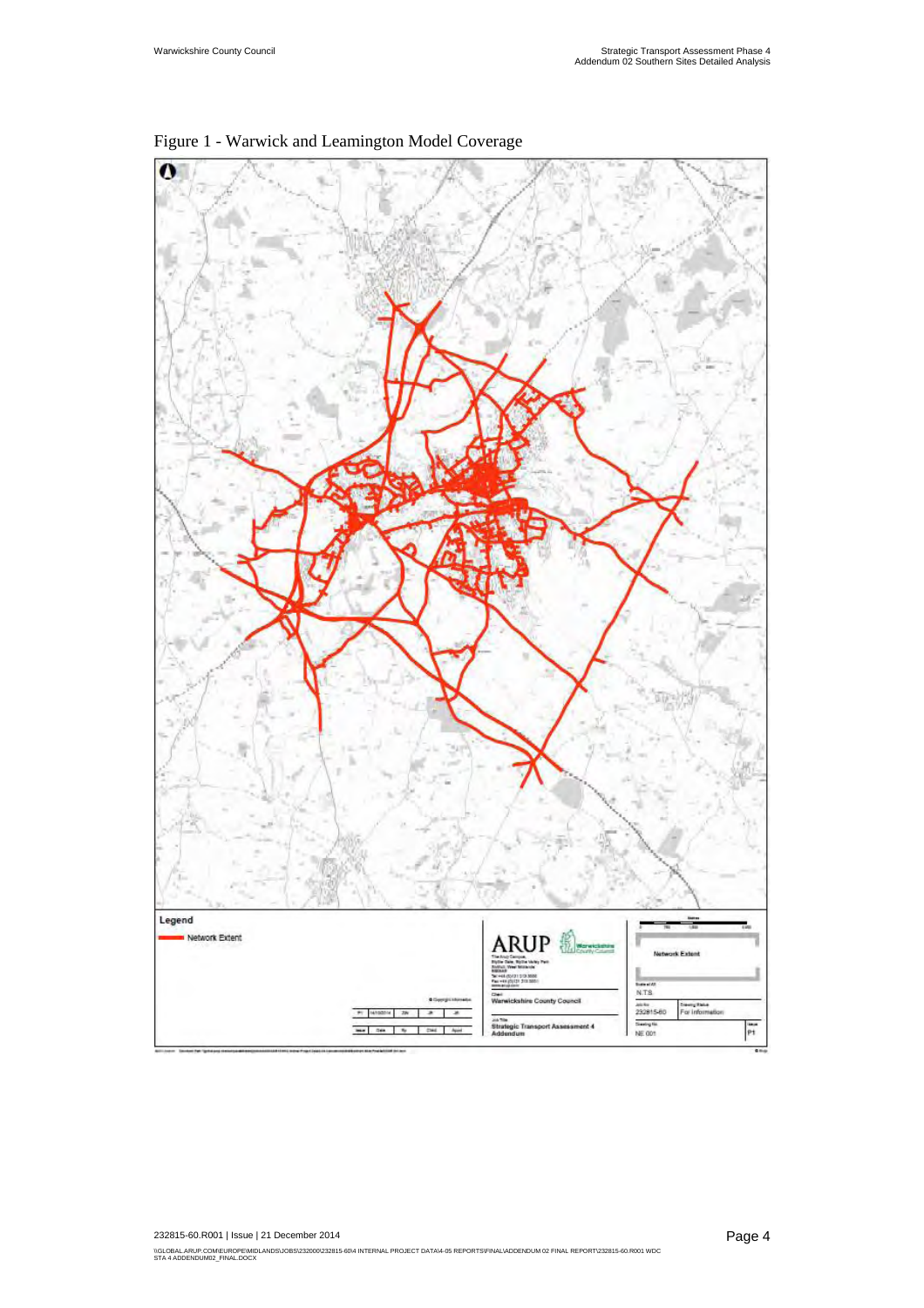# **2 Scenario Development**

# **2.1 Overview**

Prior to the commencement of the assessment it is important to ascertain that the Reference Case that has been adopted to inform the assessment is appropriate and fit for purpose.

The term Reference Case refers to the scenario against which all other scenarios are compared. In assessing the implications of any development allocation strategy it is important to ensure all variables are kept to a minimum, thus the Reference Case is used to identify the likely network conditions prior to the application of any of the core strategy assumptions. As part of the first addendum phase of testing against the Phase 4 Strategic Transport Assessment the 2028 Reference Case was updated to include the full proposals for the A46/A425 Birmingham Road Corridor works. Full details of this scheme are available through the business case submission for the Coventry and Warwickshire Strategic Economic Plan  $(SEP)^1$ . Details on how the scheme has been included within the 2028 Reference Case are provided within the Phase 4 Addendum 01  $Report<sup>2</sup>$ 

The following scenarios are examined within this report:

- M001 WLWA 2028 Reference Case
- M002 WLWA 2028 Southern Sites Do Nothing
- M003 WLWA 2028 Southern Sites Do Something
- M004 WLWA 2028 Southern Sites Do Something + Link+ Myton Link
- M005 WLWA 2028 Southern Sites Do Something + Appeals

As such the modelling has been assessed with the original 2028 Forecast demands included within the assessment. Should the plan period deviate by more than 3 or 4 years it may be necessary to update the forecasting processes but, until that time, it is reasonable to conclude that the incremental growth in demand between 2028 and 2029 is unlikely to affect the outcome of the assessment.

# **2.2 Proposed Developments**

Each of the proposed and approved development sites across the study area have been included in the model for assessment. Each of the sites assessed are listed below and details for each are contained within Table 1 and Table 2:

- Site 1 Land North of Gallows Hill
- Site  $2 -$  Land at Myton
- Site 3 Harbury Gardens
- Site 4 Lower Heathcote Farm
- $\bullet$  Site 5 Land North of Harbury Lane
- Site 6 Woodside Farm
- Site 7 Land South of Gallows Hill
- Site 8 The Asps

 $\overline{a}$ 

232815-60.R001 | Issue | 21 December 2014

<sup>1</sup> http://www.cwlep.com/userFiles/sep\_business\_case\_a425\_stanks\_\_appendices.pdf 2

<sup>&</sup>lt;sup>2</sup> 232815-60.R001 WDC STA Phase 4 Addendum 01 - Stratford Road Analysis, Arup, November 2014

<sup>\\</sup>GLOBAL.ARUP.COM\EUROPE\MIDLANDS\JOBS\232000\232815-60\4 INTERNAL PROJECT DATA\4-05 REPORTSIFINAL\ADDENDUM 02 FINAL REPORT\232815-60.R001 WDC<br>STA 4 ADDENDUM02\_FINAL.DOCX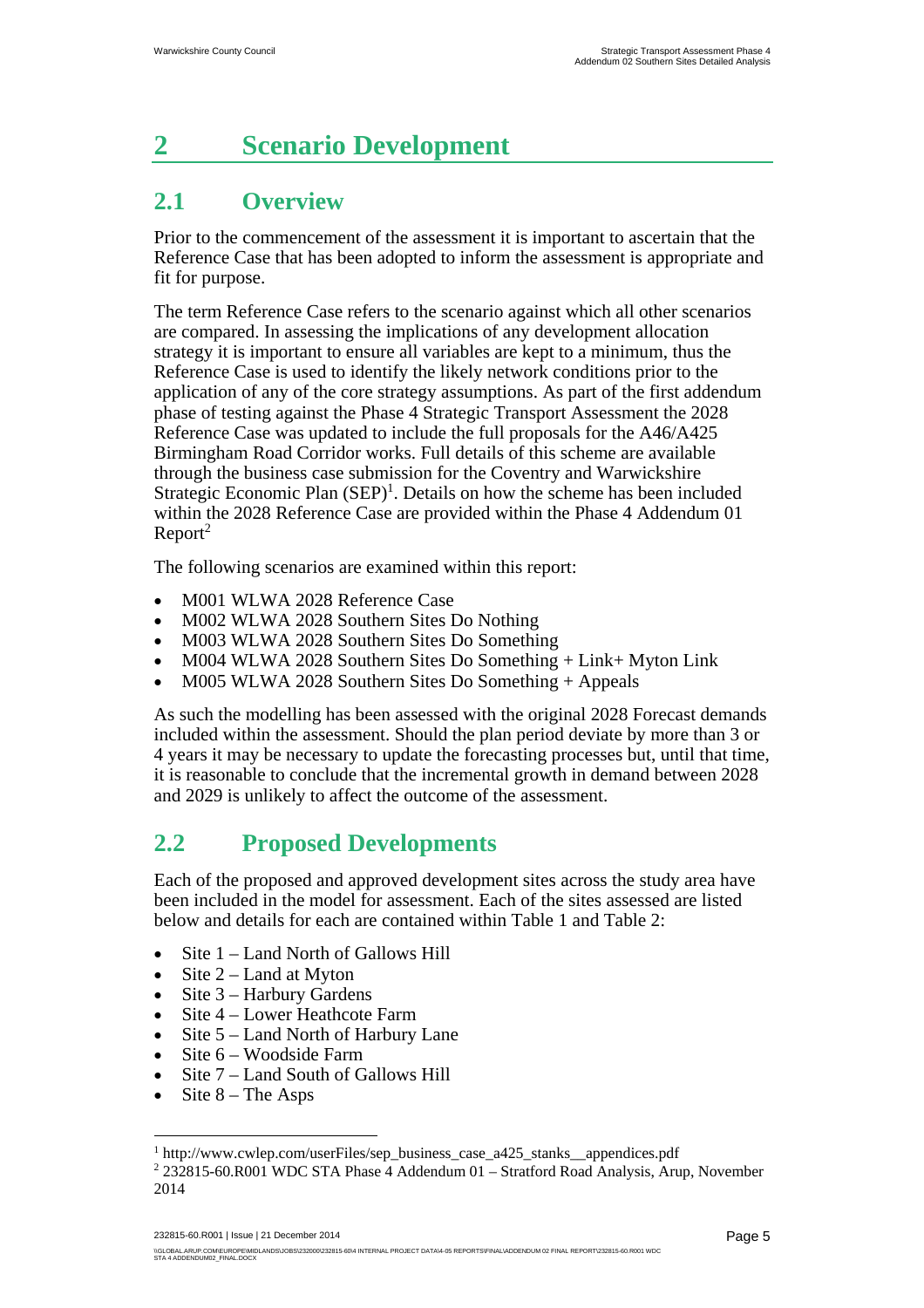- Site 9 Land West of Oakley Wood Road
- Site 10 Land South of Mallory Road

### Table 1 – Local Plan Sites: Southern Sites

| <b>Local Plan Site</b>                                                                                          | <b>Local Plan</b><br><b>Housing Allocation</b> | <b>Planning</b><br><b>Applications</b>                                | <b>Planning</b><br><b>Application</b><br><b>Housing Number</b> |
|-----------------------------------------------------------------------------------------------------------------|------------------------------------------------|-----------------------------------------------------------------------|----------------------------------------------------------------|
| Land West of Europa Way:<br>1190 (+8ha<br>employment)<br>Europa Consortium<br><b>WCC</b><br><b>Myton School</b> |                                                | W/14/0967<br>North of Gallows<br>$Hill (WCC) +$<br>Gallagher Triangle | 425                                                            |
|                                                                                                                 |                                                | W/14/1076<br>West of Europa<br>way (EWC)                              | 735                                                            |
|                                                                                                                 |                                                | Land at Myton<br>School                                               | 125                                                            |
| Land South of Harbury<br>Lane                                                                                   | 1720                                           | W/14/0023<br><b>Harbury Gardens</b><br>(AC Lloyd)                     | 200                                                            |
|                                                                                                                 |                                                | W/14/0407<br>Lower Heathcote<br>Farm (Gallaghers)                     | 785                                                            |
|                                                                                                                 |                                                | TBC - likely Split<br>across AC Lloyd<br>and Severn Trent             | 735                                                            |
| Land north of Harbury<br>Lane (Warwick Gates)                                                                   | 220                                            | W/14/0407                                                             | 220                                                            |
| Woodside Farm                                                                                                   | 280                                            | W/13/1207<br>(outline)<br>W/14/1054                                   | 280                                                            |
|                                                                                                                 |                                                | (Reserved matters)                                                    |                                                                |
| Land north of Oakley<br>Wood Road (South of<br>School)                                                          | 150                                            | W/14/0689                                                             | 150                                                            |

The above table illustrates that there have been 3655 dwellings identified as necessary for inclusion within the first phase of testing.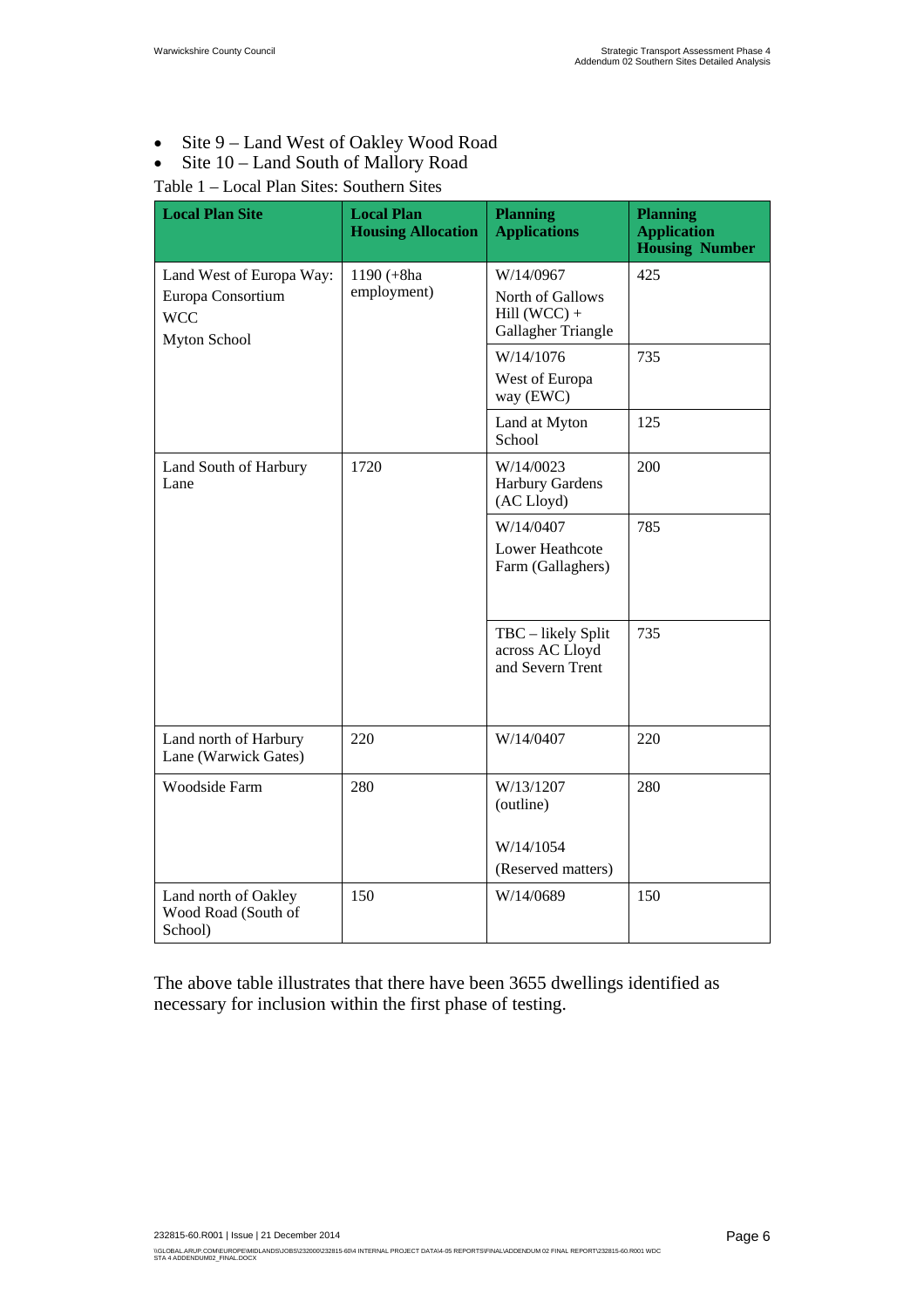| <b>Planning Applications</b>                           | <b>Planning</b><br><b>Application</b><br><b>Housing Number</b> | <b>Status of application</b> |
|--------------------------------------------------------|----------------------------------------------------------------|------------------------------|
| W/14/0681<br>South of Gallows Hill (part) (Gallaghers) | 450                                                            | Refused                      |
| W/14/0300<br>The Asps (Barwoods)                       | 900                                                            | Refused (appeal lodged,)     |
| Land south of Mallory Road                             | 125                                                            | 125                          |

#### Table 2 – Other sites: Appeals/Refused

The previous table reveals that the appeals sensitivity test includes provision for 1475 additional dwellings which currently have no formal status in the plan.

## **2.3 Development Status**

A number of the developments tested within this assessment will be allocated through the local plan whilst others are coming forward outside of the local plan. The planning applications associated with some of these sites are likely to be progressed through the appeals process, the 'appeals' sites have therefore been tested separately from the local plan sites as there is less certainty surrounding the delivery of these sites. The location of the various development sites is shown in Figure 2 on the following page.

## **2.4 Site Access Strategy**

### **2.4.1 Overview**

The site access strategy for each of the proposed development sites was reviewed, and included within the model. These assumptions are detailed along with the internal road layout, within the following section of this report. The location of each of the development zones is depicted in Figure 3.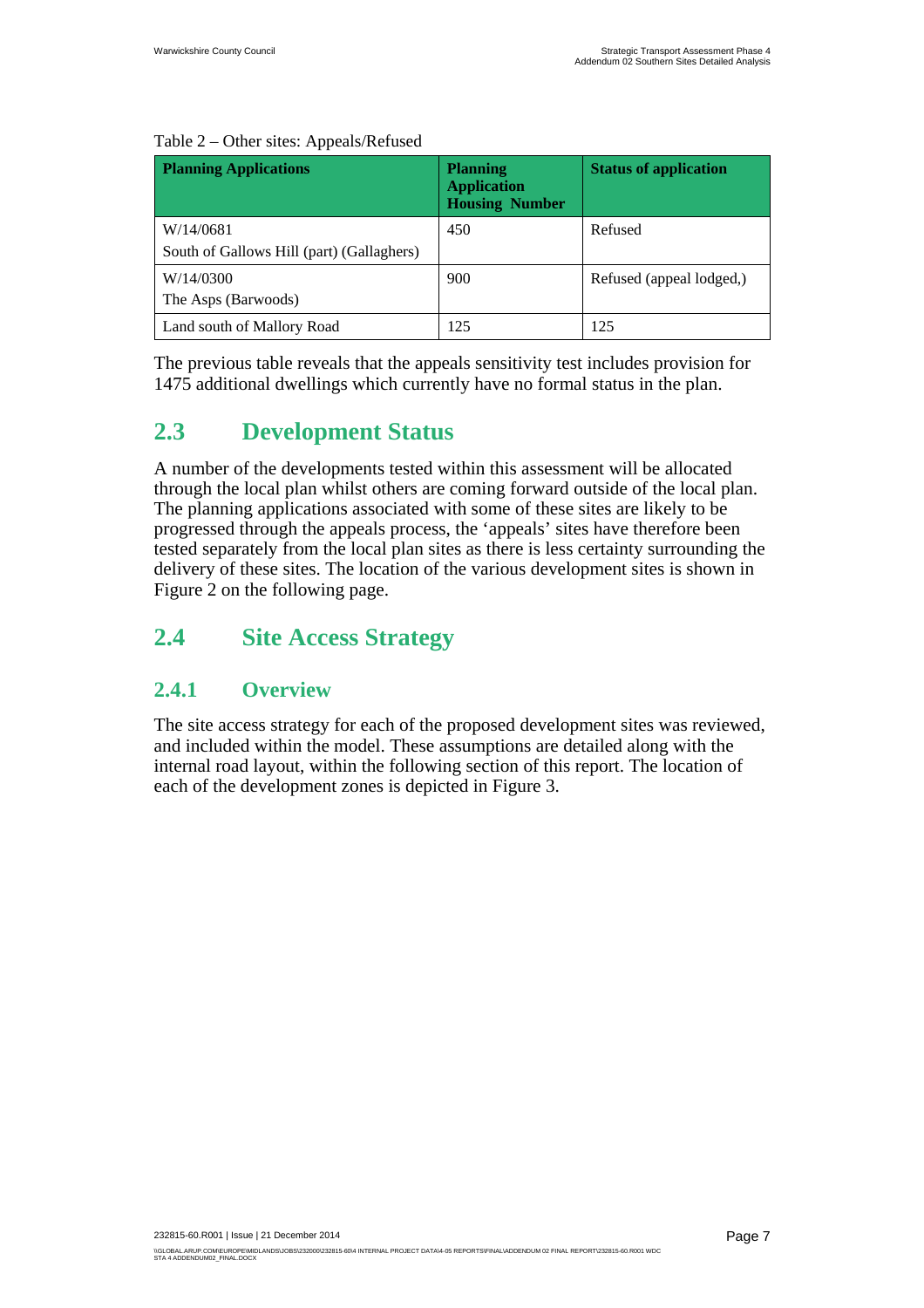

Figure 2 – Development Site Locations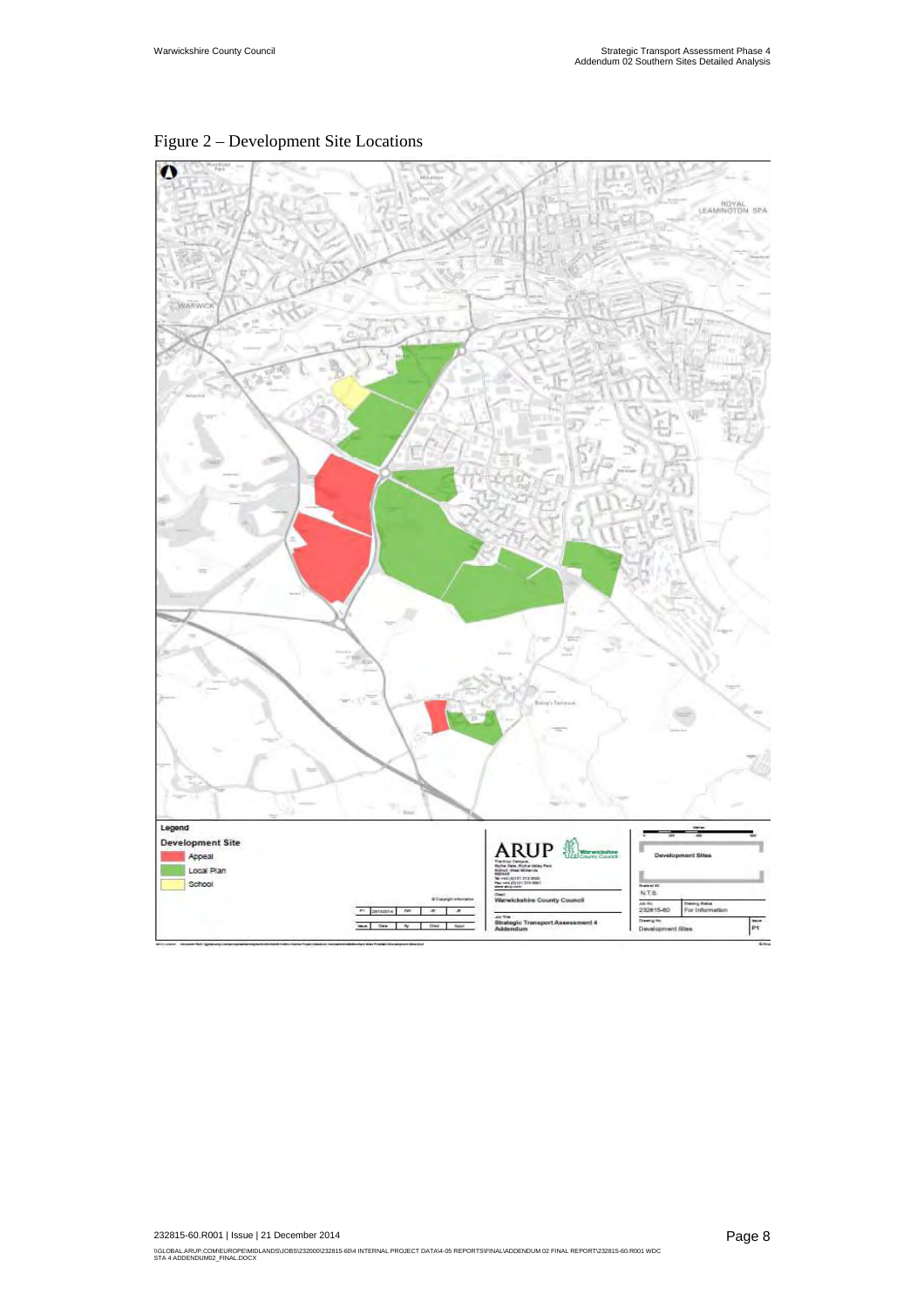

Figure 3- Development Zone locations

## **2.4.2 Site 1 –Land North of Gallows Hill**

Site 1 relates to the Land North of Gallows Hill development. The site consists of the development of 425 residential dwellings, along with a number of smaller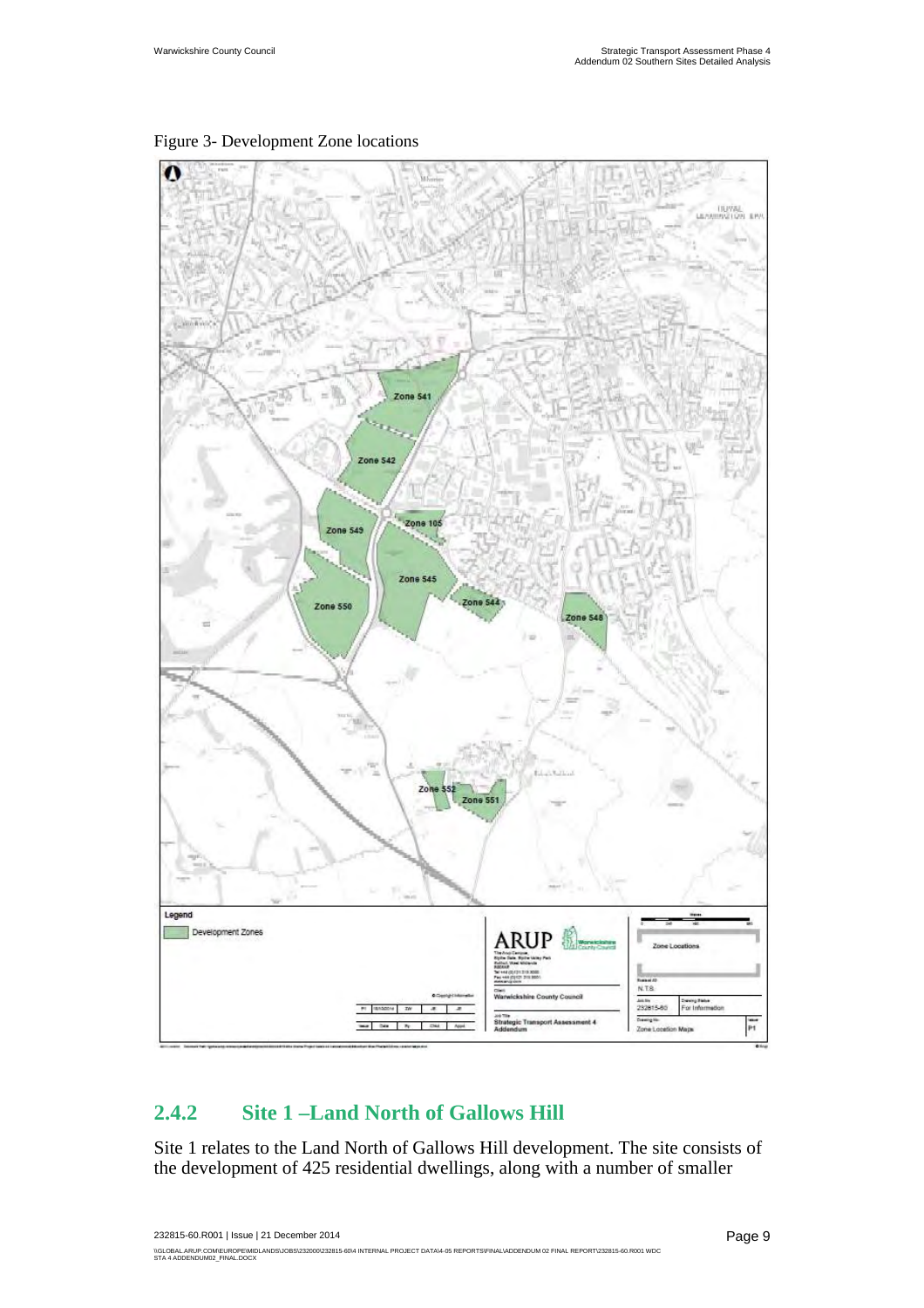ancillary land uses. For the purposes of this assessment the development is located at Zone 542 in the Paramics model.

The primary access for the site is proposed in the form of a new signal control junction with Gallows Hill. A secondary access point is also proposed, in the form of a left in/left out junction onto the A452 (Europa Way). The proposed internal road layout of the site comprises of a central spine road, which links the primary access at Gallows Hill to the adjacent 'Land at Myton' development to the north and also to the left in/left out junction with Europa Way. There are a number of smaller roads leading off the main spine road. The spine road will be designed to a 30mph speed limit. The source of site access information for this development has been derived from the Transport Assessment developed for this site, produced by Amec in April 2014. Figure 4 depicts the site access strategy incorporated into the model.



Figure 4 - Land North of Gallows Hill - Modelled Site Access Strategy

### **2.4.3 Site 2 – Land at Myton**

Site 2 relates to the Land at Myton development. The site consists of the development of 735 residential dwellings, along with a number of smaller ancillary land uses. For the purposes of this assessment the development is located at Zone 541 in the Paramics model

The primary access into the site is proposed on the A425 (Europa Way), via a new signal controlled cross-roads junction, formed with the existing Olympus Avenue.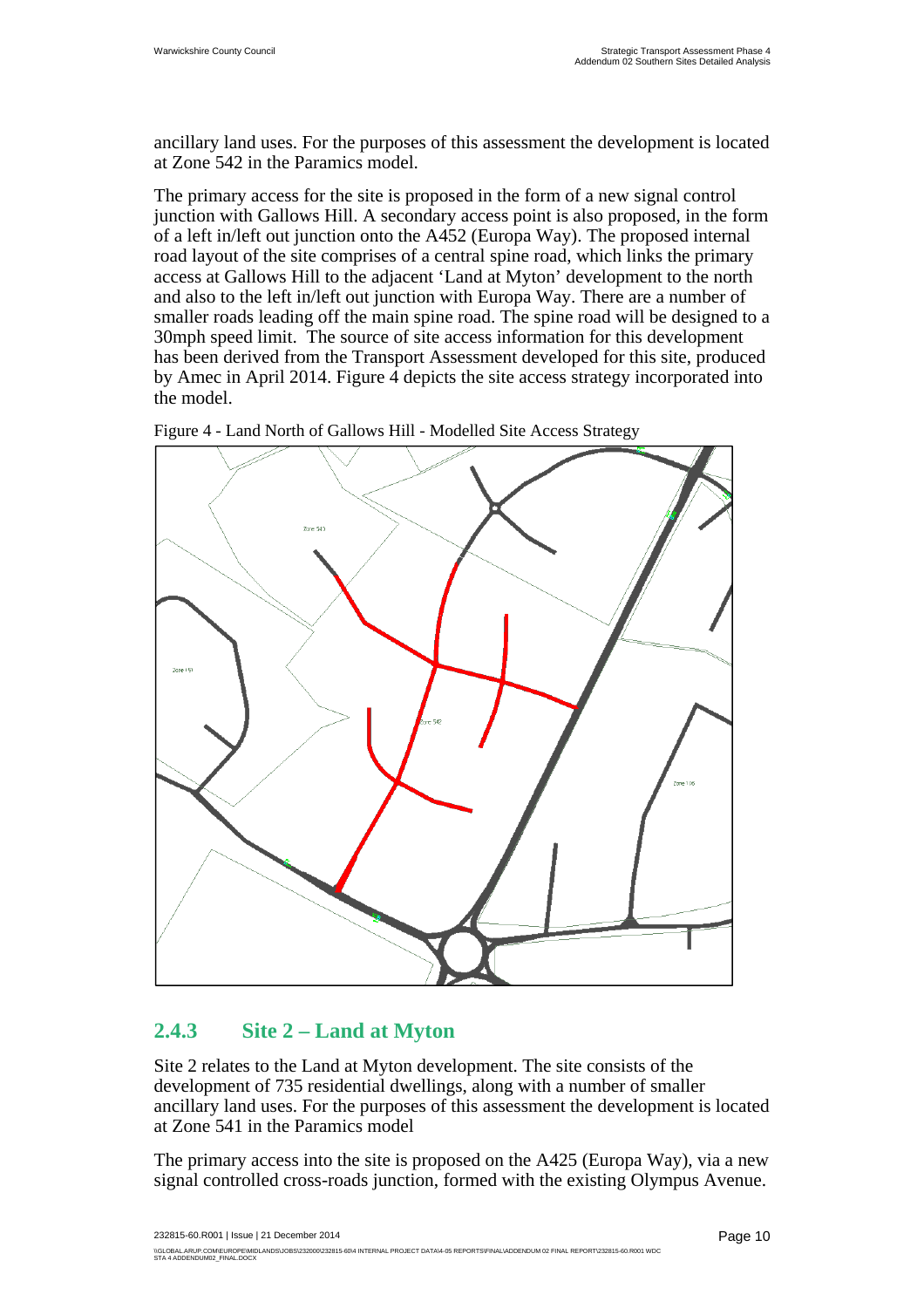A secondary access is also proposed, providing access into the north of the site, off Myton Road, via Saumur Way. A central spine road is proposed through the site, which will be of 30mph speed limit. The proposed design of the spine road is such that it would accommodate buses, and link with the Gallows Hill development to the south of this site. Smaller secondary roads are also proposed within the site, which will lead off this central spine road. The source of the site access strategy information has been derived from Transport Assessment created for the site, produced by Amec in July 2014. Figure 5 below depicts the site access strategy incorporated into the model.



Figure 5 - Land at Myton - Modelled Site Access Strategy

### **2.4.4 Site 3 – Harbury Gardens**

Site 3 relates to the Land South of Harbury Lane, "Harbury Gardens" development. The proposed site consists of the development of 200 residential dwellings, along with a number of smaller ancillary land uses. For the purposes of this assessment the development is located at Zone 544 in the Paramics model The proposed primary site access is formed from a new junction with Harbury Lane, incorporating Cicero Approach. The access junction will be a signalised crossroads. The internal site layout has been designed to encourage low vehicle speeds and incorporate shared surface areas. The layout comprises of a network of streets with frontage access to properties. The source of the site access strategy information has been derived from the Transport Assessment produced by I-Transport in January 2013. Figure 6 depicts the site access strategy incorporated into the model.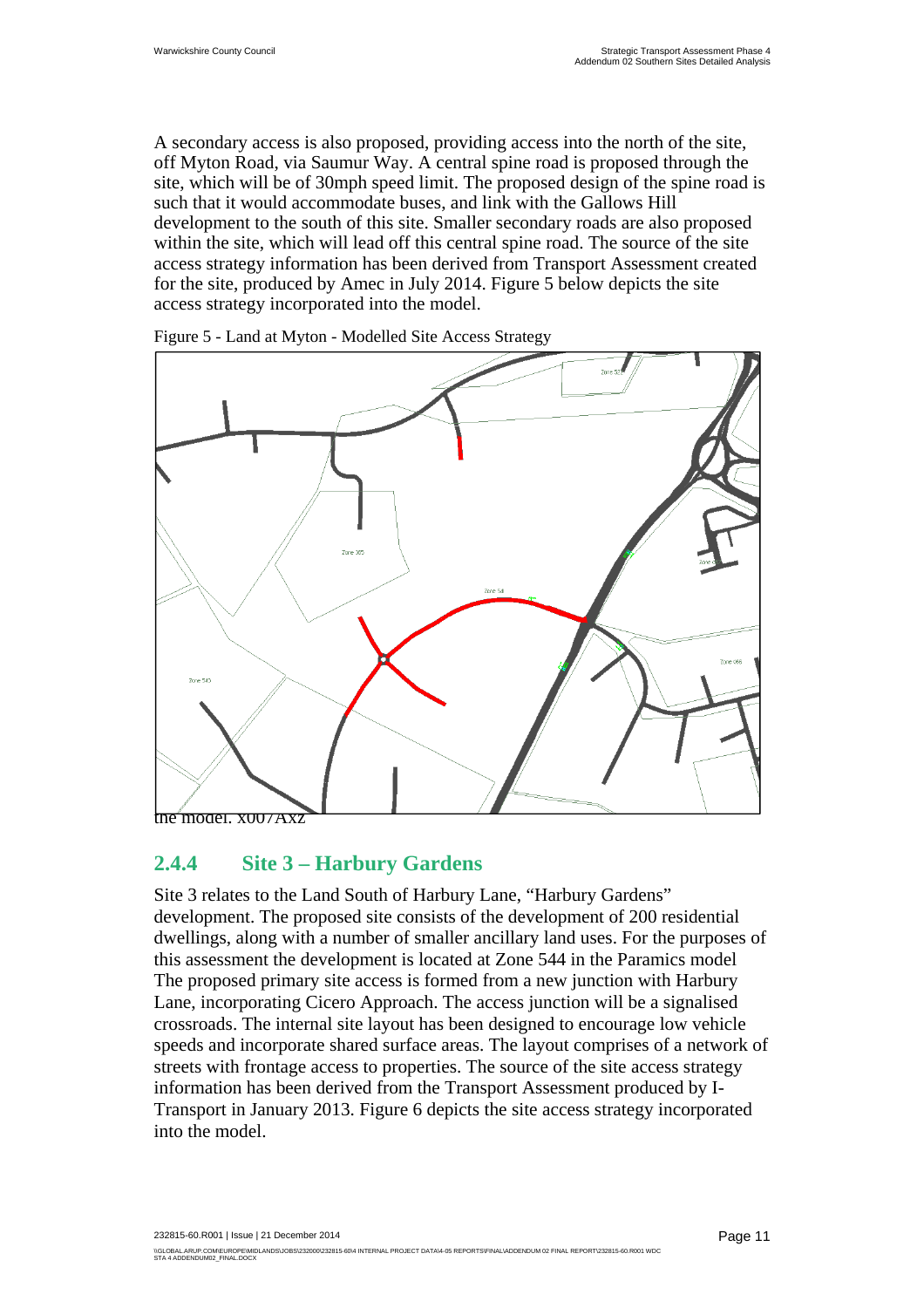

Figure 6 - Harbury Gardens - Site Access Strategy

### **2.4.5 Site 4 - Lower Heathcote Farm**

Site 4 relates to the Lower Heathcote Farm development. The proposed site consists of the development of 785 residential dwellings, along with a number of smaller ancillary land uses. For the purposes of this assessment the development is located at Zone 545 in the Paramics model

The proposed primary site access will be in the form of a signal controlled junction onto Europa Way. Two further site accesses are proposed, in the form of priority controlled access junctions on Harbury Road. One of these proposed junctions is located between the A452 roundabout and the Harbury Lane/Earls River Avenue roundabout, and the second located east of the Harbury Lane/Earls River Avenue roundabout. The proposed site access points are designed to be linked within the site boundary by a spine road, which will facilitate the movement of vehicles through the site, potentially providing an alternative route for existing traffic between Europa Way and Harbury Lane. The spine road will be designed for 30mph speed limits. The source of the site access strategy information has been derived from the Transport Assessment produced by WSP in April 2014. Figure 7 depicts the site access strategy incorporated into the model.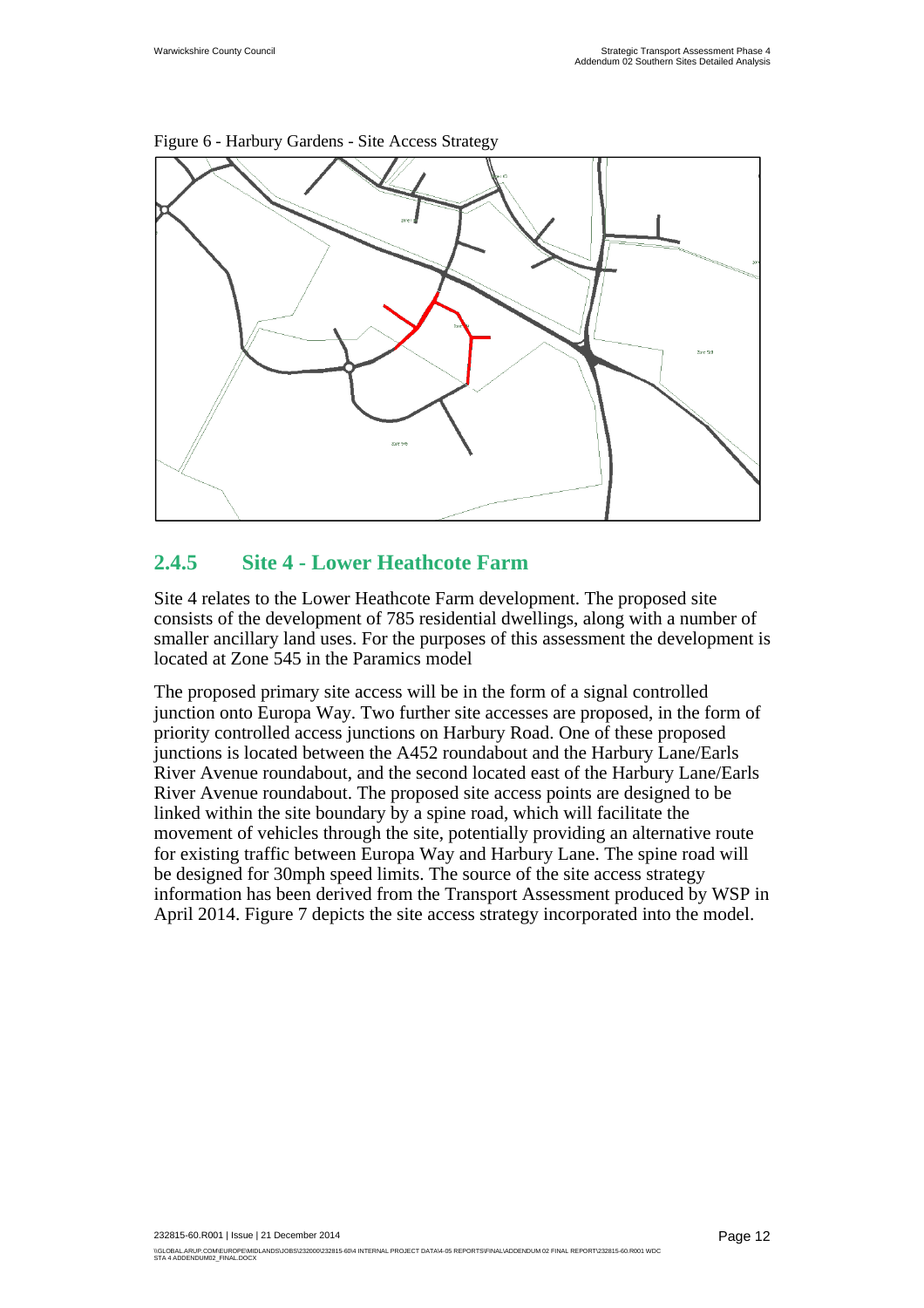

Figure 7 - Lower Heathcote Farm - Site Access Strategy

## **2.4.6 Site 5 – Land North of Harbury Lane**

Site 5 relates to the Land North of Harbury Lane development. The proposed site consists of the development of 220 residential dwellings with associated public open space and landscaping. For the purposes of this assessment, the development has been included at Zone 105 in the Paramics model.

The proposed access strategy consists of two access junctions. The first access point will be in the form of a priority junction with Harbury Lane, and the second in the form of a priority junction with Heathcote Lane. The release of vehicles onto the network has been controlled by the use of car parks. There is no information available for the internal road layout of the site. The site access information has been derived from Design and Access Statement produced by Barratt Homes in March 2014. Figure 8 depicts the site access strategy incorporated into the model.

### **2.4.7 Site 6 – Woodside Farm**

Site 6 relates to the Woodside Farm development. The proposed site consists of the development of 280 residential dwellings with associated public open space, landscaping and associated ancillary development. For the purposes of this assessment, the development has been included at Zone 548 in the Paramics model.

The proposed access strategy consists of a new junction into the site off Tachbrook Road. The junction form proposed is that of a signal controlled

232815-60.R001 | Issue | 21 December 2014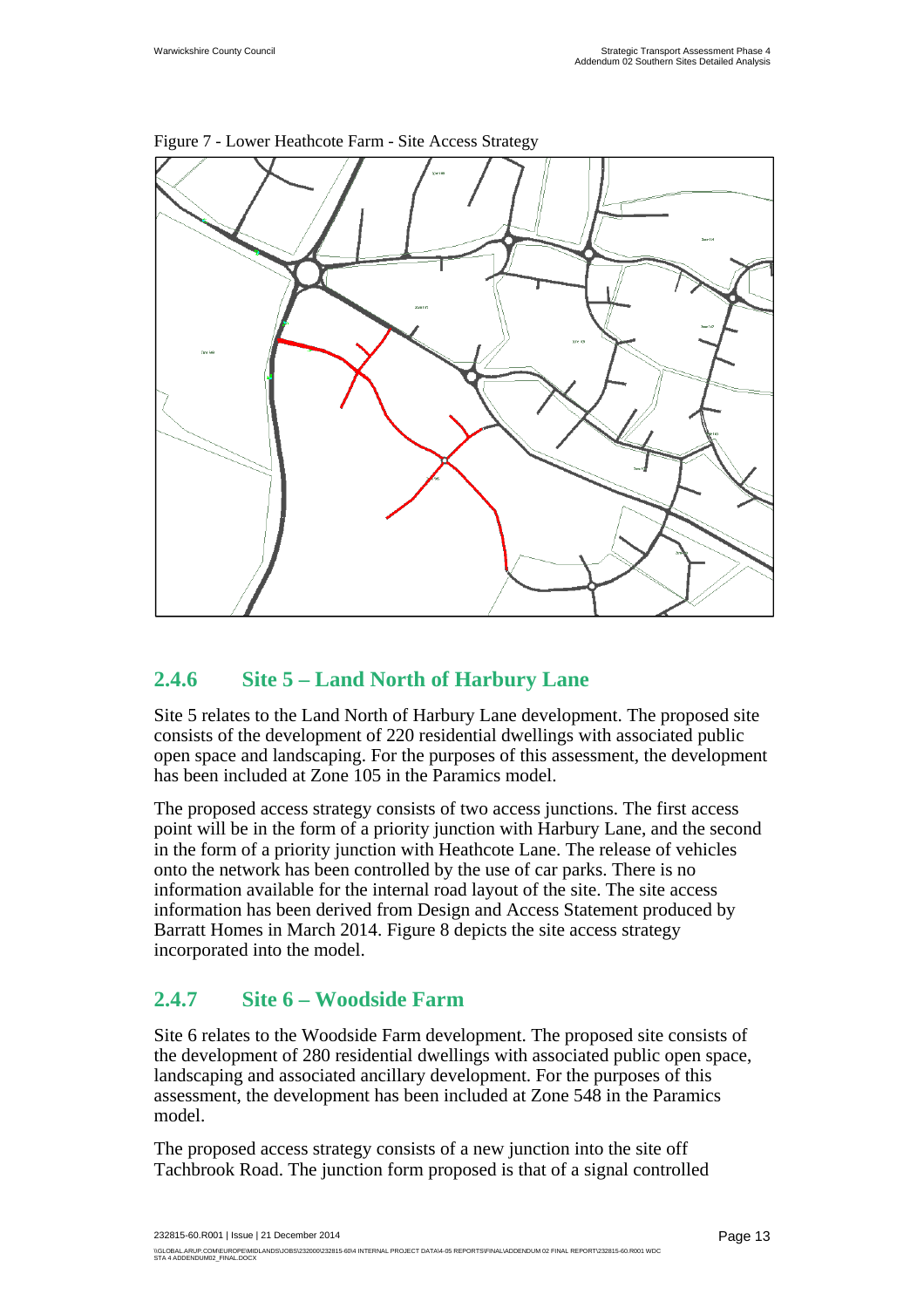junction. A secondary emergency access onto Harbury Lane is also proposed. The site access information has been derived from the Transport Assessment produced by TPC in June 2013. Figure 9 depicts the site access strategy incorporated into the model.



Figure 8 - Land North of Harbury Lane - Site Access Strategy



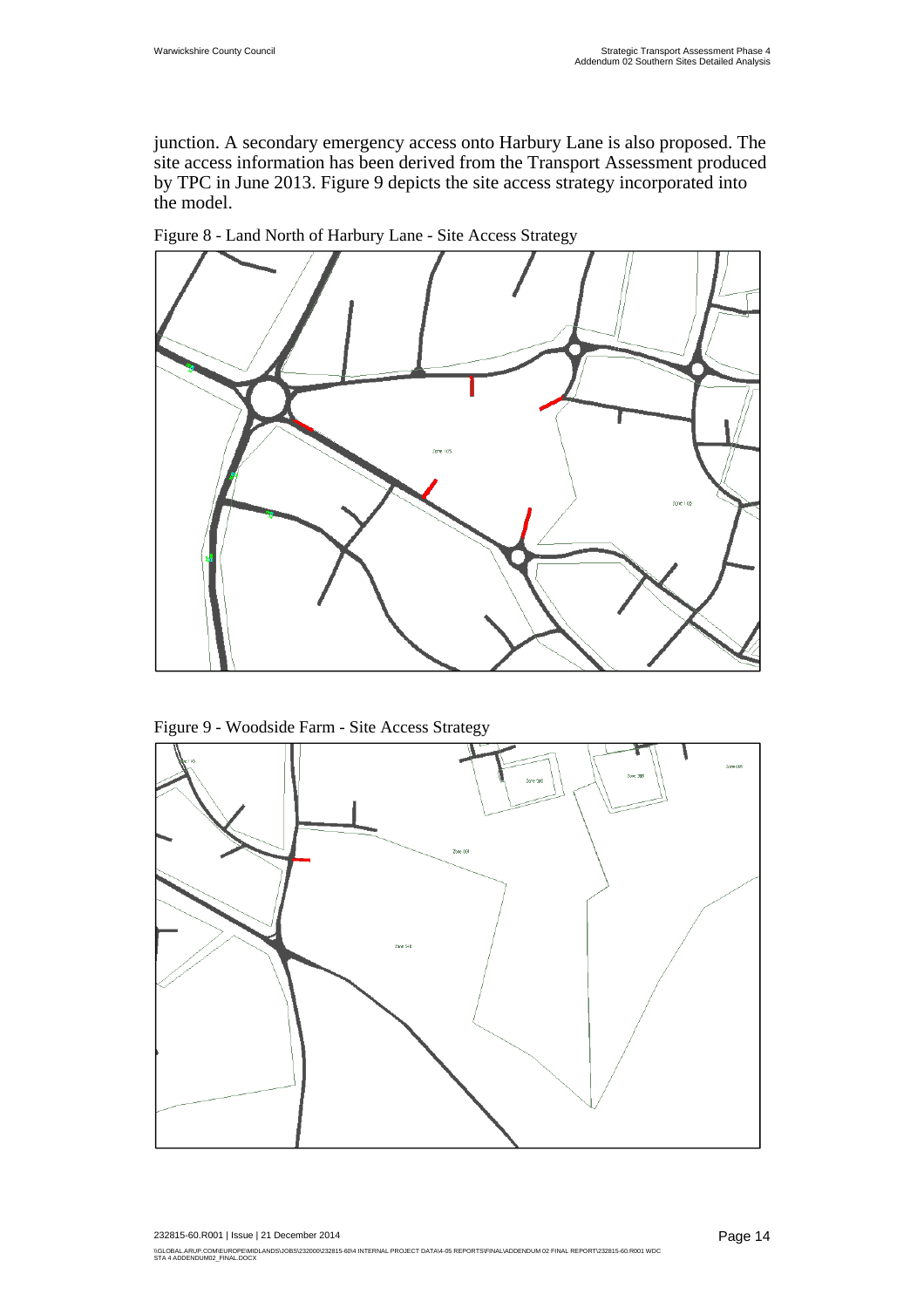### **2.4.8 Site 7 – Land South of Gallows Hill**

Site 7 relates to the Land South of Gallows Hill development. The proposed site consists of the development of 450 residential dwellings with associated public open space, landscaping and associated ancillary development. For the purposes of this assessment, the development has been included at Zone 549 in the Paramics model.

The proposed access strategy consists of two access points into the development. The first access is proposed in the form of a signalised T-Junction between the Warwick Technology Park and the A452 roundabout, on Gallows Hill. The second access is proposed on Europa Way which will take the form of a signalised cross roads between this site and site 4 at Lower Heathcote Farm. The site accesses will be linked via a spine road, from which individual development parcels will be accessed. The spine road will facilitate movement of vehicles through the site, potentially providing an alternative route for existing traffic between Europa Way and Gallows Hill. The road will be designed for a 30mph speed limit. The site access information has been derived from Transport Assessment produced by WSP in June 2014. Figure 10 below depicts the site access strategy incorporated into the model.

Figure 10 - Land South of Gallows Hill - Site Access Strategy

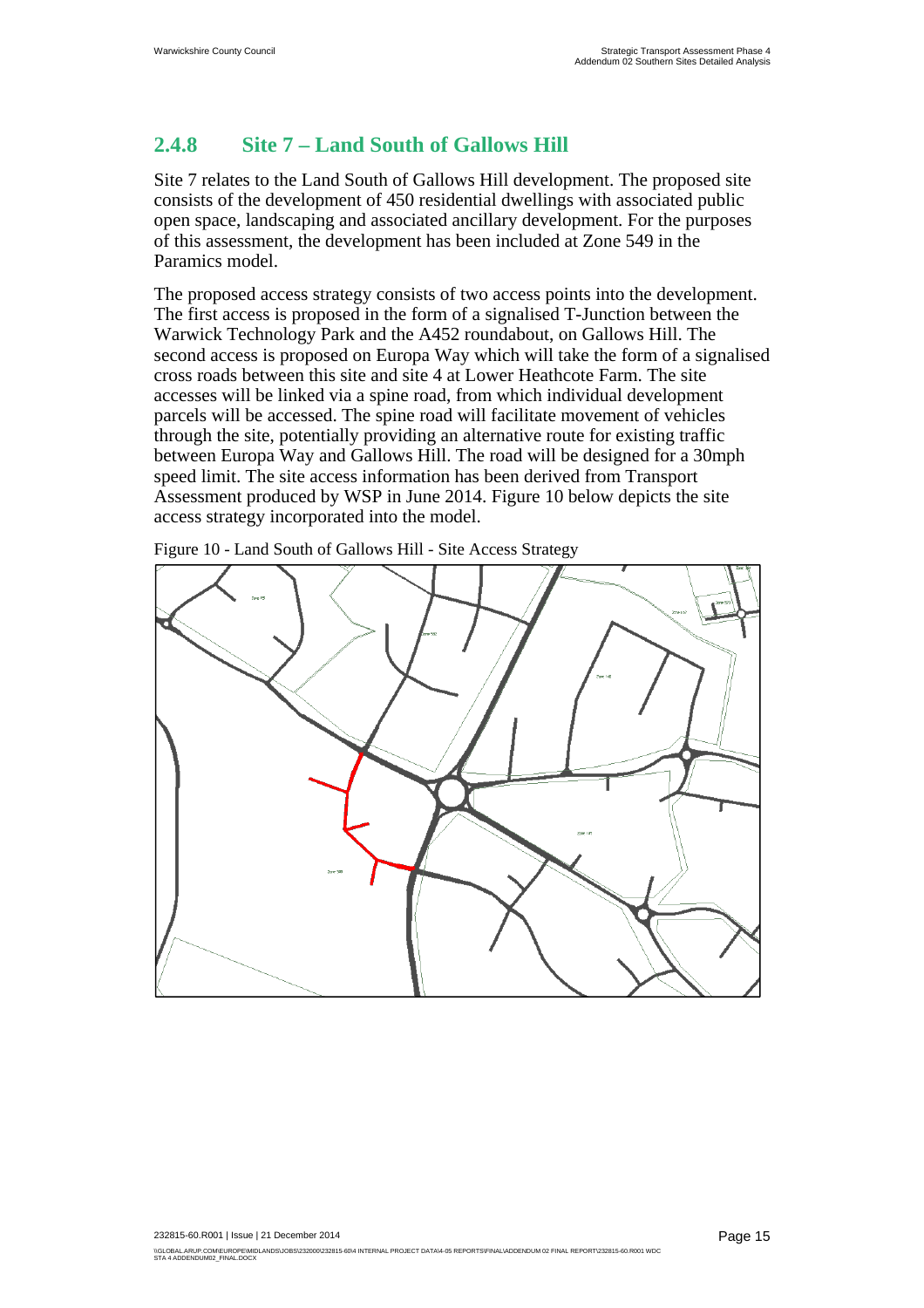## **2.4.9 Site 8 – The Asps**

Site 8 relates to The Asps development. The proposed site consists of the development of 900 residential dwellings with associated ancillary developments, including a park and ride facility with up to 500 spaces. For the purposes of this assessment, the development has been included at Zone 550 in the Paramics model.

The proposed access strategy consists of two access points into the development. The primary site access would be via a signalised junction onto the A452 Europa Way. A secondary access would be provided in the form of a priority junction onto Banbury Road. A route through the site will be provided from the Europa Way access to the Banbury Road access. The site access information has been derived from Transport Assessment produced by Peter Brett Associates in April 2014. Figure 11 depicts the site access strategy incorporated into the model.



Figure 11 - The Asps - Site Access Strategy

# **2.4.10 Site 9 – Land West of Oakley Wood Road**

Site 9 relates to the Land West of Oakley Wood Road development. The proposed site consists of the development of 150 residential dwellings. For the purposes of this assessment, the development has been included at Zone 551 in the Paramics model.

The proposed access strategy consists of one access point into the development. This site access would be via a ghost island priority junction from Oakley Wood Road. The site layout will include a drop off and pick up point for buses and cars at the existing school. This will allow school traffic to remain on Oakley Wood Road, rather than travel to the school via Church Hill, which will reduce trips within Bishops Tachbrook. The site access information has been derived from Transport Assessment produced by Brookbanks in April 2014. Figure 12 depicts the site access strategy incorporated into the model.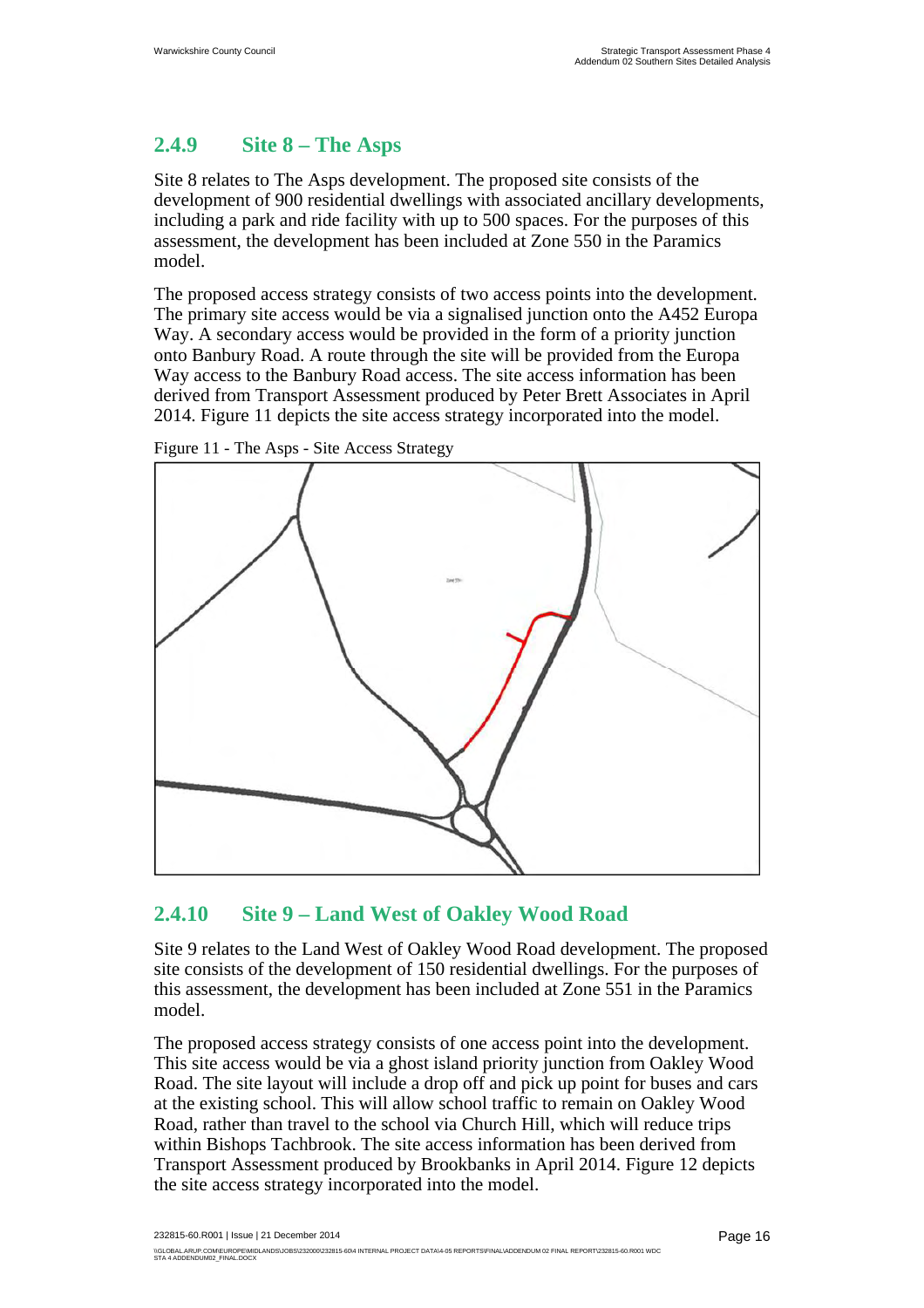

Figure 12 - Land West of Oakley Wood Road - Site Access Strategy

### **2.4.11 Site 10 – Zone 552 - Land South of Mallory Road**

Site 10 relates to the Land South of Mallory Road development. The proposed site consists of the development of 125 residential dwellings. For the purposes of this assessment, the development has been included at Zone 552 in the Paramics model.

The proposed access strategy consists of one access point into the development. This site will be accessed off Mallory Road via a priority junction. As part of the site access proposals it was agreed that speed limits would be reduced to 40mph on Mallory Road. The site access information has been derived from the Transport Assessment produced by Peter Brett Associates in November 2013. Figure 13 depicts the site access strategy incorporated into the model.



Figure 13 - Land South of Mallory Road - Site Access Strategy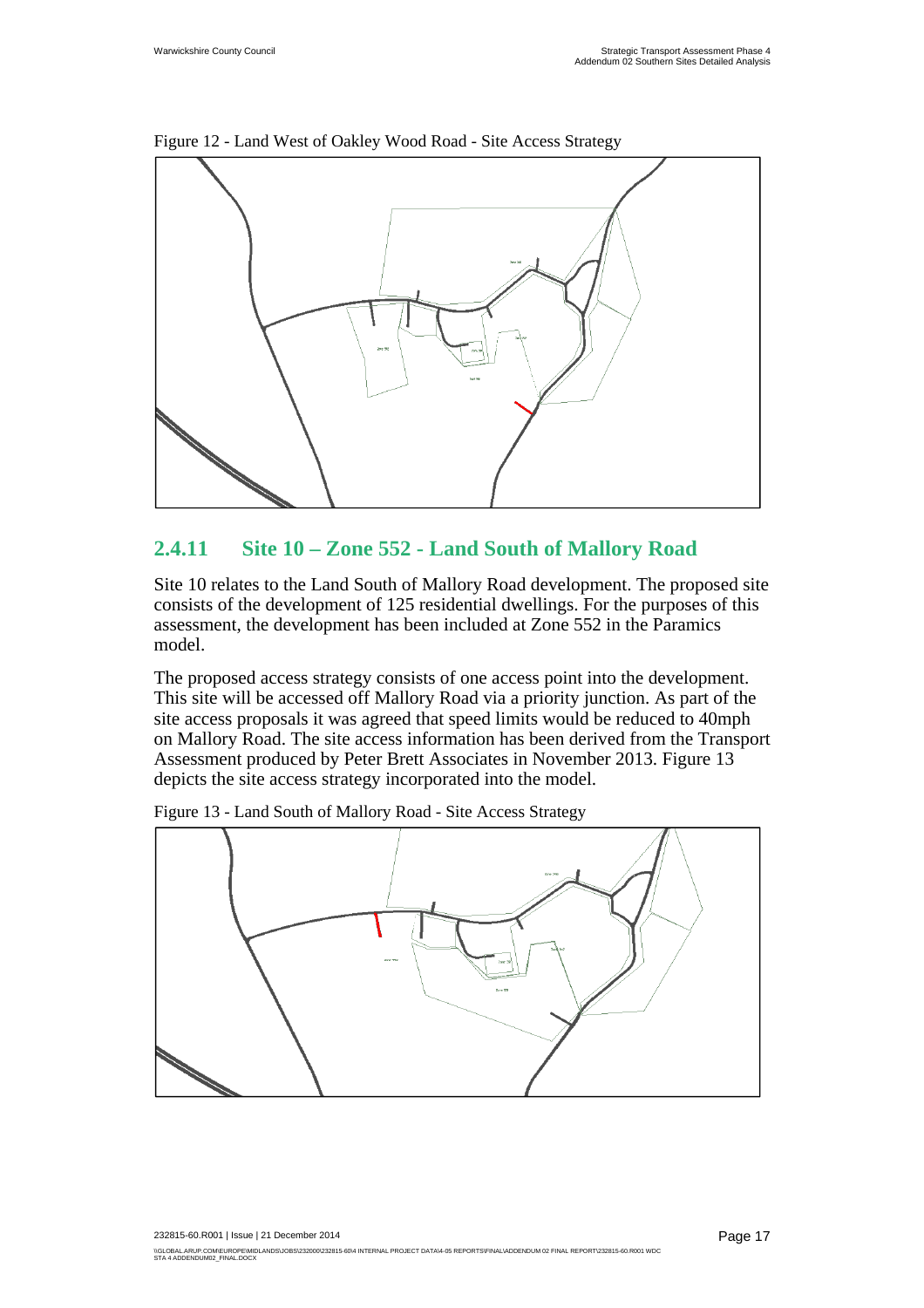# **2.5 WLWA 2028 Reference Case**

WCC have already developed a forecast PARAMICS model for the Warwick and Leamington area which was considered to be reflective of likely 2028 conditions. This model was adopted during the previous Phase 4 STA work and it was not considered necessary to amend this model for the purposes of this assessment, despite the core strategy horizon year of 2029.

Since the assumption is that all additional growth that is likely to be delivered within the area between 2011 and the end of the plan period, which currently stands at 2029, is associated with the Core Strategy sites, then it was not considered necessary to make any further amendments to the Reference model demands at this stage. Full details on the assumptions contained within the 2028 Reference Case are available within the accompanying model forecast report<sup>3</sup>.

### **2.5.1 Core Strategy Plan Period – 2028 to 2029 Comparisons**

WDC advised that the testing should consider the implications of the plan period extending beyond 2028 and into 2029. Currently, the majority of forecast models and redistribution calculations have been based on growth factors which have been derived from the TEMPRO database.

The National Trip End Model (NTEM) forecasts and the TEMPro (Trip End Model Presentation Program) software are used for transport planning purposes in projecting future transport growth. The forecasts include population, employment, households by car ownership, trip ends and simple traffic growth factors based on data from the National Transport Model (NTM).

The Warwick District TEMPRO factor for the 2011 to 2028 period is 10.2 % whilst the factor for the 2011 to 2029 period is 10.6%. This indicates that the TEMPRO predictions vary by less than 0.5% across the period. Therefore it was not considered necessary to reforecast the existing 2028 Reference Case to 2029 levels at this stage. Furthermore, by retaining the original 2028 forecast levels then, if necessary, comparisons between the results presented within the 2028 Phase 4 Strategic Transport Assessment and the subsequent addendum studies can be drawn. Re-forecasting the demands, at this stage, would invalidate such comparisons.

# **2.6 Local Plan Demand Forecasting**

The following outlines the trip forecasting process associated with the Local Plan sites for inclusion within the modelling. The methodology described in the following sections relates to the development of demands to be assigned to the model in order that the sites identified through the Local Plan, to be located within southwest Warwick. The inclusion of the non-allocated sites and the associated demand and forecast levels has been documented within the next section of this Report.

The 2028 WLWA 2028 model inclusive of the demands associated with the southern sites as outlined within the following section is referred to as the:

WLWA 2028 Southern Sites Do Nothing – Demands without mitigation

 $\overline{a}$ 

<sup>&</sup>lt;sup>3</sup> MID2535 LMVR Final 001 120710, JMP Consultants, July 2010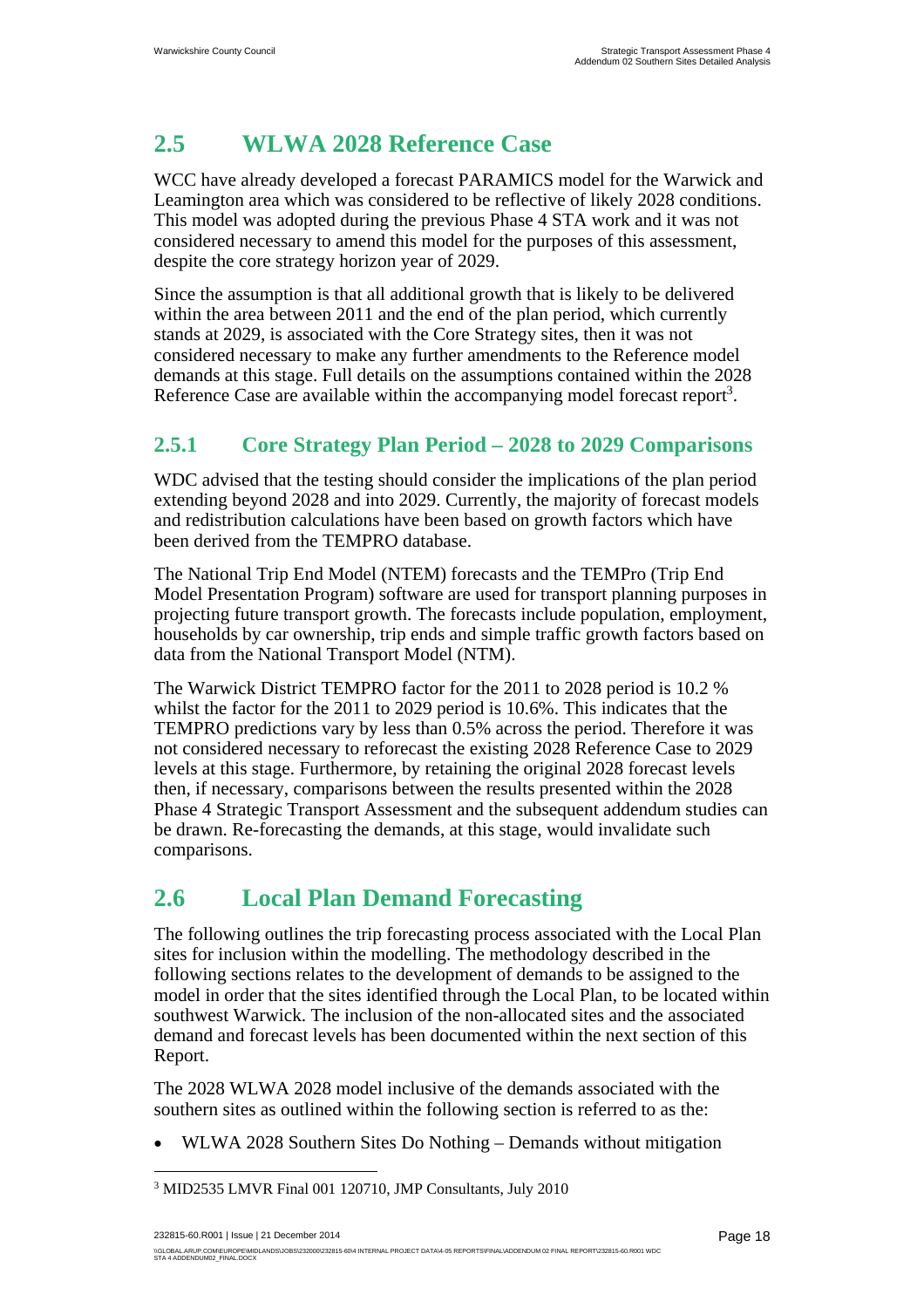- WLWA 2028 Southern Sites Do Something Demands and mitigation
- WLWA 2028 Southern Sites Do Something with Myton Link As previous but with the link between Europa Way and Gallows Hill included within the model.

## **2.6.1 Residential Trip Generation**

Trip generation for each of the sites have been derived for the peak hours based on strategic residential trip rates provided by Warwickshire County Council and factored to encompass shoulder hours as per the methodology applied during the first phase of the PARAMICS STA modelling. This is based on the application of WCC's standard residential trip rates. The WCC standard, peak hour residential trip rate, per dwelling, is summarised within the following Table 3**:**

|              | In   | Out  | <b>Total</b> |
|--------------|------|------|--------------|
| 0800 to 0900 | 0.12 | 0.48 | 0.6          |
| 1700 to 1800 | 0.48 | 0.12 | 0.6          |

Table 3 - WCC Standard Residential Trip Rate (per dwelling)

These trip rates have then been factored to provide trip generation values for the shoulder hours of both AM and PM model periods. The methodology adopted is in line with that which was adopted previously. The following Table 4 provides the factors used to extrapolate peak hour trip rates to encompass the entire AM (07:00 to 10:00) and PM (16:00 to 19:00) time periods:

### Table 4 - Residential Trip Profiling Factors

|         | 0700 to<br>0800 | 0800 to<br>0900 | 0900 to<br>1000 | <b>1600 to</b><br>1700 | 1700 to<br>1800 | <b>1800 to</b><br>1900 |
|---------|-----------------|-----------------|-----------------|------------------------|-----------------|------------------------|
| In      | 65.10%          | 100.00%         | 101.90%         | 72.60%                 | 100.00%         | 76.00%                 |
| Out     | 68.50%          | 100.00%         | 46.10%          | 96.40%                 | 100.00%         | 97.90%                 |
| Average | 66.80%          | 100.00%         | 74.00%          | 84.50%                 | 100.00%         | 87.00%                 |

The resultant, hourly trips rates, adopted to produce the development specific matrices are summarised within the following Table 5:

### Table 5 - Residential Trip Rates

| <b>STA Trip Generation Rates</b> | In    | Out  | <b>Total</b> |
|----------------------------------|-------|------|--------------|
| 0700 to 0800                     | 0.078 | 0.33 | 0.42         |
| 0800 to 0900                     | 0.12  | 0.48 | 0.6          |
| 0900 to 1000                     | 0.12  | 0.22 | 0.34         |
|                                  |       |      |              |
| 1600 to 1700                     | 0.35  | 0.11 | 0.46         |
| 1700 to 1800                     | 0.48  | 0.12 | 0.6          |
| 1800 to 1900                     | 0.36  | 0.11 | 0.48         |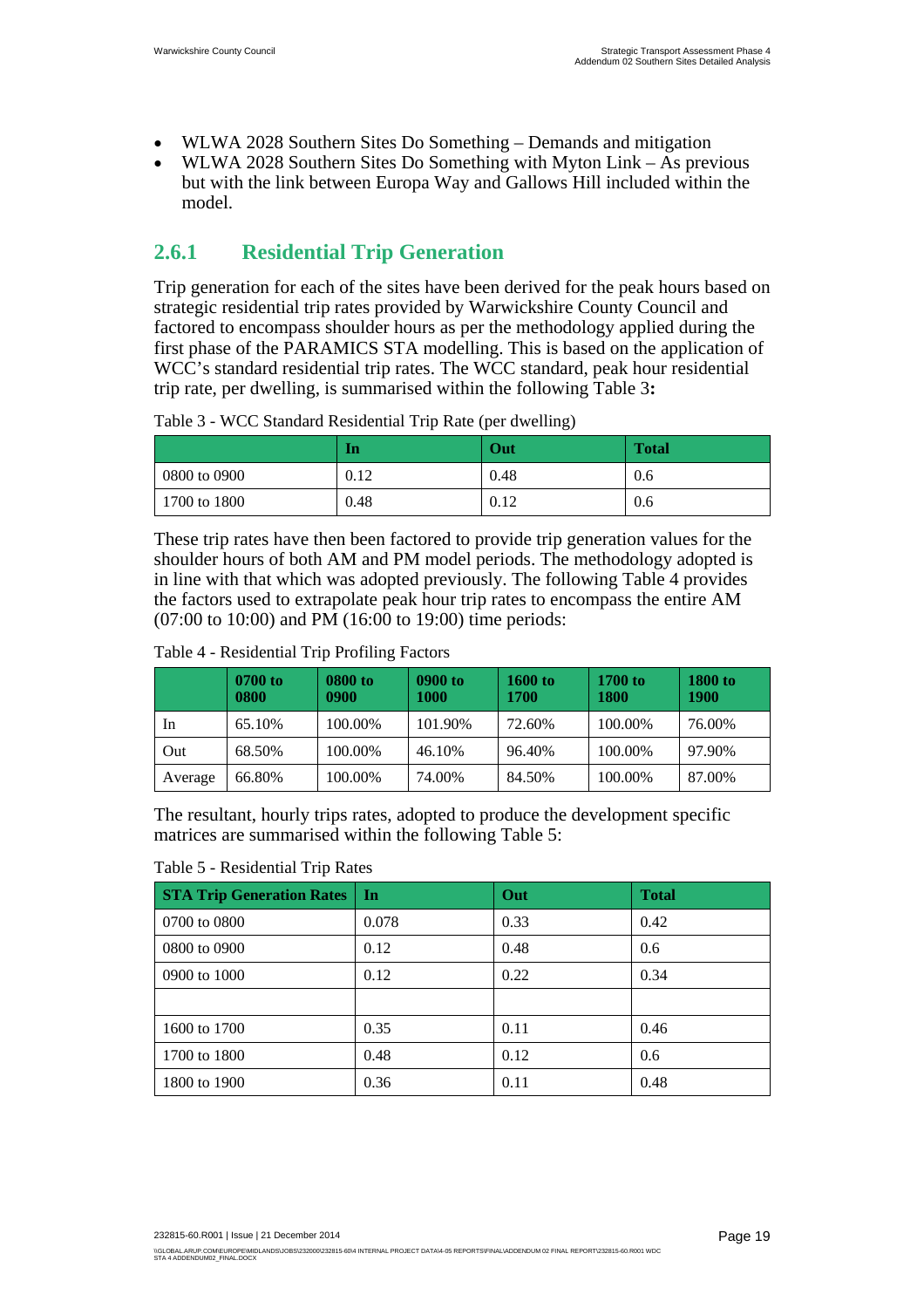## **2.6.2 Employment Trip Generation**

WDC/WCC have advised that employment is assumed to be delivered within one of the allocated sites as follows:

 8Ha of Employment use (100% B1) has been assumed to be delivered within the land north of Gallows Hill (W/14/0967)

The above figures are gross floor area GFA which were converted into net coverage by the application of a 40% coverage factor. This is in line with previous stages of the STA. The historic STA employment trip rates, by classification, are presented within the following Table 6:

| <b>STA Trip Generation Rates</b> | In   | Out  | <b>Total</b> |
|----------------------------------|------|------|--------------|
| 0700 to 0800                     | 0.29 | 0.06 | 0.35         |
| 0800 to 0900                     | 0.52 | 0.10 | 0.62         |
| 0900 to 1000                     | 0.30 | 0.08 | 0.39         |
|                                  |      |      |              |
| 1600 to 1700                     | 0.09 | 0.39 | 0.47         |
| 1700 to 1800                     | 0.07 | 0.44 | 0.52         |
| 1800 to 1900                     | 0.04 | 0.16 | 0.19         |

Table 6 - Employment Trip Rates

## **2.6.3 Trip Distribution**

The distribution for both residential and employment elements was also updated during this phase of work to account for the latest 2011 census data. An overview of the assumptions behind the distribution is provided within **Appendix D**.

## **2.6.4 Trip Discounting**

In line with the earlier assessments, adjustments have been made to trip generation to account for internalisation and mode shift.

A modal shift allowance was made for all sites of 15% whilst sites which contained an element of Residential and Employment were subject to a further 7.5% reduction to allow for internalisation.

The resultant trip generation levels, post application of the internalisation and modal shift factors were assigned to each of the developments as outlined within Table 7 on the following page.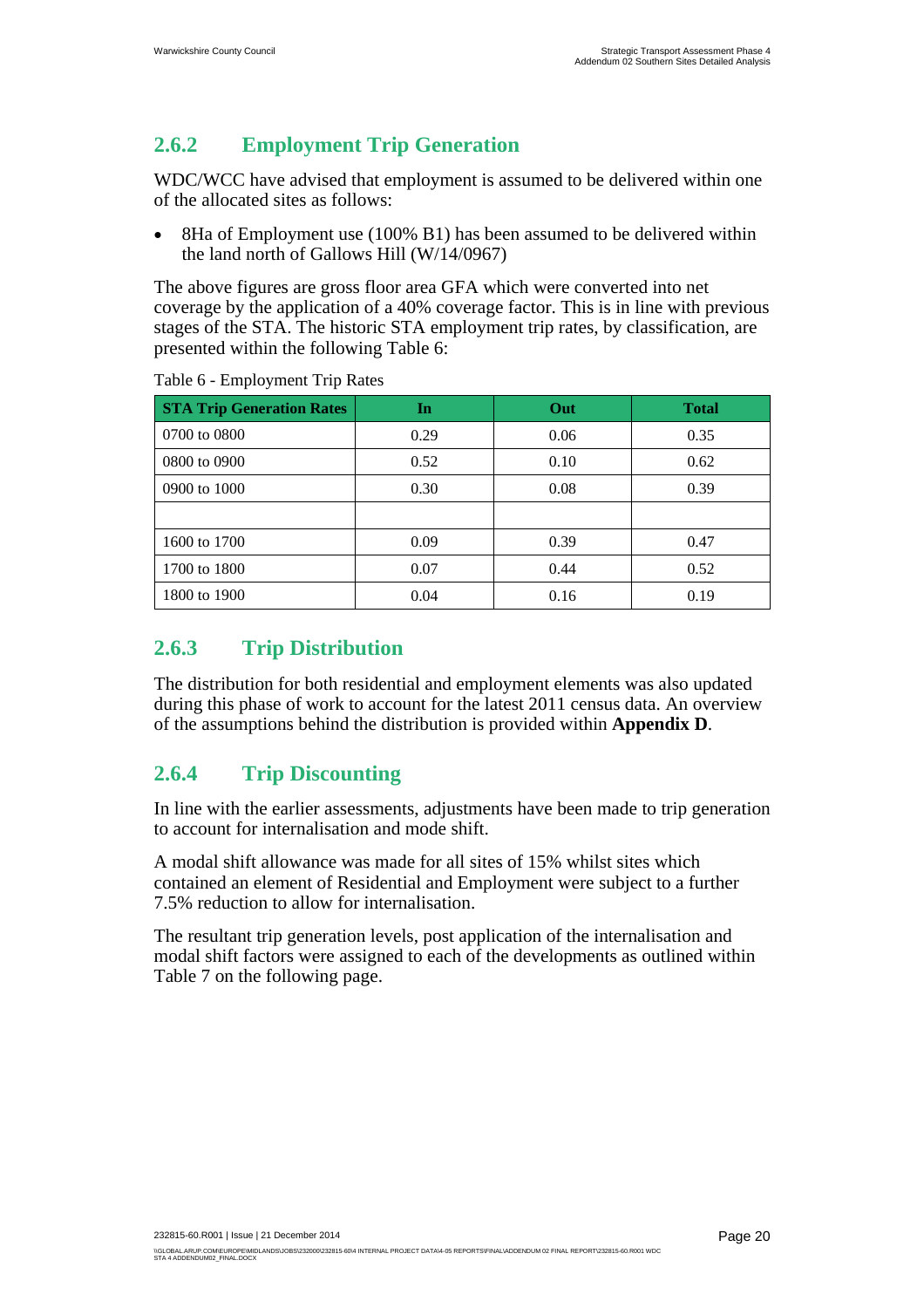| <b>Site Name</b>                                                 |                           | Adj. |      | AM  |      | <b>PM</b> |  |
|------------------------------------------------------------------|---------------------------|------|------|-----|------|-----------|--|
|                                                                  |                           | MS   | Arrs | Dep | Arrs | Dep       |  |
| Land North of Gallows Hill                                       | ✓                         | ✓    | 367  | 221 | 206  | 319       |  |
| Land West of Europa Way                                          | $\boldsymbol{\mathsf{x}}$ | ✓    | 75   | 300 | 300  | 75        |  |
| Land South of Harbury Lane, Harbury<br>Gardens                   | $\mathbf x$               | ✓    | 20   | 82  | 82   | 20        |  |
| Land South of Harbury Lane, Lower<br><b>Heathcote Farm</b>       | $\boldsymbol{\mathsf{x}}$ | ✓    | 80   | 320 | 320  | 80        |  |
| Land north of Harbury Lane (Warwick<br>Gates)                    | $\boldsymbol{\mathsf{x}}$ | ✓    | 75   | 300 | 300  | 75        |  |
| Woodside Farm                                                    | $\mathbf x$               | ✓    | 22   | 90  | 90   | 22        |  |
| Woodside Farm                                                    | $\boldsymbol{\mathsf{x}}$ | ✓    | 29   | 114 | 114  | 29        |  |
| Bishops Tachbrook Land north of Oakley<br>Road (south of school) | $\mathbf x$               | ✓    | 15   | 61  | 61   | 15        |  |

#### Table 7 - Net Trip Generation

Initially this resulted in the following hourly, allocated demand levels, being identified for assignment within the WLWA model network:

Table 8 - Allocated Demand Levels

| <b>Model</b> | 0700 to | 0800 to | 0900 to | <b>1600 to</b> | 1700 to | 1800 to |
|--------------|---------|---------|---------|----------------|---------|---------|
|              | 0800    | 0900    | 1000    | <b>1700</b>    | 1800    | 1900    |
| <b>WLWA</b>  | 1406    | 2133    | 1240    | 1648           | 2072    | 1529    |

## **2.6.5 WLWA Core Strategy Demand Forecasting**

Following the completion of the demand forecasting a further step was undertaken whereby all of the remaining general internal growth that had previously been assigned within the Reference Case network was removed, the purpose of this is to ensure that the internal growth assigned within the model network relates specifically to the CS sites which is consistent with the assumptions that underpin the WLWA forecasting process.

The growth between the 2028 Reference Case and 2028 WLWA Do Nothing scenario is summarised within the following Table 9**:** 

|                                       | 0700 to<br>0800 | 0800 to<br>0900 | 0900 to<br><b>1000</b> | 1600 to<br>1700 | 1700 to<br>1800 | 1800 to<br>1900 |
|---------------------------------------|-----------------|-----------------|------------------------|-----------------|-----------------|-----------------|
| 2009 Base                             | 34012           | 47723           | 32180                  | 42024           | 46047           | 34083           |
| Periodic                              | 113915          |                 |                        | 122155          |                 |                 |
| 2028 Ref Case                         | 41050           | 49349           | 36850                  | 46723           | 48878           | 41066           |
| Periodic                              | 127250          |                 |                        | 136667          |                 |                 |
| 2028 Southern Sites No<br>Peak Spread | 42524           | 50282           | 37854                  | 48751           | 49709           | 43276           |
| Periodic                              | 130660          |                 |                        | 141736          |                 |                 |
| Net Growth                            | 14.70%          |                 |                        | 16.03%          |                 |                 |

#### Table 9 – Demand Growth

<sup>\\</sup>GLOBAL.ARUP.COM\EUROPE\MIDLANDS\JOBS\232000\232815-60\4 INTERNAL PROJECT DATA\4-05 REPORTSIFINAL\ADDENDUM 02 FINAL REPORT\232815-60.R001 WDC<br>STA 4 ADDENDUM02\_FINAL.DOCX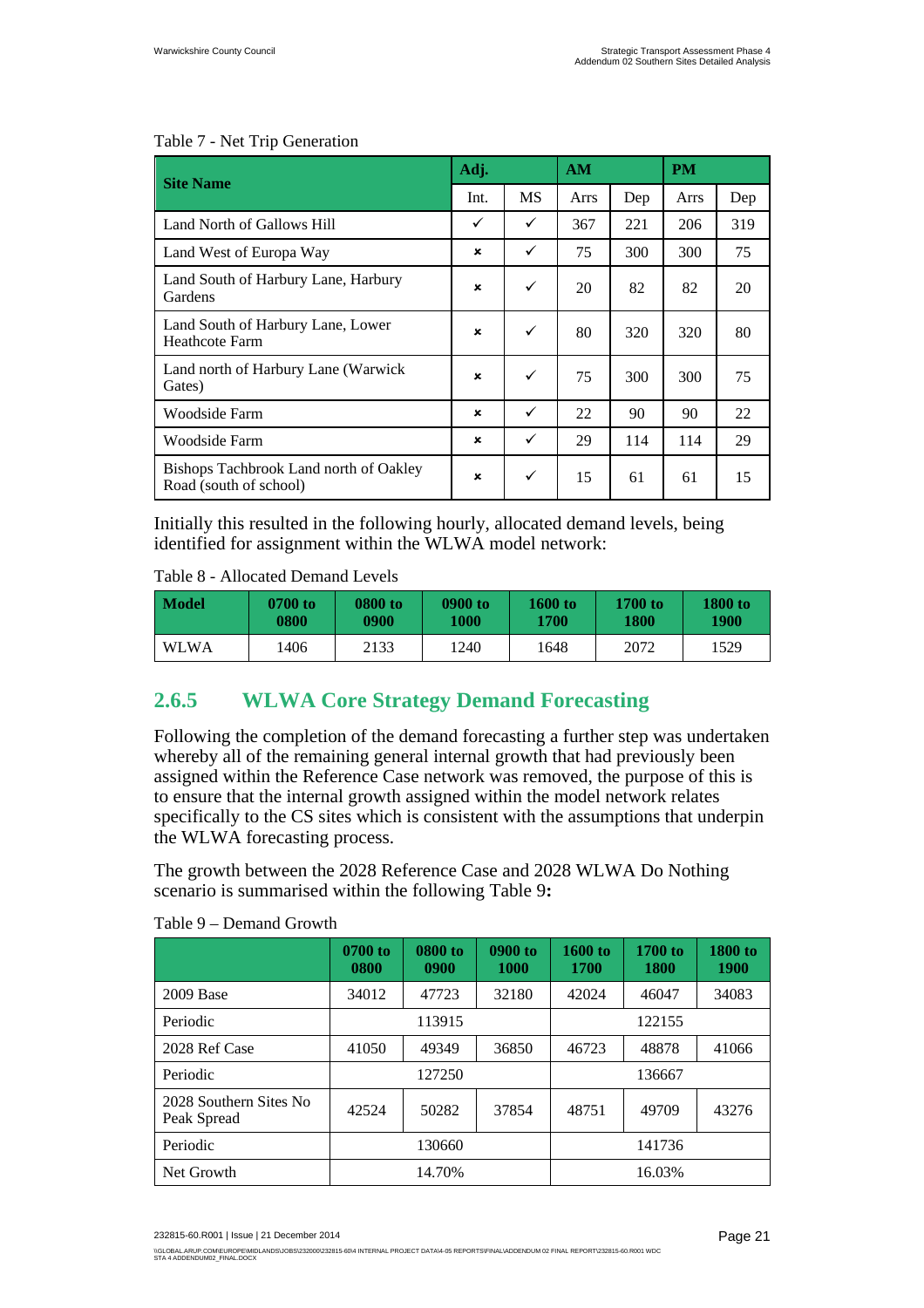The sites that have been included within the initial assessment comprise over 3,500 houses which is significantly lower than the 12,500 proposed through the overarching Local Plan. As a result capping and redistribution assumptions were not considered appropriate as it would reduce the overall demand levels assigned within the model to a level which would not be proportionate to the 2028 horizon year. These principles are only considered appropriate when growth within the model is likely to exceed the predicted forecasts attributed to the delivery of 12,500 dwellings.

In order that the development impacts could be assessed in a manner consistent to the other stages of the Strategic Transport Assessment it was decided that the assumption pertaining to the application of peak spreading would be retained in order that the results extracted from this phase of testing could, if necessary, be compared back to the original Phase 4 STA model outputs.

### **2.6.6 Peak Spreading**

Once the revised demand totals had been derived for the southern sites, peak spreading assumptions were applied. Since peak spreading assumptions had already been applied to the 2028 Reference Demands<sup>4</sup> then the application of further peak spreading assumptions has been applied only to the growth that could be considered as occurring in addition to the original 2028 Reference Case.

A comprehensive overview of the assumptions pertaining to peak spreading is provided within previous STA reports. The peak spreading has been applied to 50% of the growth that has occurred between the Reference and Local plan scenarios. The peak spreading proportins have been derived directly from annual cordon count data and the forecast growth that has been subject to peak spreading has been assigned across the model hours using the following AM and PM proportions:

| 0700 to 0800 | 0800 to 0900 | 0900 to 1000 |
|--------------|--------------|--------------|
| 68%          | 6%           | 26%          |

Table 10 – AM Peak Spreading Proportions

Table 11 – Revised PM Peak Spreading Proportions

| 1600 to 1700 | 1700 to 1800 | 1800 to 1900 |
|--------------|--------------|--------------|
| 24%          | 43%          | 33%          |

An overview of changes resulting from the application of the peak spreading procedure to is illustrated within the following Table 12.

 $\overline{a}$ 

<sup>&</sup>lt;sup>4</sup> Warwick District Council Strategic Transport Assessment Modelling, - PARAMICS Testing and Results, JMP Consultants, 17 April 2012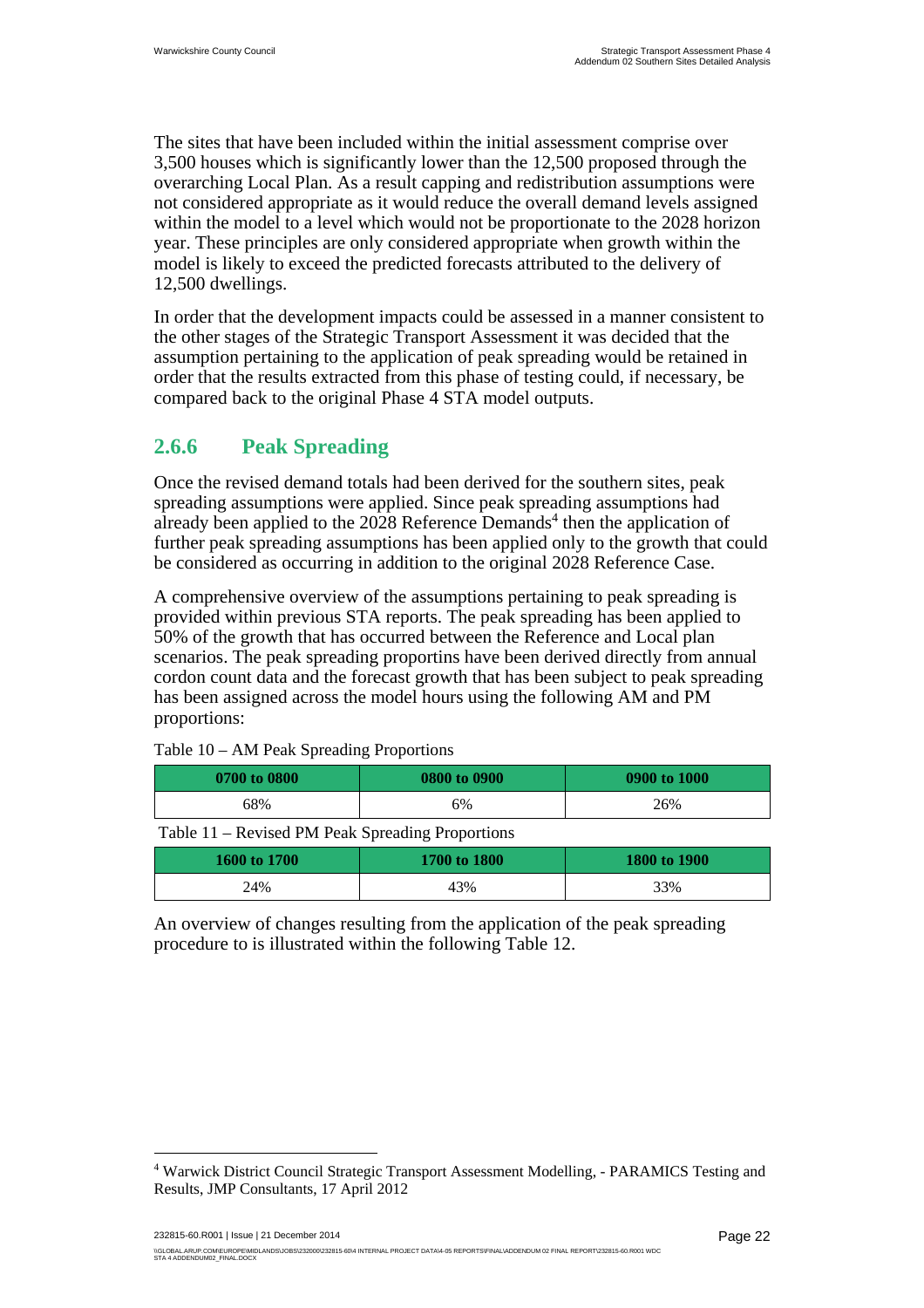|                                | 0700 to<br>0800 | 0800 to<br>0900 | 0900 to<br>1000 | 1600 to<br><b>1700</b> | 1700 to<br>1800 | <b>1800 to</b><br><b>1900</b> |  |
|--------------------------------|-----------------|-----------------|-----------------|------------------------|-----------------|-------------------------------|--|
| 2028 Reference<br>Demands      | 41050           | 49349           | 36850           | 46723                  | 48878           | 41066                         |  |
| 2028 Southern Sites<br>Demands | 41610           | 51482           | 37637           | 48330                  | 50936           | 42512                         |  |
| Periodic Growth                |                 | 3479            |                 | 5112                   |                 |                               |  |
| 50% Peak Spread<br>Total       |                 | 1740            |                 |                        | 2556            |                               |  |
| Peak Spreading<br>Proportions  | 68%             | 6%              | 26%             | 24%                    | 43%             | 33%                           |  |
| LDF Adjustments                | 592             | 52              | 226             | 307                    | 549             | 422                           |  |
| Background<br>Adjustments      | 629             | $-870$          | 241             | 538                    | $-1278$         | 740                           |  |
| Assigned Hourly<br>Demands     | 42524           | 50282           | 37854           | 48751                  | 49709           | 43276                         |  |
| Difference                     | 914             | $-1201$         | 217             | 421                    | $-1227$         | 764                           |  |

#### Table 12- Peak Spreading Overview

## **2.6.7 Education Trip Generation**

In addition to the assignment of the demands associated with the new houses and the employment site, it was also identified that trips associated with the location of new education facilities should also be accounted for within the assessment.

WDC advised that the new education facilities will involve an extension to the existing Myton School site and, in total, the education facilities will comprise a two form entry primary school (420 pupils) and a 2400 pupil secondary school. The location of the school with reference to the other development sites is shown in Figure 2.

In order that the demand adjustments could be kept as simple as possible it was decided that the adjustments would be constrained to the AM peak hour as this is the period when education trips are most prevalent.

Trip generation values for the school were calculated based on analysis of the School Travel Survey (STS information collected by WCC Education services which details the number of pupils on roll at each school as well as the method of travel.

The STS data was assessed and Coton End Primary school was selected as a suitable proxy for the primary school pupils whilst existing figures for Myton School were considered sufficient for the secondary school element.

The pupil base car trip rates for primary and secondary school trips were identified as 22.72 and 21.38 respectively. This means that just over 20% of pupils will create a car based trip.

Application of these trip rates against the predicted pupil numbers results in a predicted 96 and 513 car based trips occurring as a result of the primary and secondary schools respectively.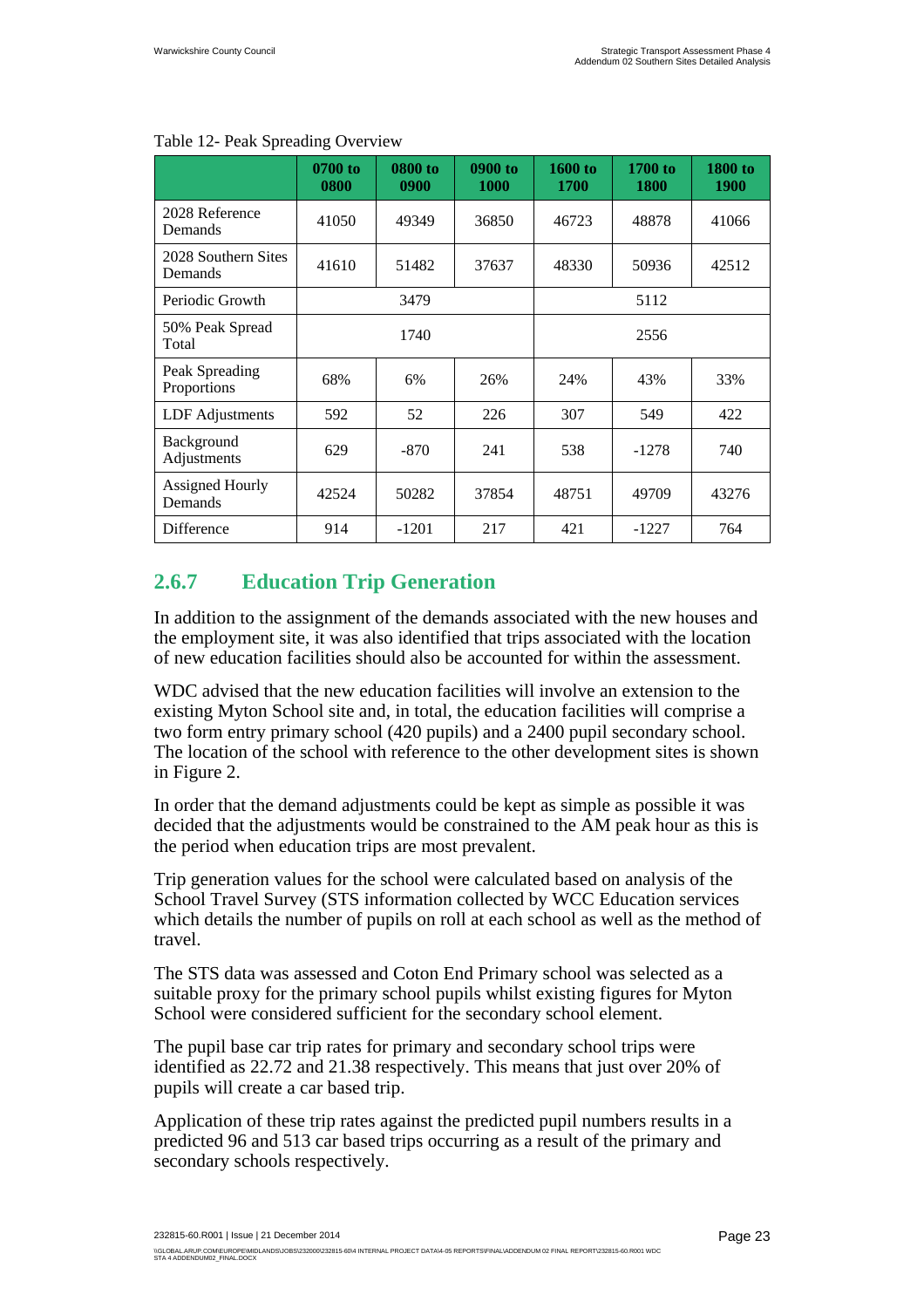An adjustment was required to account for the trips that already exist in the model and have been associated to the existing zone which represents Myton School (Zone 356).

In total the education facilities will generate 619 car based trips which, when adjusted to account for the existing education demand already assigned within the model network, means an additional 239 car based trips to be associated with the secondary school as well as the 96 trips to be associated with the new primary school.

Since these trips will not necessarily all be created within the peak hour the arrival and departures associated with the existing Myton School zone were assessed to apportion the new arrivals and departures across the 3 model hours with the trips associated with the 0800 to 0900 assigned to the model as a result.

The 3 hour arrival and departure profiles adopted within the modelling, based on TRICS, are outlined as follows:

|              | <b>Trip Gen</b> |            | <b>Trip Profile</b> |            |  |
|--------------|-----------------|------------|---------------------|------------|--|
|              | IN              | <b>OUT</b> | IN                  | <b>OUT</b> |  |
| 0700 to 0800 | 37              | 11         | 12%                 | 4%         |  |
| 0800 to 0900 | 235             | 225        | 77%                 | 82%        |  |
| 0900 to 1000 | 33              | 38         | 11%                 | 14%        |  |
| <b>Total</b> | 305             | 274        | 100%                | 100%       |  |

Table 13 - Education Trip Profiling

The resultant AM peak hour trip generation figures were defined as follows:

Table 14 - Education Trip Generation

|       | Arr. | Dep.        | <b>Total</b> |
|-------|------|-------------|--------------|
| Total | 258  | າາເ<br>ر ر∠ | 493          |

The assignment of the education based trips within the model network was then undertaken on the following basis:

- All trips to the primary school were assumed to originate from the new housing sites. When leaving the schools the trips were then assigned a departure distribution based on the origin zone.
- Analysis of data from the Warwickshire observatory regarding number of households in Warwick District, compared to the numbers of pupils on roll, revealed that on average, there are 0.14 secondary school pupils created per household in Warwick district. Based on the 3380 houses within the immediate area this produced 114 new trips from the new developments.
- The remaining 125 trips required to be assigned to the school were created through an uplift of the trips associated with the existing Myton School Zone as both incoming and onward journeys in a manner consistent with the derivation of education based trips within the Base model.

### **2.6.8 WLWA RDA Demand Summary**

The resultant Hourly demands assigned within the two key modelling scenarios are summarised within the following Table 15: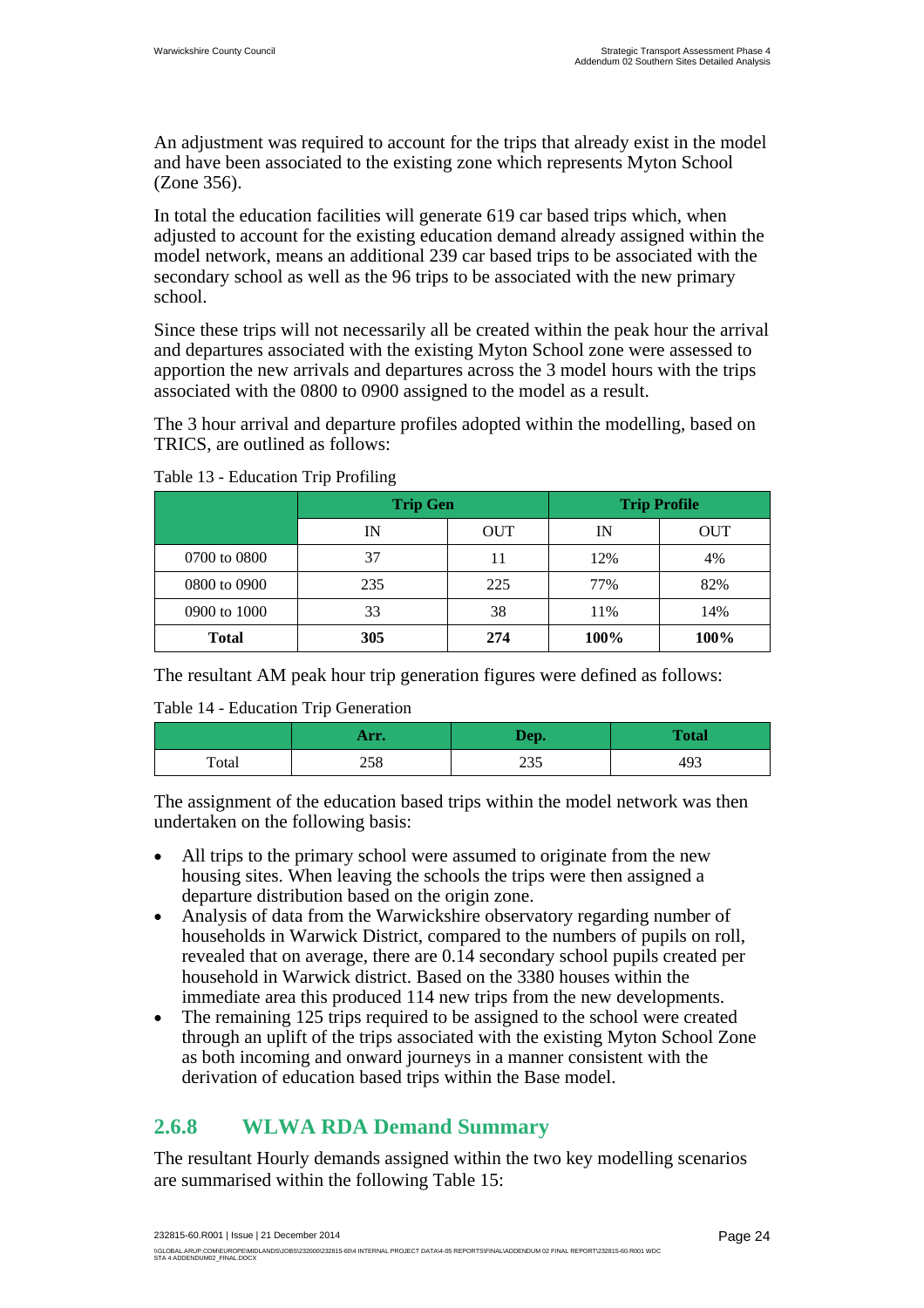|                                                     | 0700 to<br>0800 | 0800 to<br>0900 | 0900 to<br>1000 | 1600 to<br>1700 | 1700 to<br>1800 | 1800 to<br>1900 |
|-----------------------------------------------------|-----------------|-----------------|-----------------|-----------------|-----------------|-----------------|
| M001 WLWA 2028<br>Reference Case                    | 41050           | 49349           | 36850           | 46723           | 48878           | 41066           |
| <b>M002 WLWA 2028 Plus</b><br><b>Southern Sites</b> | 42525           | 50450           | 37864           | 48759           | 49714           | 43282           |

#### Table 15 - Scenario Demand Summary

# **2.7 Appeal Sites Demand Forecasting**

The following sections outline the trip forecasting process associated with the Local Plan sites for inclusion within the modelling. The current planning applications that are included as part of the appeals sites are:

- South of Gallows Hill (part) W/14/0681
- The Asps (Barwoods) W/14/0300
- Land South of Mallory Road

### **2.7.1 Trip generation**

The trip generation rates for the appeals sites is consistent with the methodology set out in Sections 2.6.1 and 2.6.2 of this report.

### **2.7.2 Trip Discounting**

In line with the earlier assessments, adjustments have been made to trip generation to account for internalisation and mode shift.

A modal shift allowance was made for both sites of 15%. Since neither contain employment there was no need for an internalisation adjustment.

The resultant trip generation levels are outlined within the following Table 16.

| <b>Site Name</b>             | <b>Site Ref</b> | Adj. |    | AМ   |     | <b>PM</b> |     |
|------------------------------|-----------------|------|----|------|-----|-----------|-----|
|                              |                 | Int. | MS | Arrs | Dep | Arrs      | Dep |
| South of Gallows Hill (part) | W/14/0681       | ×    |    | 46   | 184 | 184       | 46  |
| The Asps (Barwoods)          | W/14/0300       | ×    |    | 92   | 367 | 367       | 92  |
| Land South of Mallory Road   |                 |      |    | 13   | 51  | 51        | 13  |

Table 16 - Net Trip Generation

Initially this resulted in the following hourly, allocated demand levels, being identified for assignment within the  $WLWA + Appeals$  model network: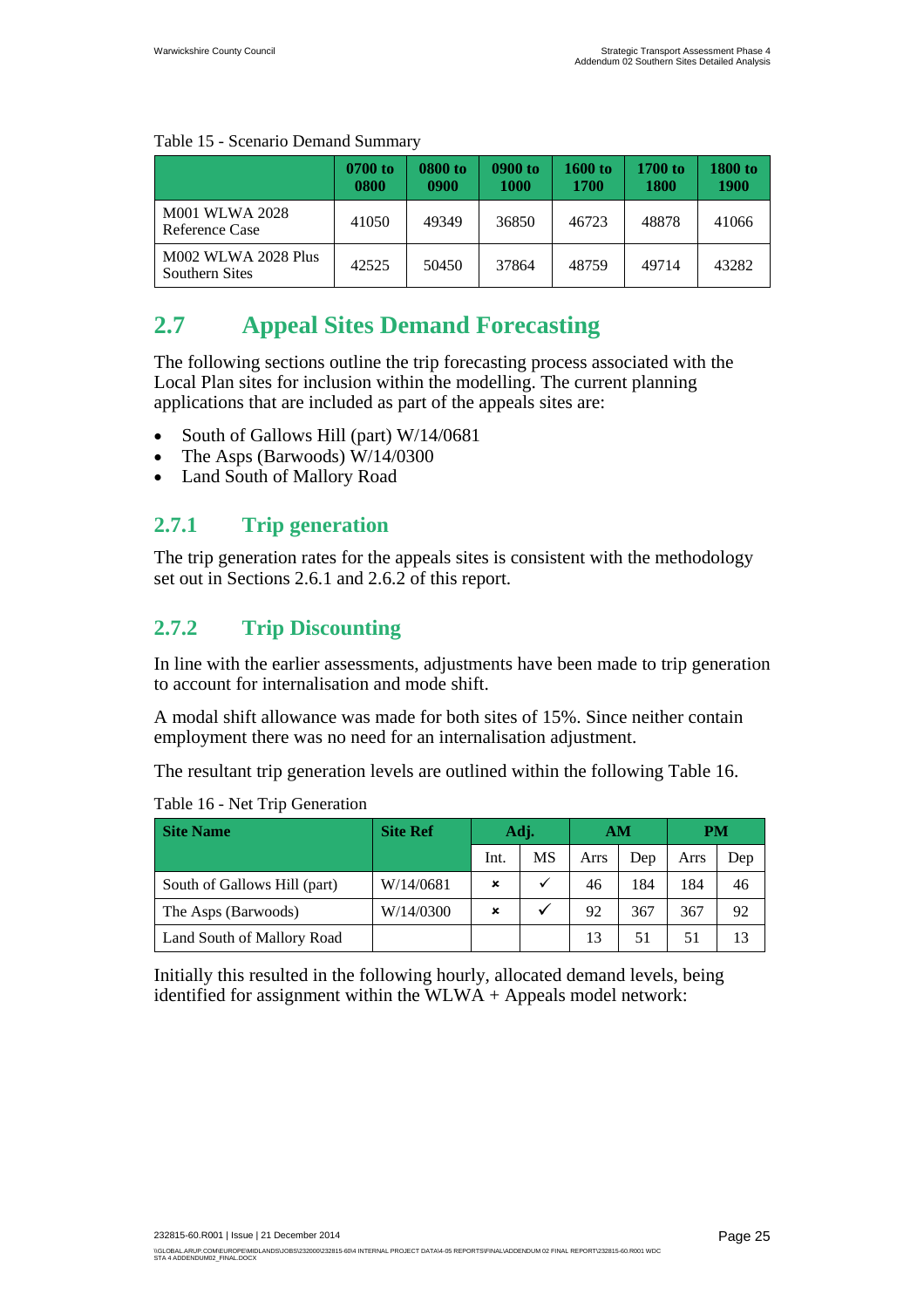| Model       | 0700 to | 0800 to | 0900 to | $1600$ to | 1700 to | 1800 to |
|-------------|---------|---------|---------|-----------|---------|---------|
|             | 0800    | 0900    | 1000    | 1700      | 1800    | 1900    |
| <b>WLWA</b> | 1907    | 2871    | 1660    | 2219      | 2813    | 2125    |

#### Table 17 - Allocated Demand Levels

### **2.7.3 Peak Spreading**

As with the assignment of the southern sites in isolation, the cumulative (southern + appeal) demands have also been subject to peak spreading based on the principles outlined within previous STA reports and also the previous Section 2.6.6 of this Report.

A summary of the outcome following the application of the peak spreading principles is provided as follows:

|                                   | 0700 to<br>0800 | 0800 to<br>0900 | 0900 to<br>1000 | 1600 to<br><b>1700</b> | 1700 to<br>1800 | 1800 to<br><b>1900</b> |
|-----------------------------------|-----------------|-----------------|-----------------|------------------------|-----------------|------------------------|
| 2028 Reference<br>Demands         | 41050           | 49349           | 36850           | 46723                  | 48878           | 41066                  |
| 2028 SF Demands                   | 42110           | 52221           | 38057           | 48901                  | 51677           | 43108                  |
| Growth from 2028<br>Ref           | 1060            | 2871            | 1207            | 2178                   | 2799            | 2041                   |
| Periodic Growth                   |                 | 5139            |                 | 7019                   |                 |                        |
| 50% Peak Spread<br>Total          |                 | 2569            |                 |                        | 3509            |                        |
| Peak Spreading<br>Proportions     | 68%             | 6%              | 26%             | 24%                    | 43%             | 33%                    |
| <b>LDF</b> Adjustments            | 874             | 77              | 334             | 421                    | 754             | 580                    |
| Background<br>Adjustments         | 929             | $-1285$         | 355             | 738                    | $-1755$         | 1016                   |
| <b>Assigned Hourly</b><br>Demands | 43487           | 50444           | 38390           | 49497                  | 49989           | 44155                  |
| Difference                        | 1376            | $-1777$         | 333             | 595                    | $-1688$         | 1047                   |

Table 18- Peak Spreading Overview – Southern Sites & Appeals Sites

## **2.8 M004 WLWA 2028 DS + Link Scheme – Europa Way Link Road**

WDC have requested a sensitivity test be undertaken which assesses the effect on the network that may occur as a result of the connection of a link through the Europa Way Consortium land which links Europa Way and Myton Road. The principles of the new link are as follows:

The new link now effectively links Europa Way to Myton Road. The link is coded as 20 mph to reflect the residential nature of the road and proximity to the school.

It is intended that inclusions of the M004 scenario will also allow the investigation of the local implications of delivering the link including changes to localised vehicle flows which occur as a result of the new link.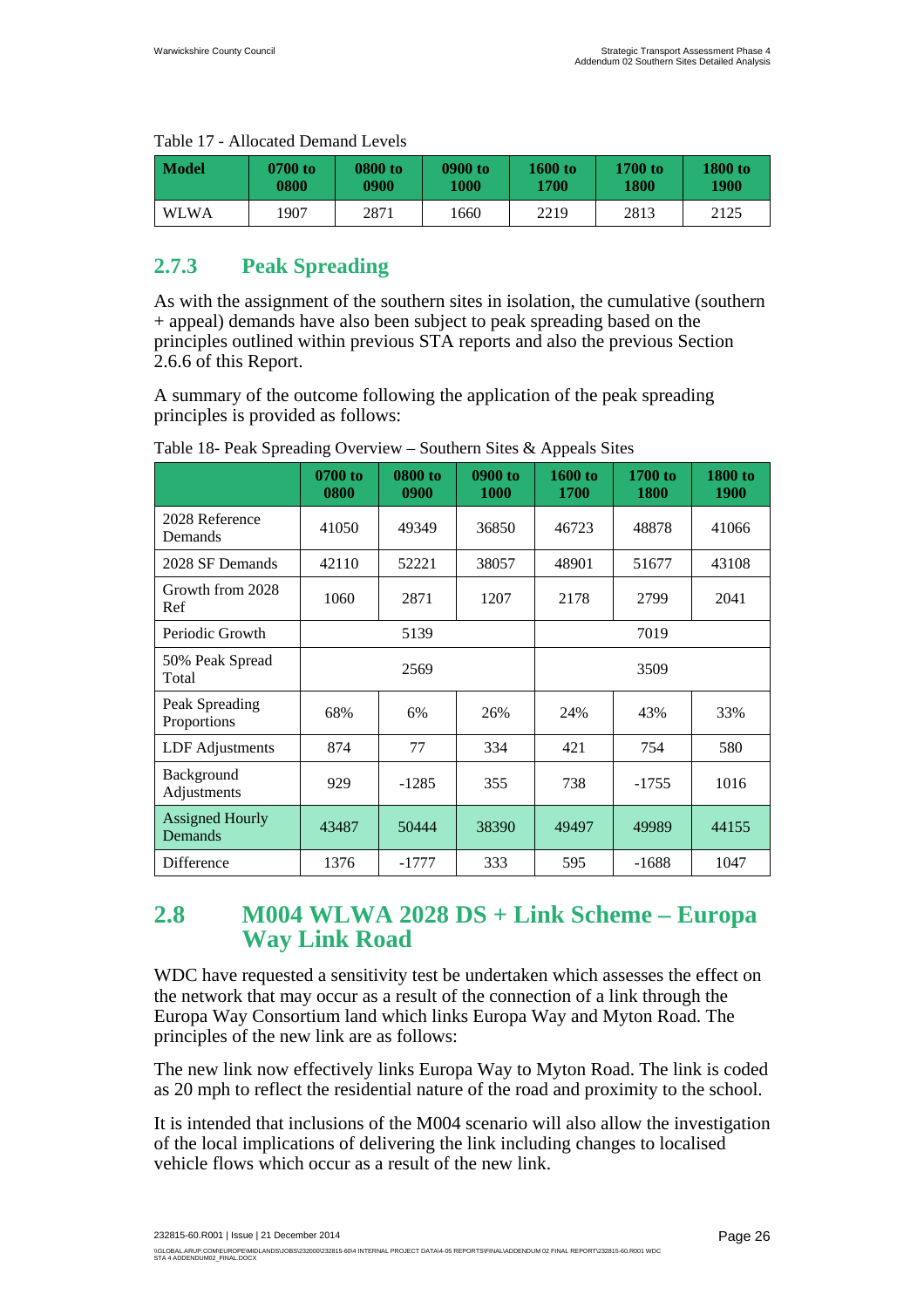

Figure 14 – Link connecting Europa Way to Myton Road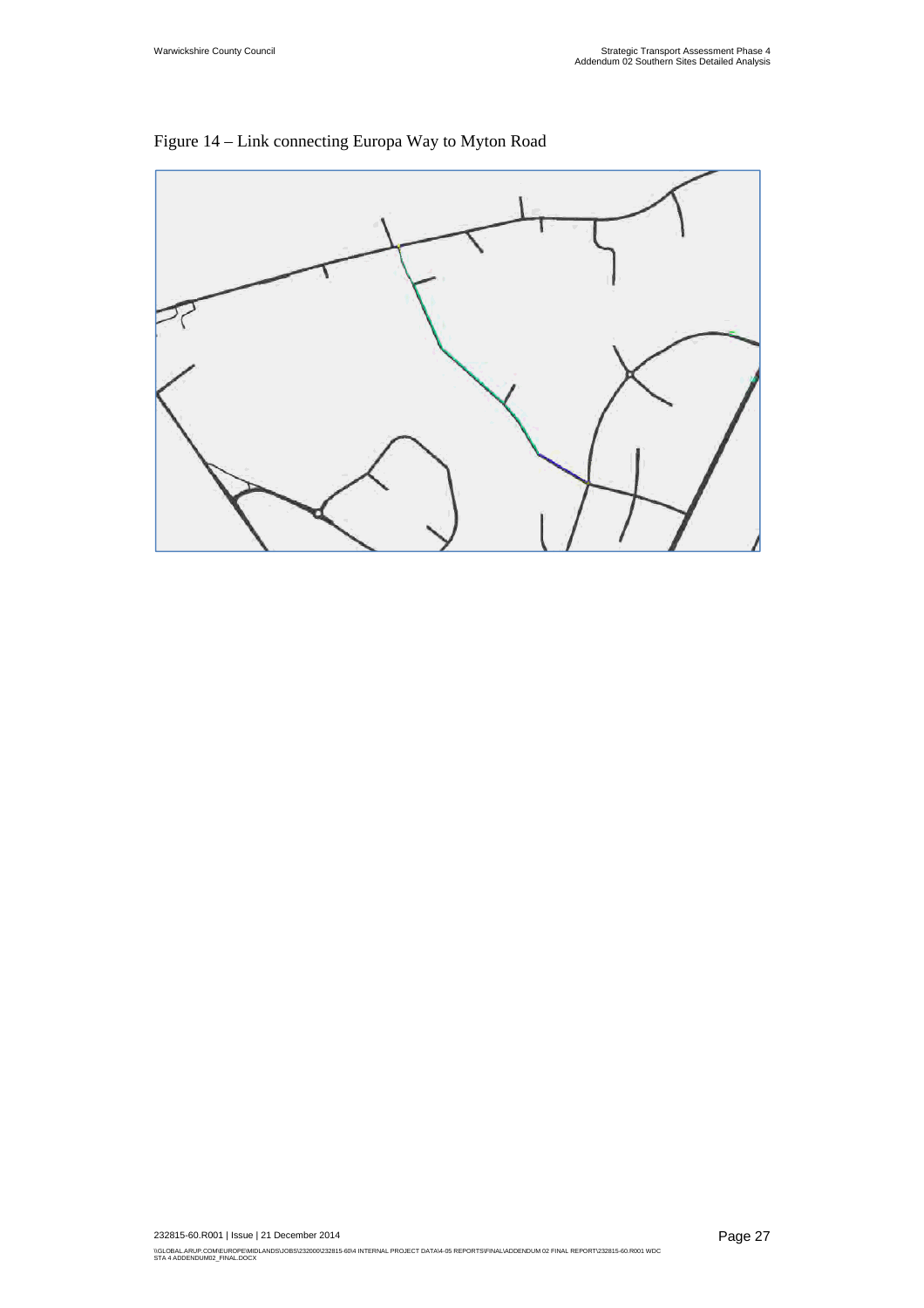# **3 Mitigation Overview**

# **3.1 Introduction**

During each of the preceding stages of the Strategic Transport Assessment, a series of network interventions have been derived and tested alongside the various housing and employment land allocation strategies.

The infrastructure requirements identified within the Phase 4 STA were reapplied onto the model network through an iterative process of identification of issues and constraints and implementation of mitigation whilst the model simulation was running. This approach enabled the identification of a number of core infrastructure requirements identified as necessary to accommodate the growth (specifically related to the development options as documented) on the network.

# **3.2 Outline Mitigation Schemes**

The mitigation strategy was derived through the continuous assessment of the network performance post application of the scenario demands as identified within the previous section ref of this report.

A phased approach to the application of mitigation schemes was undertaken in response to issues identified within the model network. The mitigation measures were essentially assigned within the model network in three tranches. Three key phases of mitigation were identified based on the following principles:

- The first phase of mitigation measures were identified as being critical to maintain any level of network operations. Even once these measures had been applied the network stability, within neither the AM or PM model periods, was unacceptable.
- Following the first phase, the implementation of the second phase of mitigation measures significantly improved the model stability within the AM period and also delivered some improved stability within the PM period. It should be noted, however, that the PM model performance was not considered to be acceptable.
- The final, third phase, of mitigation measures produced an acceptable level of stability across both AM and PM model periods, although it should be noted that, even after application of these schemes in full, residual impacts from the developments will still occur.

Whilst the addition of the schemes to the network was undertaken in a consequential manner, it was not possible to assess the benefit of including each scheme in isolation. This makes it difficult to determine the level of strategic importance attributed to each specific scheme identified through this process. It is reasonable to assume that all of the schemes identified in this phase of the assessment are critical since, without these schemes in place, the network is not observed to perform to an acceptable level. The order in which the schemes were identified also provides an indication of the likely phasing strategy that may be required.

In total, 16 schemes have been identified through this process and the location of the schemes identified thus far, alongside the phase of the assessment in which the schemes were identified, is summarised within the following Figure 15.

232815-60.R001 | Issue | 21 December 2014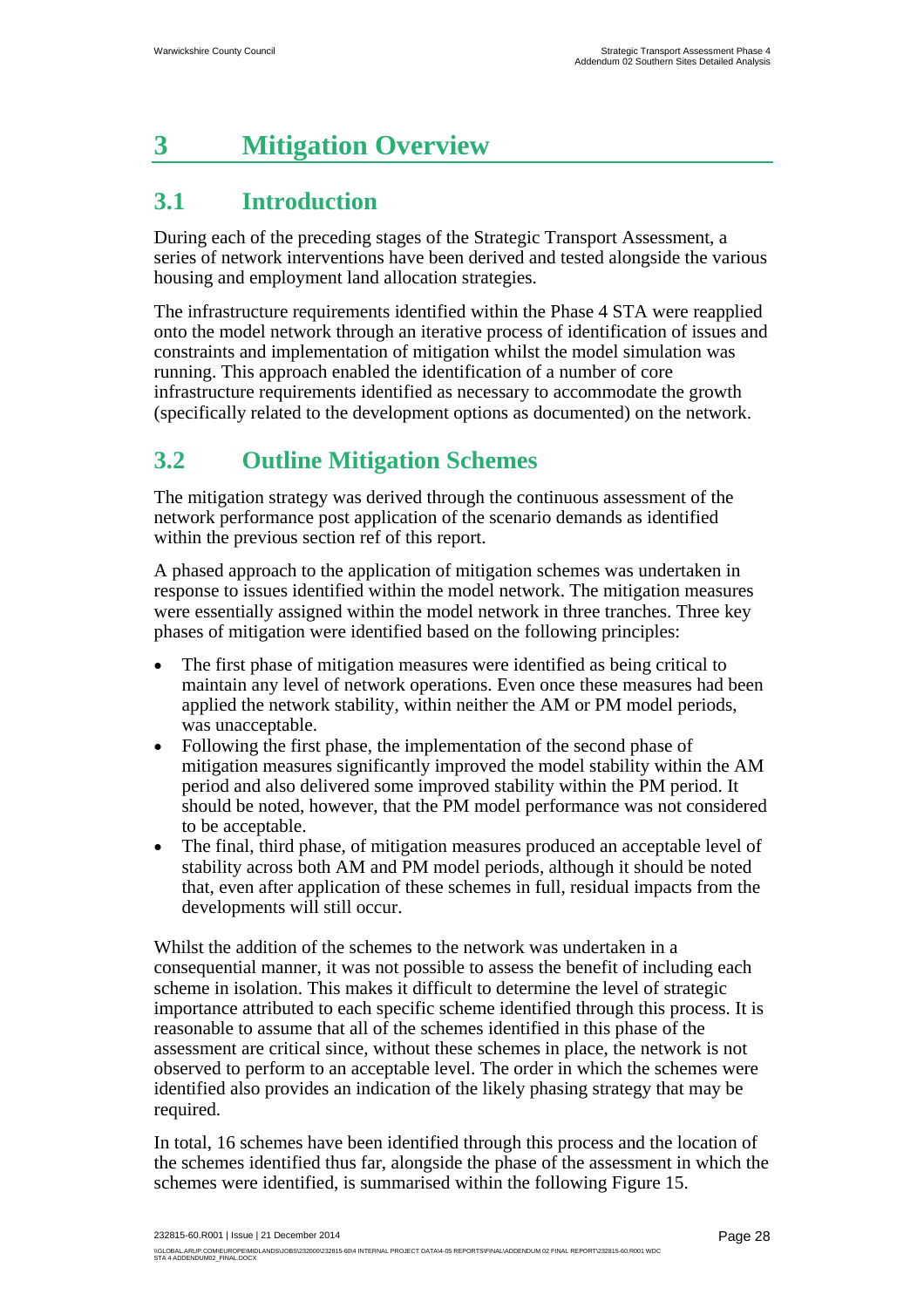

Figure 15 – Mitigation scheme locations

Ausing nhary refveaus stages sof sthe STEA also pes vide during the models with provided the cost estimates identified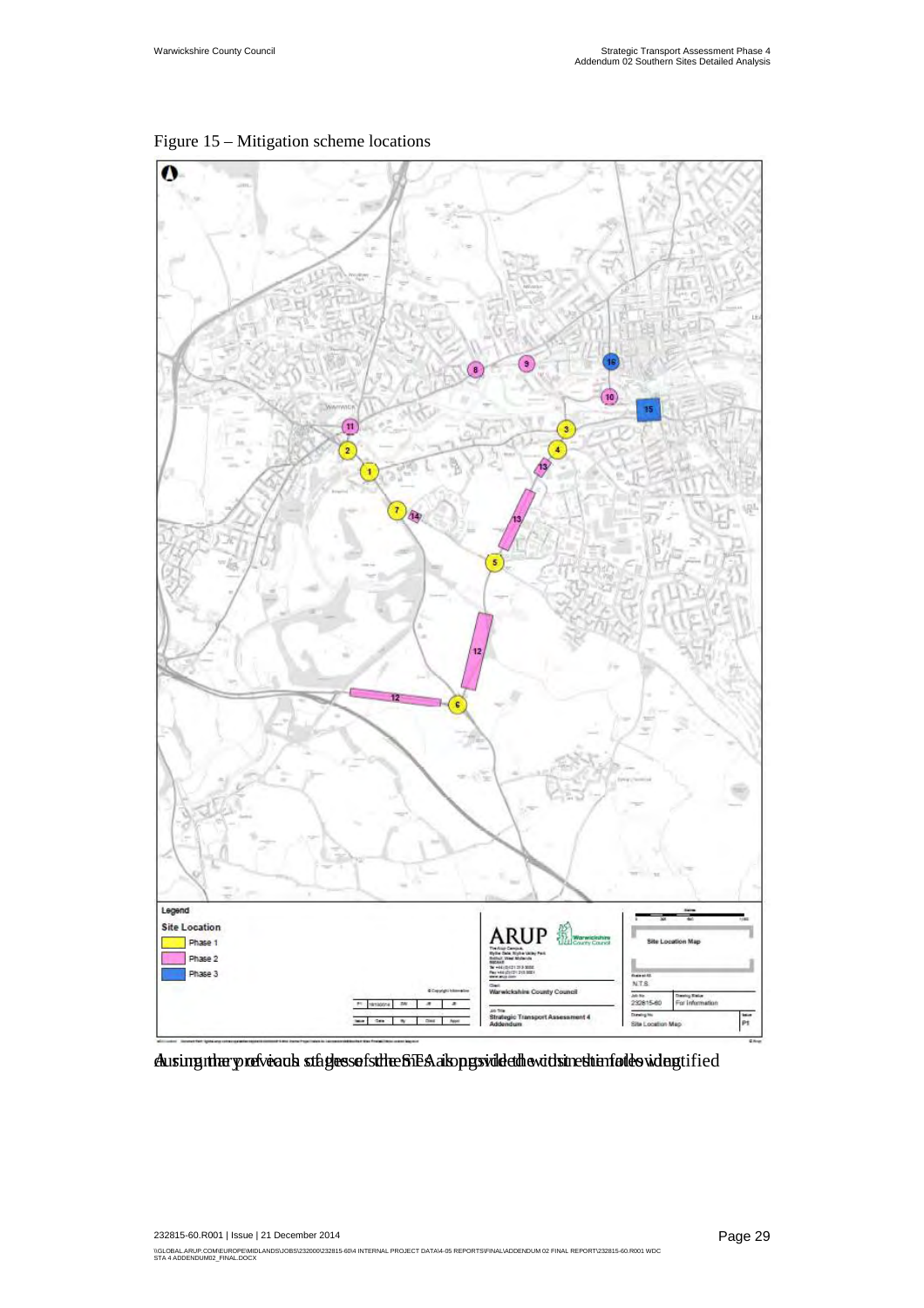Table 19: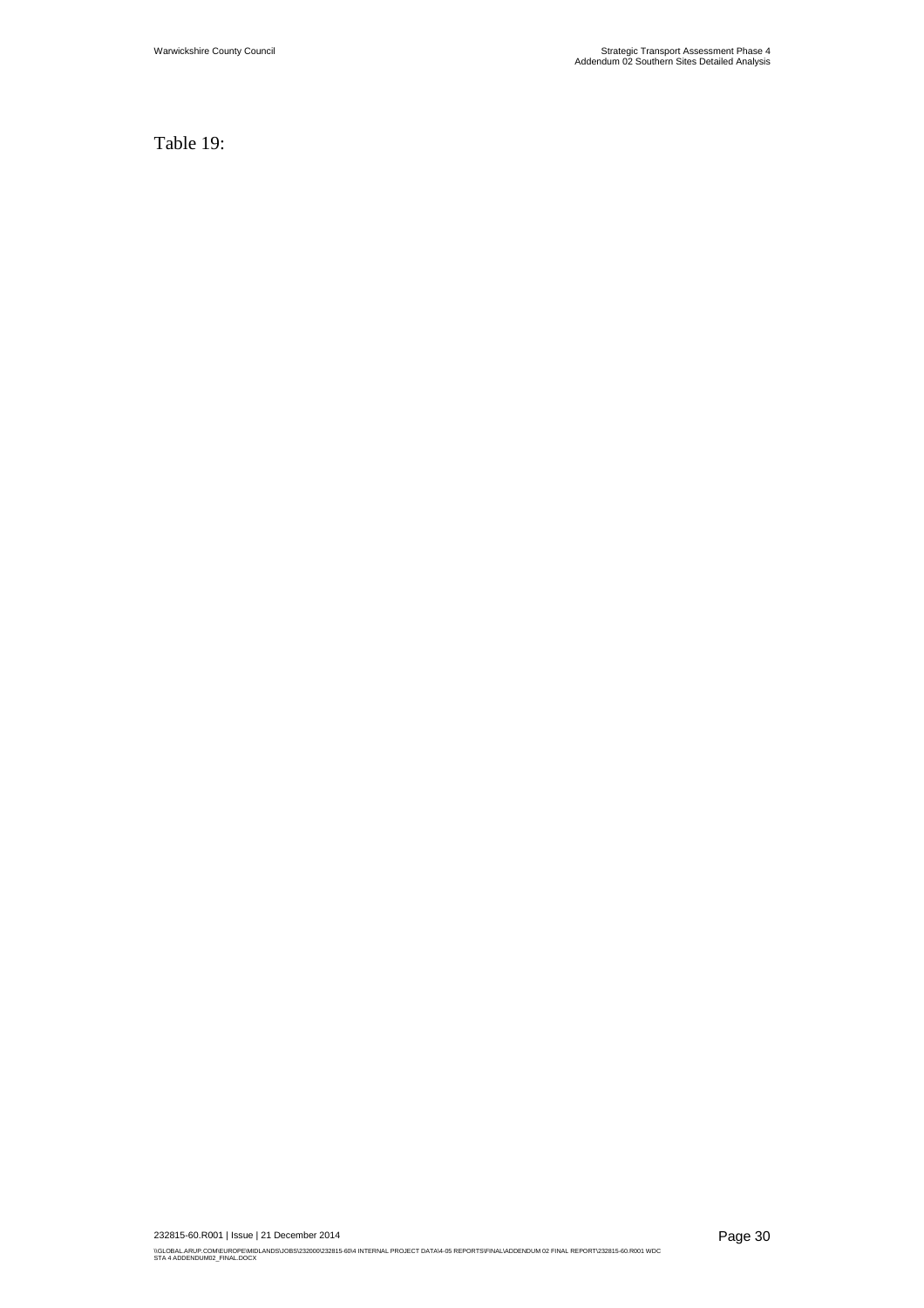| <b>Scheme</b>                        | <b>Phase 1</b> | Phase 2 | Phase 3      | <b>Reference</b> |
|--------------------------------------|----------------|---------|--------------|------------------|
| <b>Emscote Road/Greville Road</b>    |                | ✓       |              | 8                |
| Princes Drive/Warwick New Road       |                | ✓       |              | 9                |
| <b>Bath Street/High Street</b>       |                |         | ✓            | 15               |
| Adelaide Road/Avenue Road            |                | ✓       |              | 10               |
| Dormer Place/Adelaide Road           |                |         | $\checkmark$ | 16               |
| Myton Road Roundabout                | ✓              |         |              | 1                |
| Priory Road/Smith Street/St Nicholas |                | ✓       |              | 11               |
| Castle Hill Gyratory Signals         | ✓              |         |              | 2                |
| Europa Way/Myton Road Roundabout     |                |         |              | 3                |
| <b>Shires Retail Park Roundabout</b> | ✓              |         |              | $\overline{4}$   |
| Europa Way Roundabout                |                |         |              | 5                |
| Grey's Mallory Roundabout            |                |         |              | 6                |
| Europa Way Corridor - Part 1         |                | ✓       |              | 12               |
| Europa Way Corridor - Part 2         |                |         |              | 13               |
| <b>Tech Park Roundabout</b>          |                | ✓       |              | 14               |
| Banbury Road $-2$ Lanes              | ✓              |         |              | 7                |

#### Table 19 – Mitigation Scheme Phasing Order

The proposed mitigation schemes have been documented extensively within previous phases of the STA work, therefore the following section of this report is intended only to summarise new assumptions or substantial refinements to those proposed schemes. Throughout the modelling exercise signals times have been refined and optimised, in some cases through the use of signal plans. It is expected that specific requirements to optimise signalised junctions will be identified during the detailed planning phase associated with one or more of the proposed site allocations. As such, the results observed when these mitigation measures are applied should be considered as a worst case, further improvements will undoubtedly be delivered during the detailed design stages.

Updated sketches for each of the schemes identified within the previous table have been provided, for each scheme, within **Appendix A** of this Report.

The grading system is specific to this round of detailed analysis and it should be acknowledged that if a scheme has been attributed Grade 2 status during this round of testing that does not preclude the need for the scheme to be delivered either to accommodate the current housing levels tested or the full local plan allocations it simply means that, when considering these developments in isolation, the schemes can be delivered at a later stage.

The initial scheme costs, associated with the above mitigation measures, are summarised within Table 20 on the following page. The costs identified within Table 20 equal £17.5 million. These costs relate only to the delivery of the hard infrastructure schemes identified through the assessment.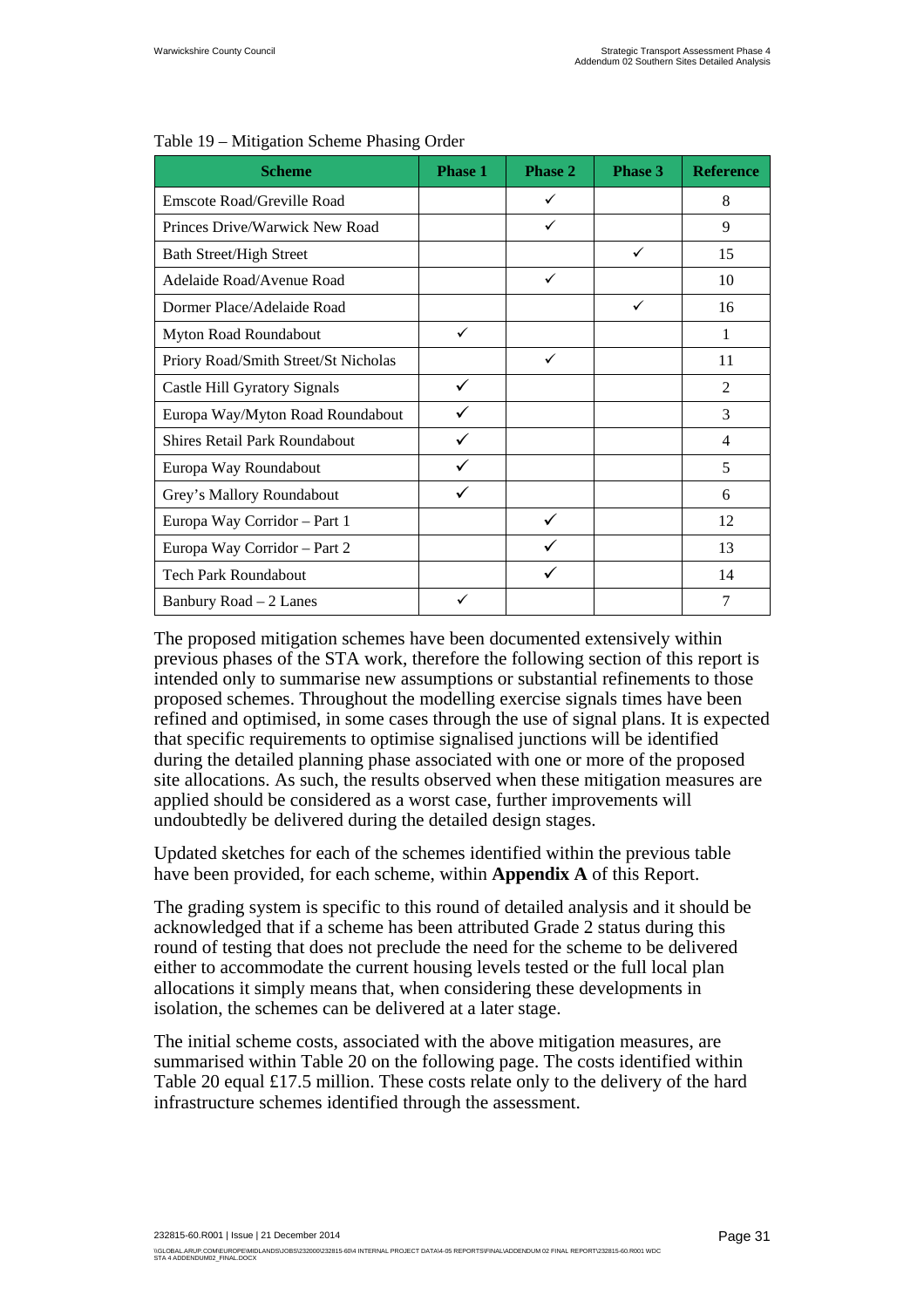| <b>Scheme</b>                        | Cost        |  |  |
|--------------------------------------|-------------|--|--|
| Emscote Road/Greville Road           | £750,000    |  |  |
| Princes Drive/Warwick New Road       | £350,000    |  |  |
| <b>Bath Street/High Street</b>       | £500,000    |  |  |
| Adelaide Road/Avenue Road            | £350,000    |  |  |
| Dormer Place/Adelaide Road           | £300,000    |  |  |
| Myton Road Roundabout                | £450,000    |  |  |
| Priory Road/Smith Street/St Nicholas | £300,000    |  |  |
| Castle Hill Gyratory Signals         | £650,000    |  |  |
| Europa Way/Myton Road Roundabout     | £1,600,000  |  |  |
| <b>Shires Retail Park Roundabout</b> | £1,250,000  |  |  |
| Europa Way Roundabout                | £900,000    |  |  |
| Grey's Mallory Roundabout            | £500,000    |  |  |
| Europa Way Corridor - Part 1         | £5,550,000  |  |  |
| Europa Way Corridor - Part 2         | £2,950,000  |  |  |
| Tech Park Roundabout                 | £600,000    |  |  |
| Banbury Road – 2 Lanes               | £500,000    |  |  |
| <b>Total</b>                         | £17,500,000 |  |  |

#### Table 20 - Outline Mitigation Schedule

# **3.3 Outstanding Mitigation Measures**

The costs identified do not include any contributions towards either sustainable transport interventions nor do they include contributions towards the delivery of capacity enhancements along the M40.

Contributions towards the delivery of sustainable transport infrastructure and interventions could be secured on the basis of the fact that a £4 million cost was attributed to the delivery of the 12,800 houses, since up to 3000 dwellings will be delivered by developments of 10 or less houses, this means that the 3655 dwellings identified within the southern sites would likely require a contribution of 37.2% towards the £4 million identified which would equate to **£1.49 Million**.

Contributions towards capacity enhancements along the M40 may be required subject to the level of impact that is identified, on the HA network, however, the analysis of the impacts of the above sites does not indicate strategic level impacts to such an extent as the full reconfiguration of the M40 is required as has been included within some of the previous stages of the STA.

That does not preclude the strong likelihood that impacts will occur on the M40 since there are additional demand pressures being place on the SRN by virtue of the magnitude and location of the 3655 dwellings to the south of Warwick.

Additional analysis is due to be undertaken by the Highways Agency to identify the level of contribution that may be considered appropriate to maintain an acceptable level of network operation along the M40 corridor and the form that such mitigation measures may take. Until such analysis is completed it is not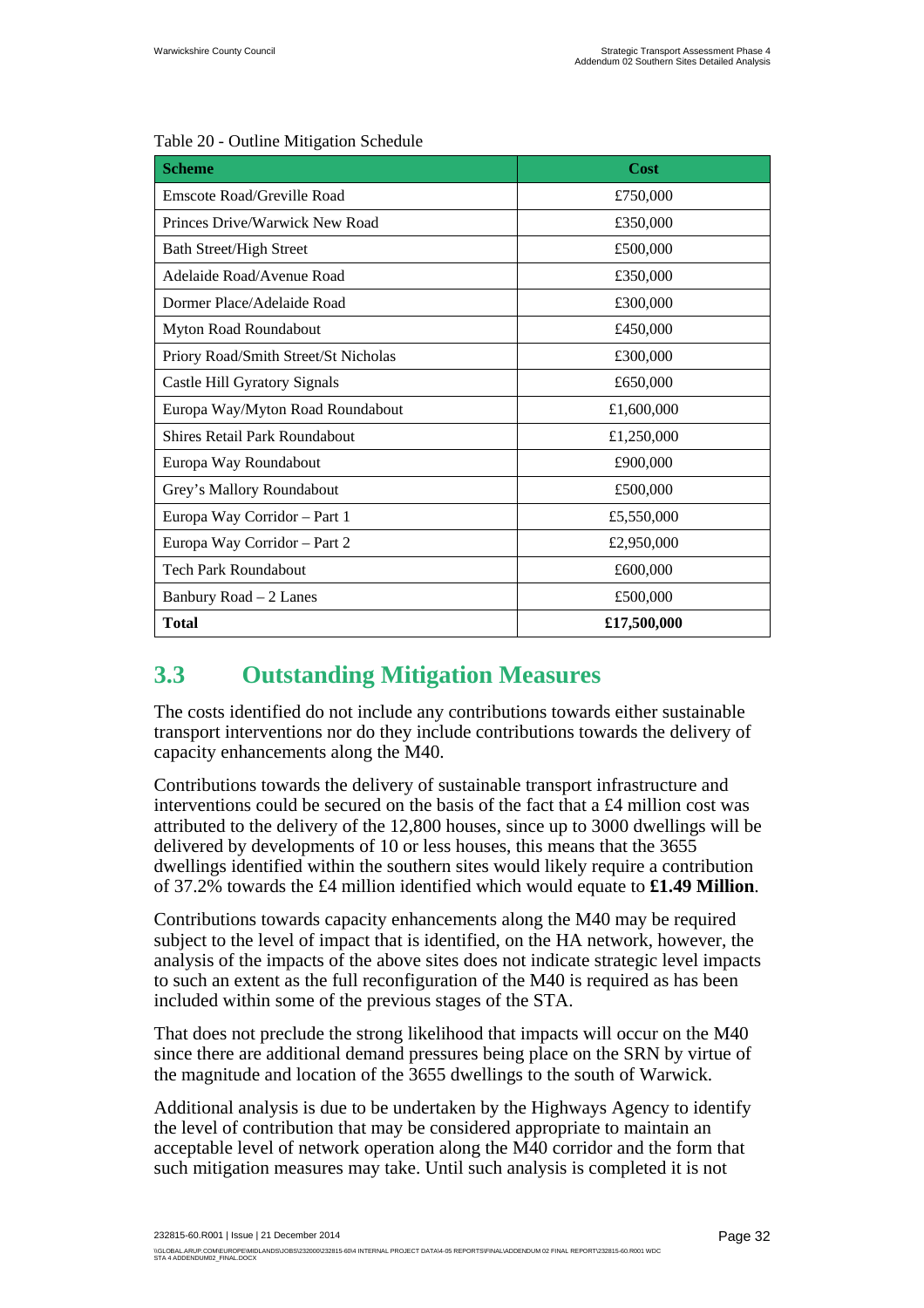possible to make any further, more detailed estimates with regards the appropriate level of contribution to be secured for the delivery of capacity enhancements around the area of the M40.

However, at this stage, it is reasonable to assume that the developments and flows generated therefrom will undoubtedly increase the demand on the slip roads and merge points between M40 J15 and M40 J13 at least. These increase in flows may trigger the need for the type of merge/diverge that exists in those areas to be reconfigured in order that the risk of that area becoming over-capacity is minimised. Such measures may be required in advance of the delivery of larger scale M40 capacity enhancements and, furthermore, such measures may also be deliverable in a complementary manner to wider enhancements deliverable at a later stage of the plan period.

As such, and until further evidence is available from the work being undertaken by the Highways Agency, it is considered reasonable that a proportionate contribution towards the capacity enhancements should be secured for the purposes of ensuring that the merge/diverge sections of the M40 are not at risk of being over-capacity. Based on the same calculation as was applied to the application of the Sustainable Transport funding, this would result in a contribution of **£3.72 million** towards capacity enhancements on the M40 likely to take the form of upgrades to existing junctions and marge/diverge facilities.

## **3.4 Summary**

Analysis of the interventions that have been identified reveals total scheme costs of £22.7 million which comprise:

- £17,500,000 capacity enhancements on local road network
- £1,480,000 Contribution towards sustainable transport provision
- £3,720,000 contribution to works on the M40

As it is not possible at present to identify the actual scale, cost and timing of capacity enhancements along the M40 corridor resulting from Local Plan proposals, Warwick District Council will continue to work with Warwickshire County Council, the Highways Agency and Stratford District Council to determine appropriate and timely capacity enhancements on the M40 and how such enhancements can be funded.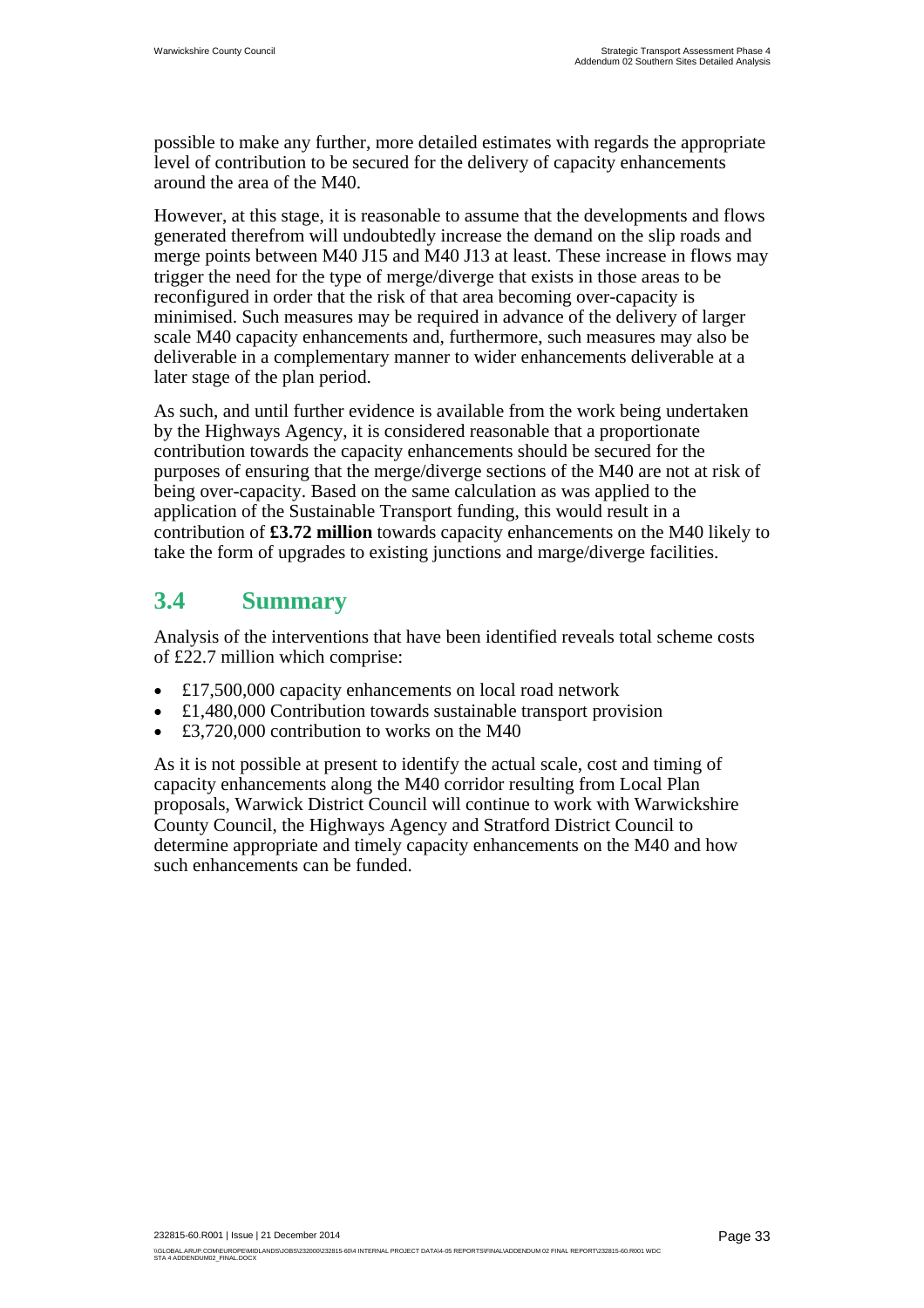# **4 Results Analysis**

# **4.1 Overview**

The following sections of the report are intended to present the results obtained from the detailed testing undertaken with the WLWA models.

A tiered assessment has been adopted; results analysis is focussed on a strategic level assessment at this stage similar to that adopted during earlier stages of the assessment.

All of the measures used to inform the assessment are outlined as follows:

# **4.2 Model Stability**

Due to the deterministic nature of assignment within PARAMICS it is possible for vehicles to continue to attempt to enter a network even when congestion has reached such an extent that the network is effectively 'grid-locked'. In some cases the grid-lock can occur due to problems that will require mitigation, in other cases it can be something as simple as vehicles entering a mini-roundabout from all three approaches at exactly the same time.

When a model becomes grid-locked vehicles still continue to be assigned to the network and so delay begins to increase exponentially. It should be acknowledged that these issues may be occurring due to a need for mitigation in one or more areas of the model but, if the models do not lock up every time it can be concluded that the problem is not severe enough to cause the network to cease to function. Furthermore, the fact that some model runs are completed without issue indicates that a mitigation strategy can only provide additional improvements and should be deliverable. If it is model error causing the issues then these results should also be discounted due to the fact that they cannot be considered realistic.

It should also be acknowledged that experience gained elsewhere in the application of PARAMICS micro simulation modelling, in projects of a similar size, has highlighted that the level of stability within the models frequently improves as development plans evolve and mitigation schemes are refined. This is also partly due to developments within the plan proceeding with applications prior to adoption, this allows the more localised impacts to be identified and mitigated through the developments detailed transport assessments. This level of detail cannot be achieved during a high level strategic assessment. All mitigation proposals will be subject to further detailed assessments, refinements and optimisation through the planning process and it is expected that improved network results and stability will be realised.

Twenty model runs were initially undertaken, where model stability has been particularly poor, the propensity for a model to lock up (and thus to be considered to have failed), is assessed to allow the reliability of the model network across the various scenarios to be better understood.

Additional runs were then collected to ensure that, where practicable, model outputs were based on a minimum of twelve runs per time period.

Based on an initial review of the model performance it was decided that an AM model run could be considered as having locked up whenever more than 8,500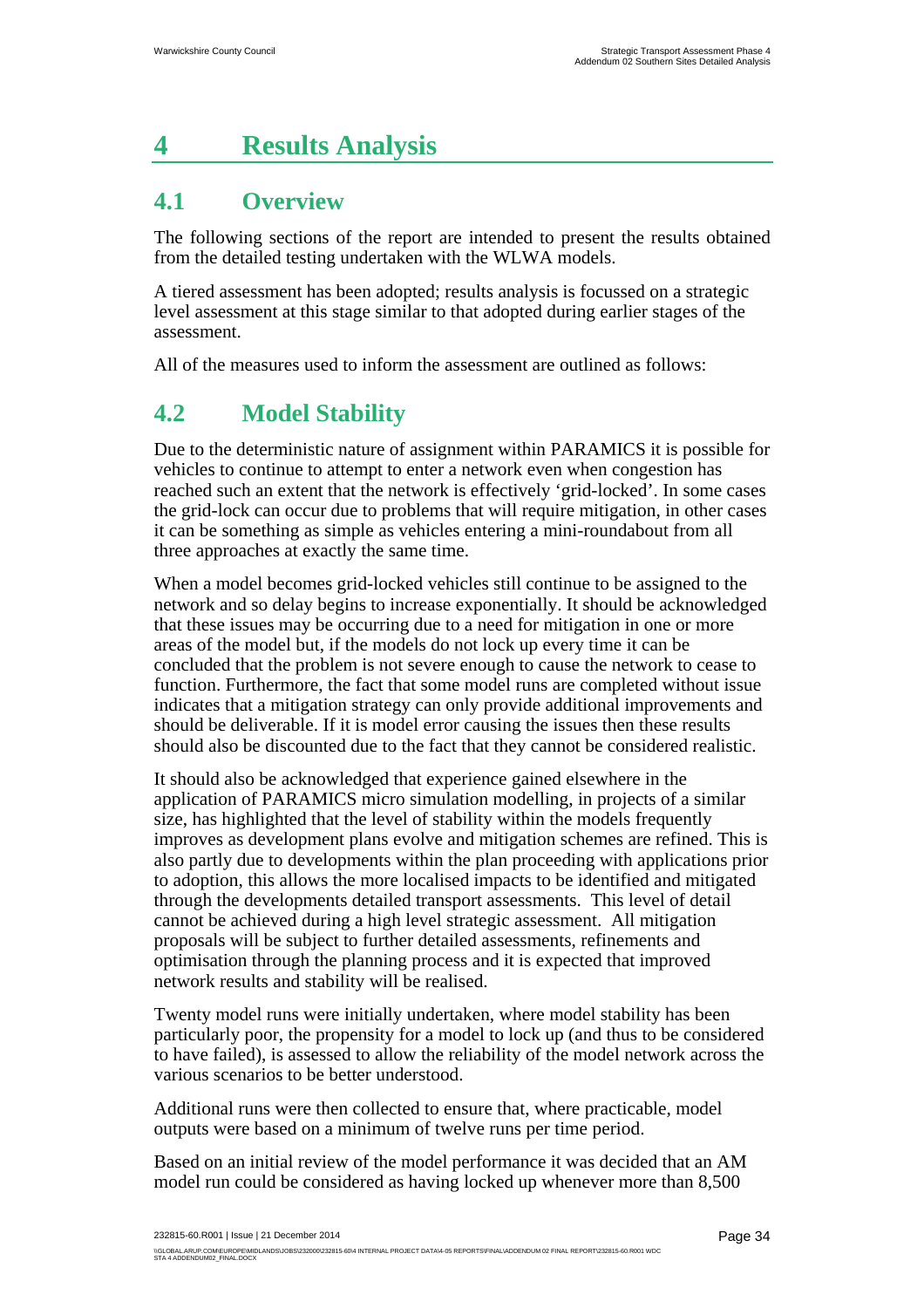vehicles are observed to remain on the model network at the end of the AM simulation period and 9,500 vehicles are observed to remain on the model network at the end of the PM simulation period. A greater level of latent demand is deemed acceptable during the PM than the AM due to the inherently higher level of variability contained within the PM scenario between each of the individual runs which is largely related to the higher demand levels within the WLWA model.

# **4.3 Number of Runs**

Network statistics analysis has been based, consistently, on 10 runs per scenario due to the method of production, however, unless stated otherwise, all other statistics are based on a minimum of 10 runs and a maximum of 20 depending upon the number of successful runs collected.

# **4.4 Network Wide Statistics**

A number of statistics used in the analysis have been obtained from analysing each individual trip that has occurred within the network. This information is collected within PARAMICS through the Trips-all file and contains information specific to each individual trip that has been completed within the model period. This information is then aggregated and processed to provide the following comparative statistics:

- **Average Distance (Km)** The average distance travelled by a vehicle that completed their journey during the model simulation period.
- **Average Time (seconds)** The average travel time of a completed trip during the model simulation period.
- **Average Speed (Km/h)** The average speed travelled by all vehicles that completed a journey during the model simulation period.

These measurements are averages so can be used to compare between the various scenarios.

The use of these statistics is in line with the methodology adopted during the previous Strategic Transport Assessment work.

# **4.5 Queue Lengths**

A second, more detailed, level of analysis has been undertaken in the form of queue length analysis. Queue length analysis is intended to accompany the mean speed analysis as it provides a more detailed picture of the impacts at specific junctions within the model network.

At this stage the analysis of queue lengths has been based on the average hourly maximum queue length. Results presented for each junction are based on the worst performing single approach. The hourly maximum for each individual model run has been calculated and then the average of all runs has been calculated for each hour. The maximum of these values, across all hours, is reported as the maximum periodic average maximum queue length. All queues are reported in numbers of vehicles.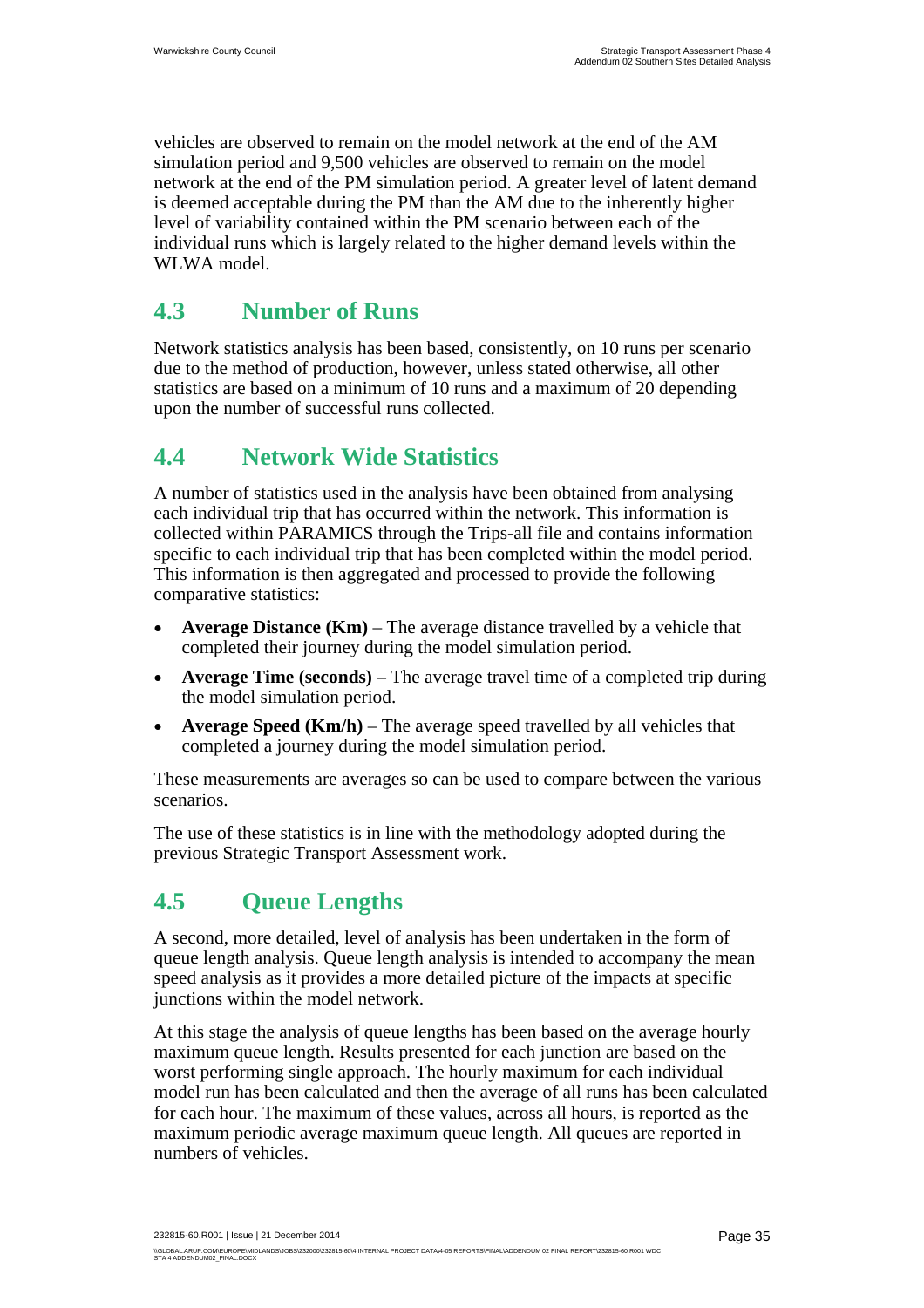The junctions for which average hourly maximum queue lengths have been calculated and compared are illustrated within Figure 14 on the following page. Junctions where queue differences have not been plotted on the maps simply represent junctions which did not trigger any of the assessment criteria across any one approach.

Queue difference plots have been produced for all model scenarios and have been presented within **Appendix B** of this report.

At this stage these results simply identify areas where further attention is required. A queue length increase of 50 vehicles does not necessarily mean that a scheme will not work, it may indicate that further optimisation of the layout or any signal times are required. Furthermore it may not account for improvements on other arms of the same junction which, when investigated further, may contain additional capacity which could be unlocked to reduce the queue length on the offending approach.

The classifications for the queue length analysis are outlined as follows:

- **Queue Reduction** (a reduction in queue lengths of greater than 5 vehicles)
- **Moderate Increase** (an increase in queue lengths of between 15 and 30 vehicles)
- **Severe Increase** (an increase in queue lengths of between 30 and 50 vehicles)
- **Very Severe Increase** (an increase in queue length of over 50 vehicles)

The locations of the junctions that have been included within the assessment are outlined within Figure 16 on the following page.

# **4.6 Journey Time Analysis**

During the first phase of STA analysis some journey time routes were defined within the modelling and the time it takes vehicles to traverse these routes was collected and presented within the analysis. At that stage the purpose of analysis was simply to ascertain which routes experienced the lowest and greatest levels of delay across a number of different allocation options. Building upon that analysis, the purpose of the comparisons during this stage of work is to identify which areas of the network, when compared to the Reference Conditions, are likely to suffer the greatest changes in levels of delay when the allocated demand is assigned to the network.

In total 9 key routes were defined within the model network and these routes have been illustrated within Figure 17 on the following page.

In order that the impact on delay across various routes can be better understood the routes have been filtered by direction and have been split into sections. The purpose of this disaggregation is to ensure that a sufficient sample size is collected from the analysis as the number of vehicles travelling across the entire length of a number of the routes is likely to be substantially smaller than the number of vehicles travelling along each of the component parts of the route.

The average time it takes for vehicles to travel across each section of the route has been collected and aggregated for each scenario and then the level of deviation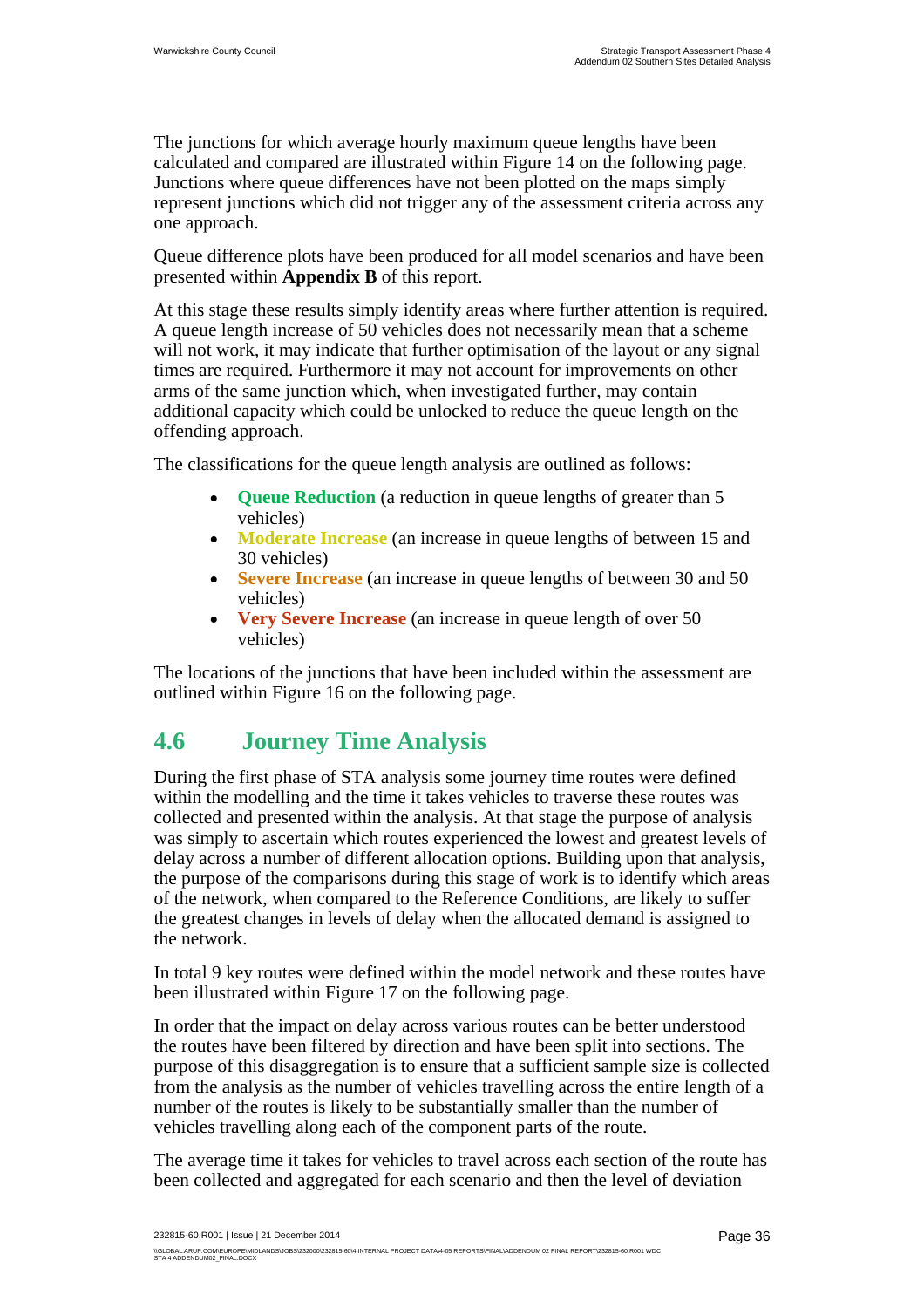from the Reference Case conditions has been summarised using the following classification bands:

- **Delay Reduction A reduction in overall delay levels of -15% or** more
- **No Significant Change** A difference in journey times of between 15% and +15% falls within this category
- **Moderate Increase** An increase in journey times of more than 15% but less than 25%
- **Severe Increase** An increase in journey times of more than 25% but less than 50%
- **Very Severe Increase** An increase in journey times, when compared to the Reference Case, of more than 50%

At this stage it was decided to classify journey time differences of between -15% and +15% as not significant. The intention is to highlight those areas which suffer the greatest impacts as these impacts are more pertinent to this stage of the assessment. The classifications adopted are in line with those that have been recommended by WCC and are such that they reflect the DMRB acceptability standards for comparisons between observed and modelled journey times. It should be noted that although the current methodology does not consider an increase in delay of less than 15%, on a single section of a route, as significant, during assessment of planning applications a lower threshold maybe considered as it would be expected that the mitigation schemes are optimised

The benefit of undertaking delay analysis on key routes, compared to simply reviewing the network wide average journey time alongside the mean speed outputs, is that it begins to allow a more detailed picture of where the additional delays or journey time improvements are likely to occur.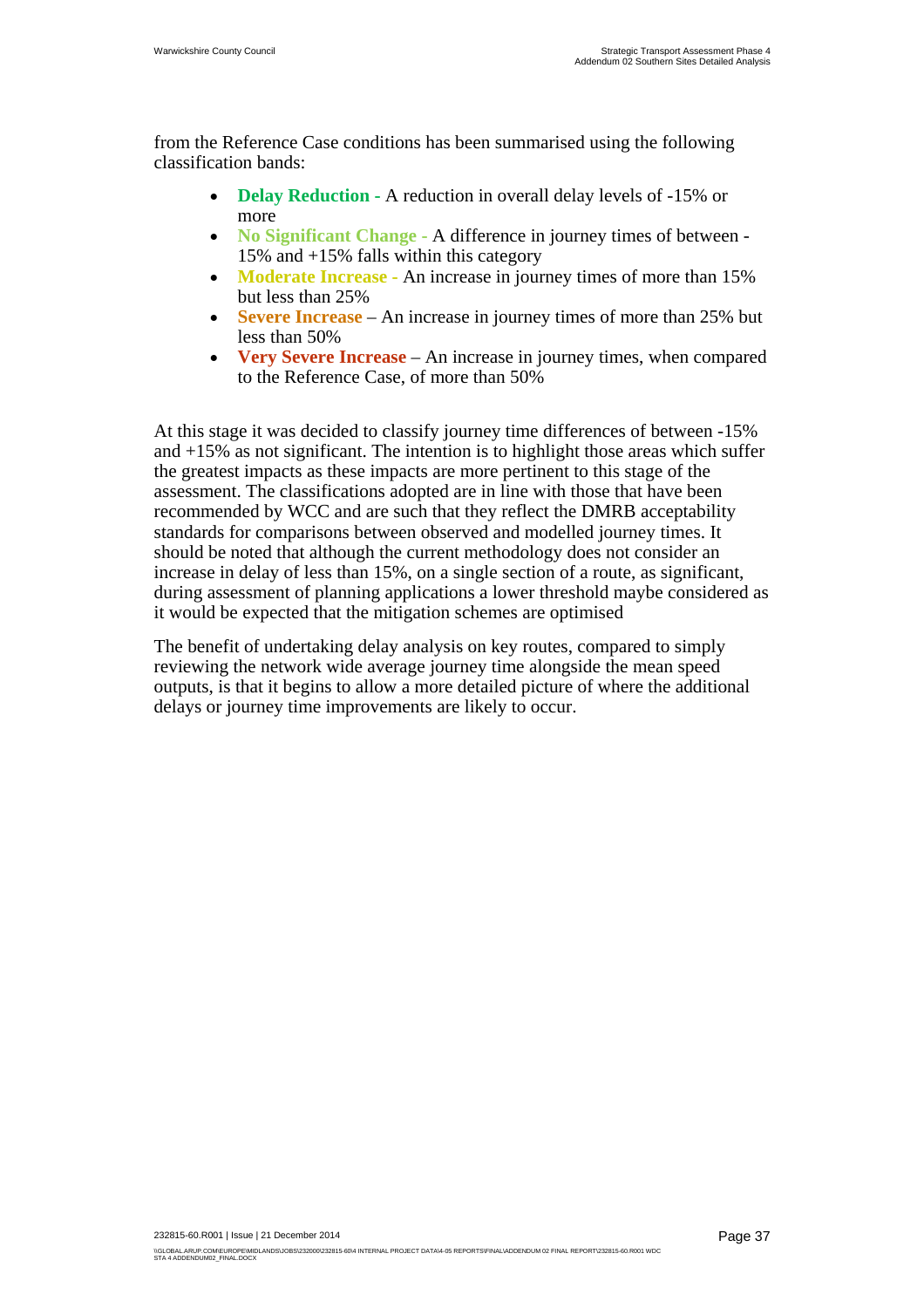

### Figure 16 – WLWA Queue Assessment, Junction Locations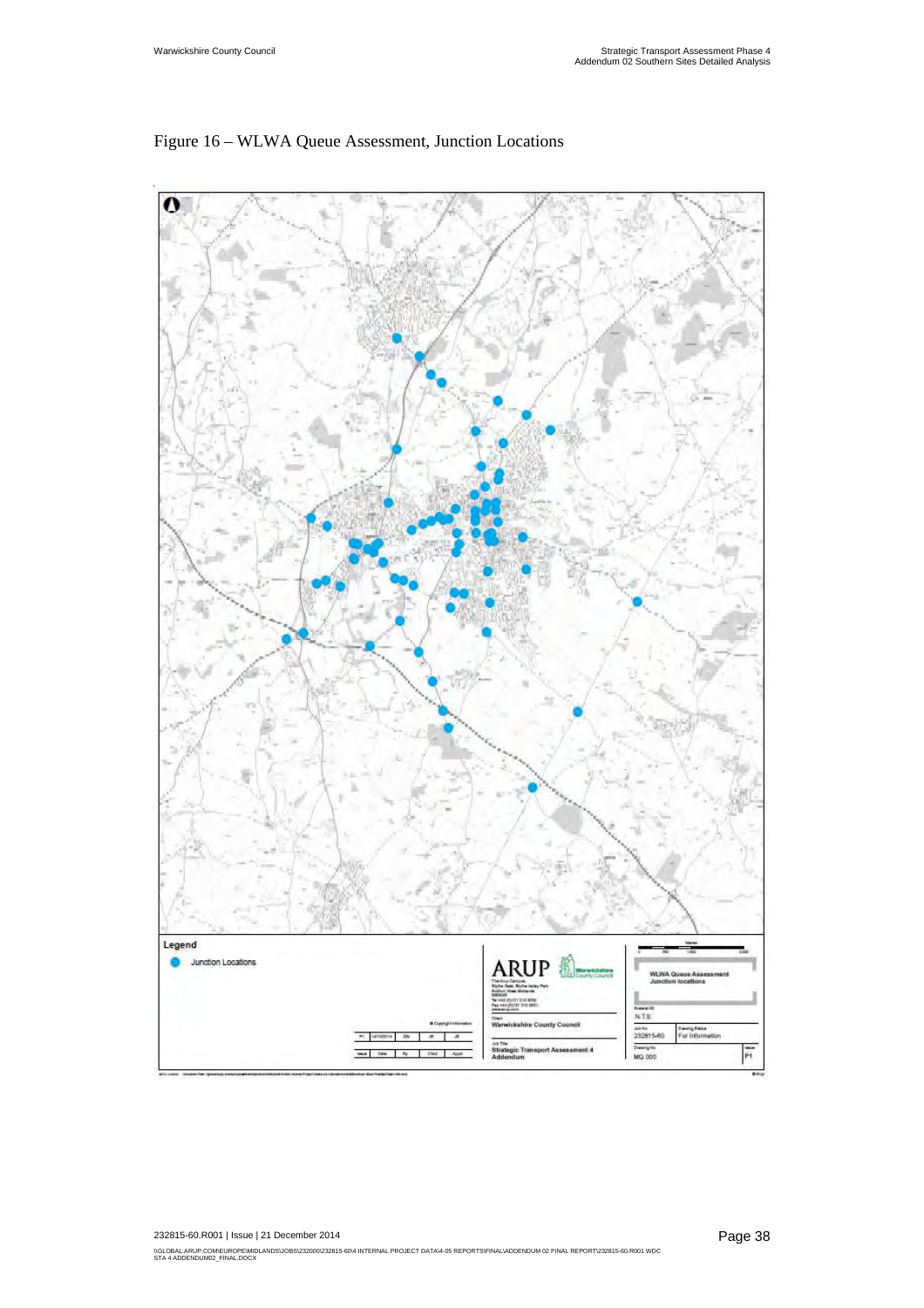

Figure 17 – WLWA Journey Time Analysis Routes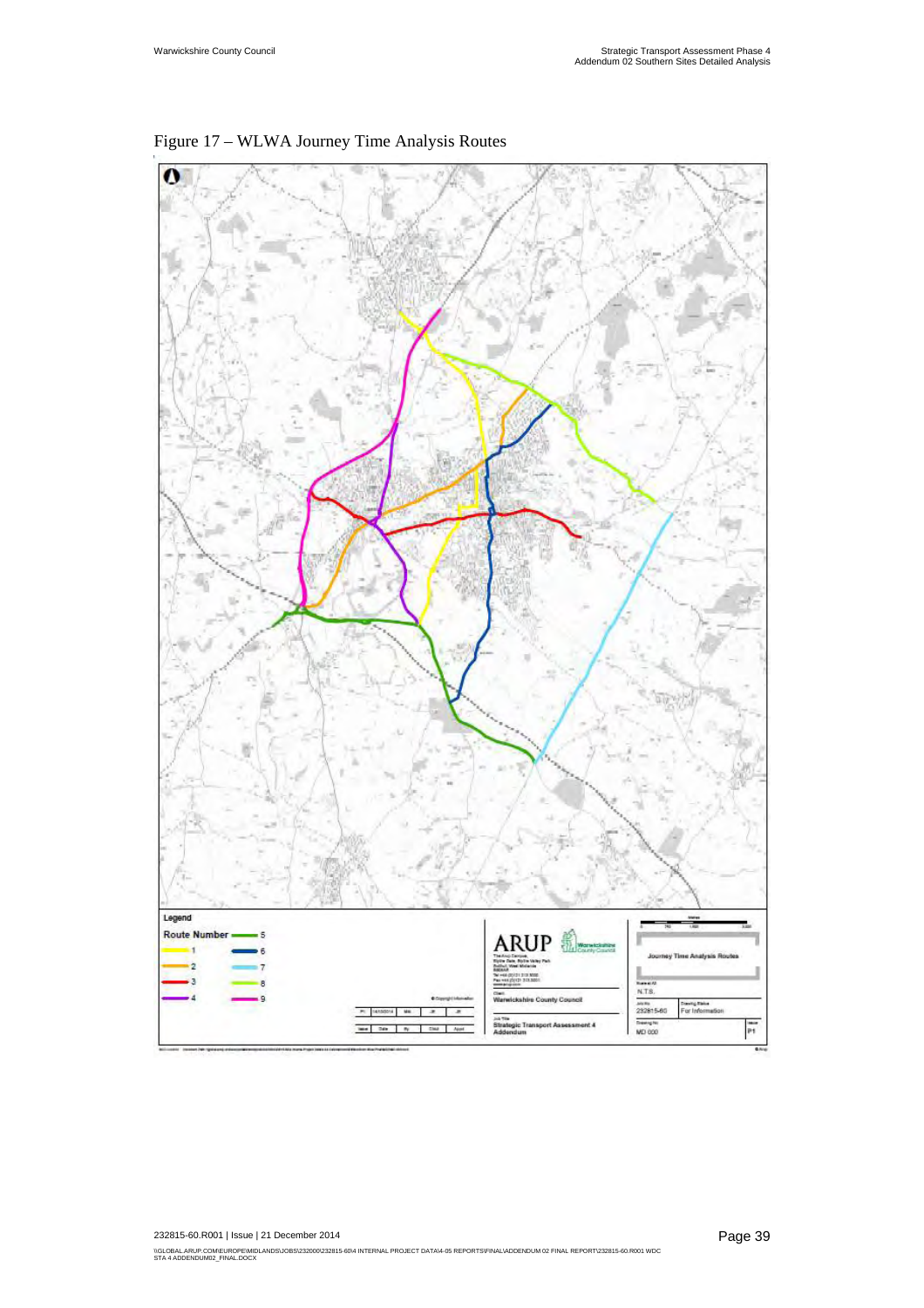# **5 Southern Sites Results Analysis**

# **5.1 Overview**

The following sections of the report are intended to present the results obtained from the detailed testing undertaken for the following three scenarios within the Warwick and Leamington Areas:

- M001 WLWA STA 4.5 2028 Reference Case
- M002 WLWA STA 4.5 2028 Southern Sites Do Nothing
- M003 WLWA STA 4.5 2028 Southern Sites Do Something

## **5.2 2028 STA Southern Sites - Results Analysis**

The first stage of this assessment was to review the performance of the model network following the allocation of the revised demand levels and network optimisation.

# **5.3 Model Stability**

An initial assessment of the level of model stability was undertaken by comparing the number of completed runs against the number of runs assumed to have failed, as outlined earlier within Section 4.2 of this report.

The apparent network stability exhibited within the AM and PM simulation runs across the three scenarios is illustrated within the following Table 21:

Table 21 - Model Stability Assessment 2028 Reference vs. 2028 SS Do Nothing vs. 2028 SS Do Something

|    | 2028 Ref Case | 2028 Do Nothing | 2028 Do Something |
|----|---------------|-----------------|-------------------|
| AΜ | 75%           | 80%             | 90%               |
| PM | 80%           | 70%             | 75%               |

From the previous table, it is evident that during the AM peak period, there is a notable improvement in the model stability when the mitigation measures are introduced (M003 Do Something) compared to both the Reference and Do Nothing scenarios. During the PM peak period, there is a 10% reduction in model stability for the Do nothing scenario compared to the Reference Case. Once the mitigation measures are introduced within the Do Something scenario however, the model stability improves slightly during this period.

# **5.4 Network Wide Statistics**

The following sets out the changes in network wide statistics between the 2028 Reference Case and the 2028 STA scenarios.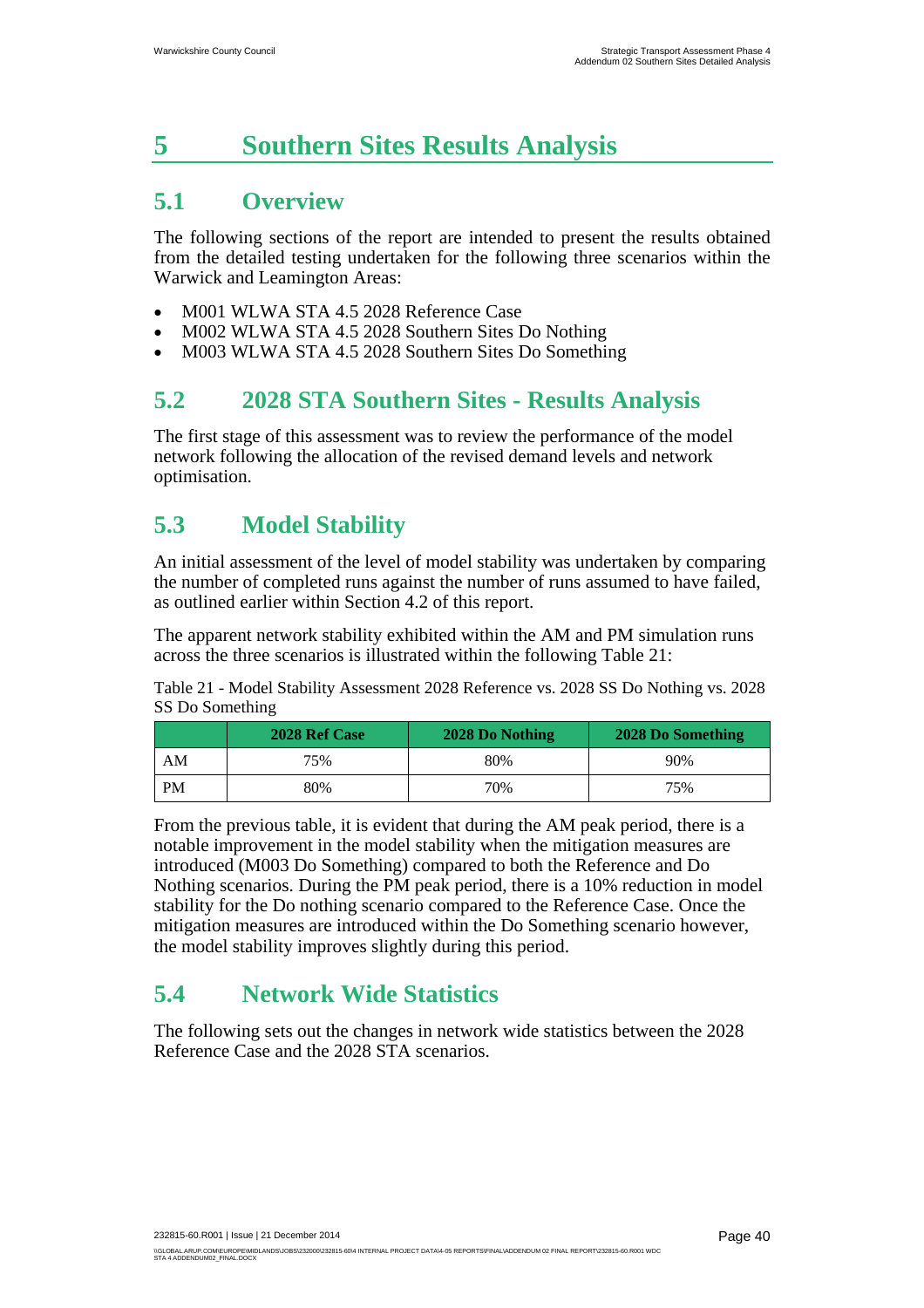## **5.4.1 Average Journey Distance**

Analysis of the average journey distance within each scenario, across the entire AM and PM model periods is presented within the following Figure 18**.** 

Figure 18 - Average Journey Distance (2028 Reference vs. 2028 SS Do Nothing vs. 2028 SS Do Something), Km



Analysis of the previous figure indicates very little difference between the three scenarios. Since the demands between the Do Nothing and Do Something scenarios are consistent, the decrease in the distance travelled in the Do Something compared to the Do Nothing scenarios indicates a decreased propensity for vehicles to reassign along longer routes in response to congestion.

## **5.4.2 Average Journey Speed**

Analysis of the average journey speed (km/h) within the three scenarios, across the entire AM and PM model periods, is presented within the Figure 19 on the following page.

Figure 19 demonstrates that the allocation of the Southern Sites demands results in a drop in the average speed of vehicles, on the network, of approximately 15% and 14% in the AM and PM peak periods respectively when no mitigation measures are introduced (Do Nothing scenario). When the mitigation measures are introduced, compared to the reference scenario, the WLWA Do Something scenario results in a respective 10% and 4% drop in average speeds.

The drop in average speeds is likely to be indicative of the general effects of the assignment of the additional demand and the congestion effects thereof for the Do Nothing Scenario. The improvement in the average speeds for the Do Something scenario is a result of the mitigation measures being introduced. However, the average speeds for this scenario are still lower (particularly during the AM peak period) compared to the Reference Case.

It should be acknowledged that a small reduction in the average speeds is also likely to occur as a result of the concentration of development traffic in a specific area of the network that was previously unpopulated. The interaction between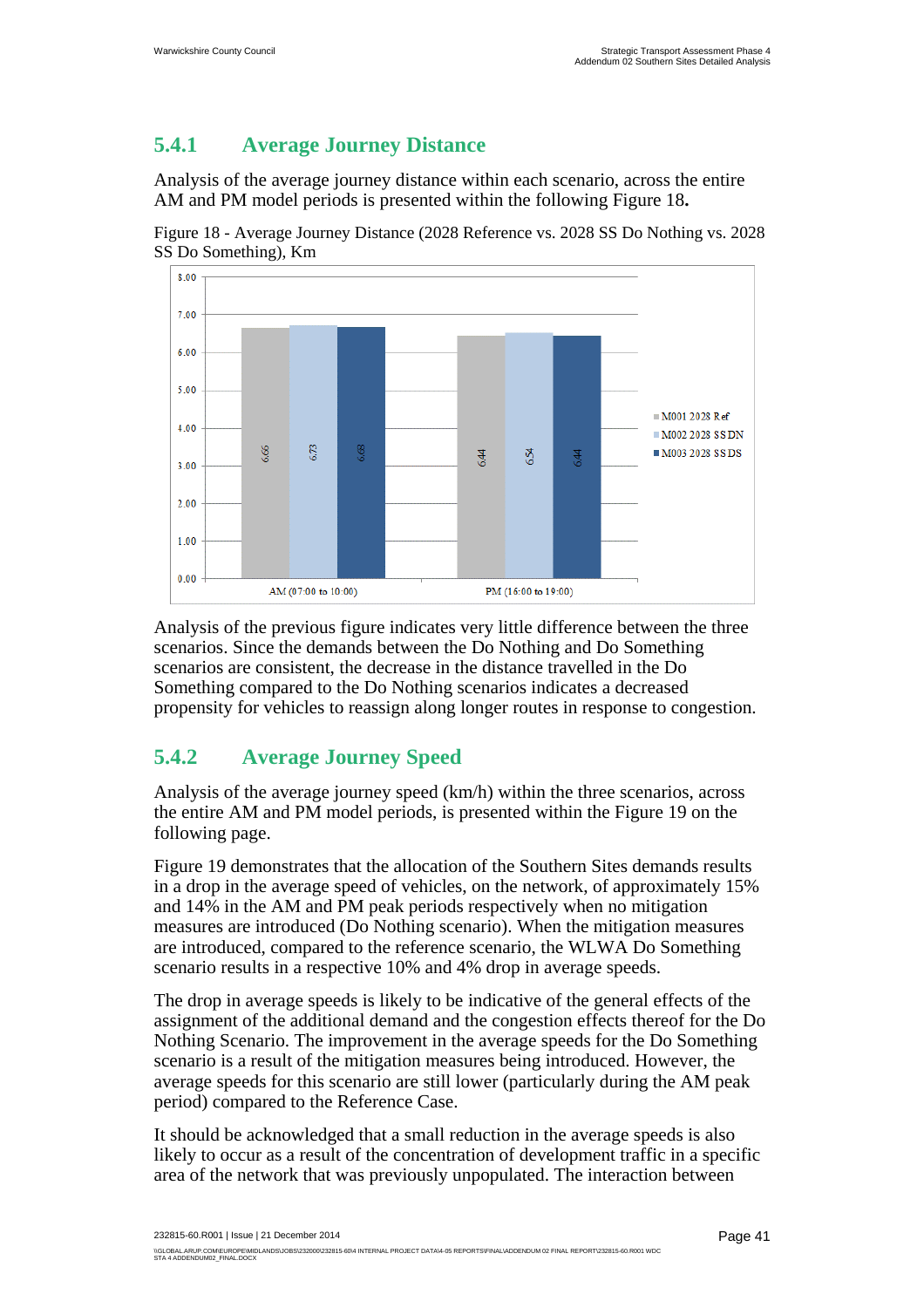development and background trips will naturally produce lower speeds in this area, as will the inclusion of new, signalised junctions in areas of the network that were previously free flowing, such as the Europa Way corridor between Gallows Hill and Shires Retail Park.





### **5.4.3 Average Journey Time (Seconds)**

Analysis of the average journey time, in seconds, within each scenario, across the entire AM and PM model periods, is presented within Figure 20 on the following page.

Analysis of the difference in average journey times indicates an increase in the time it takes to complete a journey when compared to the 2028 Reference Case conditions of around 19% and 17% during the AM and PM periods respectively for the Do Nothing scenario.

When comparing the Reference Case to the WLWA Do Something scenario, the increase in 12% and 4% is expected during the AM and PM periods respectively. This indicates that the mitigation measures significantly mitigate the effects of the development and thus additional demands on the network. However the effects are not fully mitigated which can be seen by the increase in journey time compared to the Reference Case.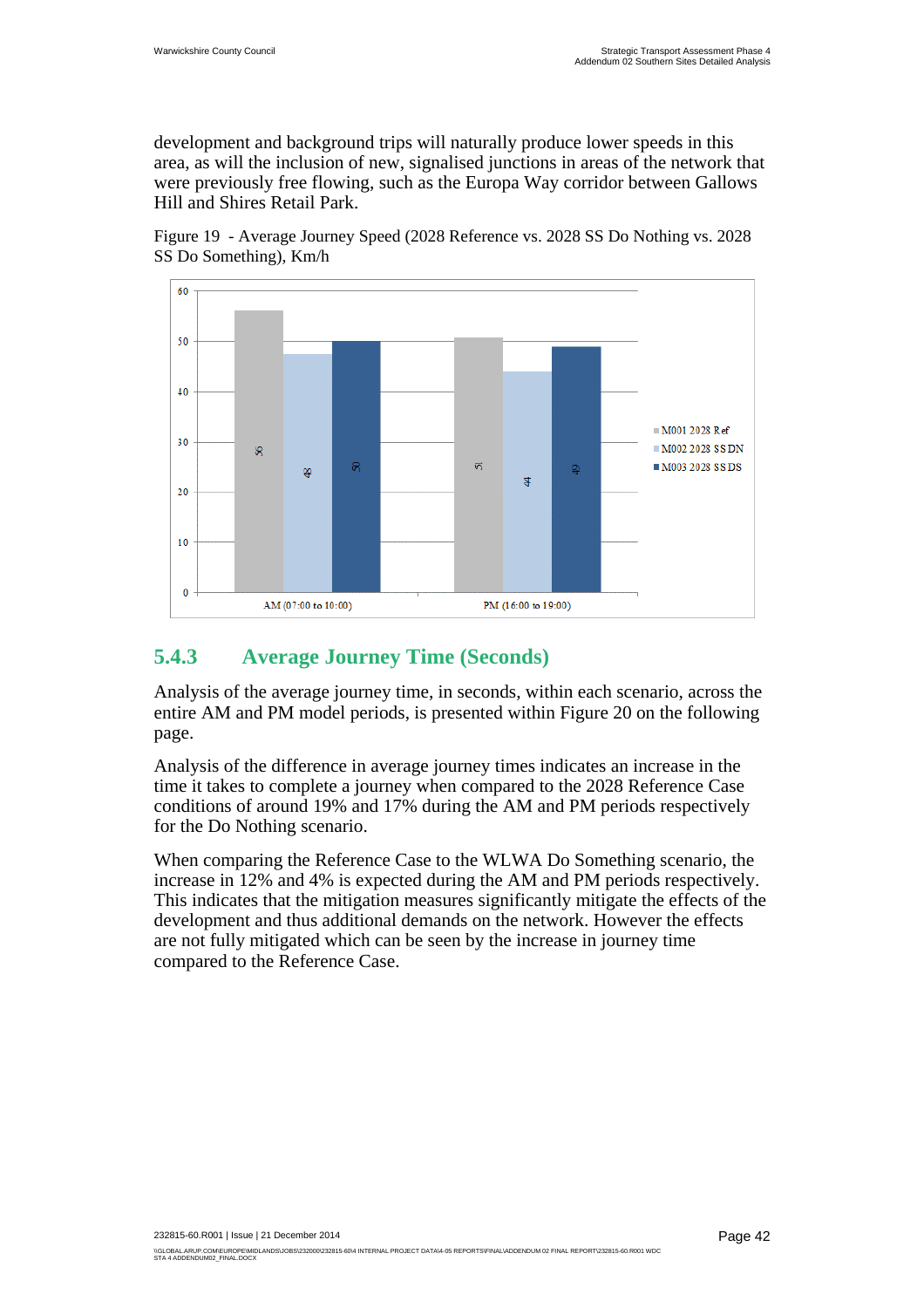

Figure 20 - Average Journey Time (2028 Reference vs. 2028 SS Do Nothing vs. 2028 SS Do Something), Seconds

# **5.5 Maximum Queue Length Analysis**

The following sets out some initial observations based on the differences in queue lengths between the 2028 Reference Case and 2028 Southern Site scenarios.

The maps which are referred to within the following analysis are presented within **Appendix B** of this report.

### **5.5.1 AM Analysis (MQ001 and MQ003)**

Analysis of the difference in queuing between the 2028 Reference and 2028 SS Do Nothing scenario, during the AM peak hour, reveals the following:

- There are two instances of severe increases in queue lengths. These impacts occur at the junction of A452/ Princes Drive and the junction of Westhill Road/ A445/ Kenilworth Road
- In the majority of instances the propensity for queues to increase beyond 30 vehicles is limited
- There are 6 instances where a queue length reduction is expected. Analysis of these locations indicates that the relative differences between the scenarios are not particularly high and, therefore, the reductions are unlikely to be significant.

Analysis of the difference in queuing between the 2028 Reference and 2028 SS Do Something scenario, during the AM peak hour, reveals the following:

• There is one instance of severe increases in queue lengths. These impacts occur at the junction of Westhill Road/ A445/ Kenilworth Road, most likely this is caused by the junctions being close to capacity and, therefore, the additional draw between the residential sites to the south and the Coventry and Warwockshire Gateway employment site to the north. The delivery of mitigation measures funded through the wider Local Plan commitments will likely mitigate these effects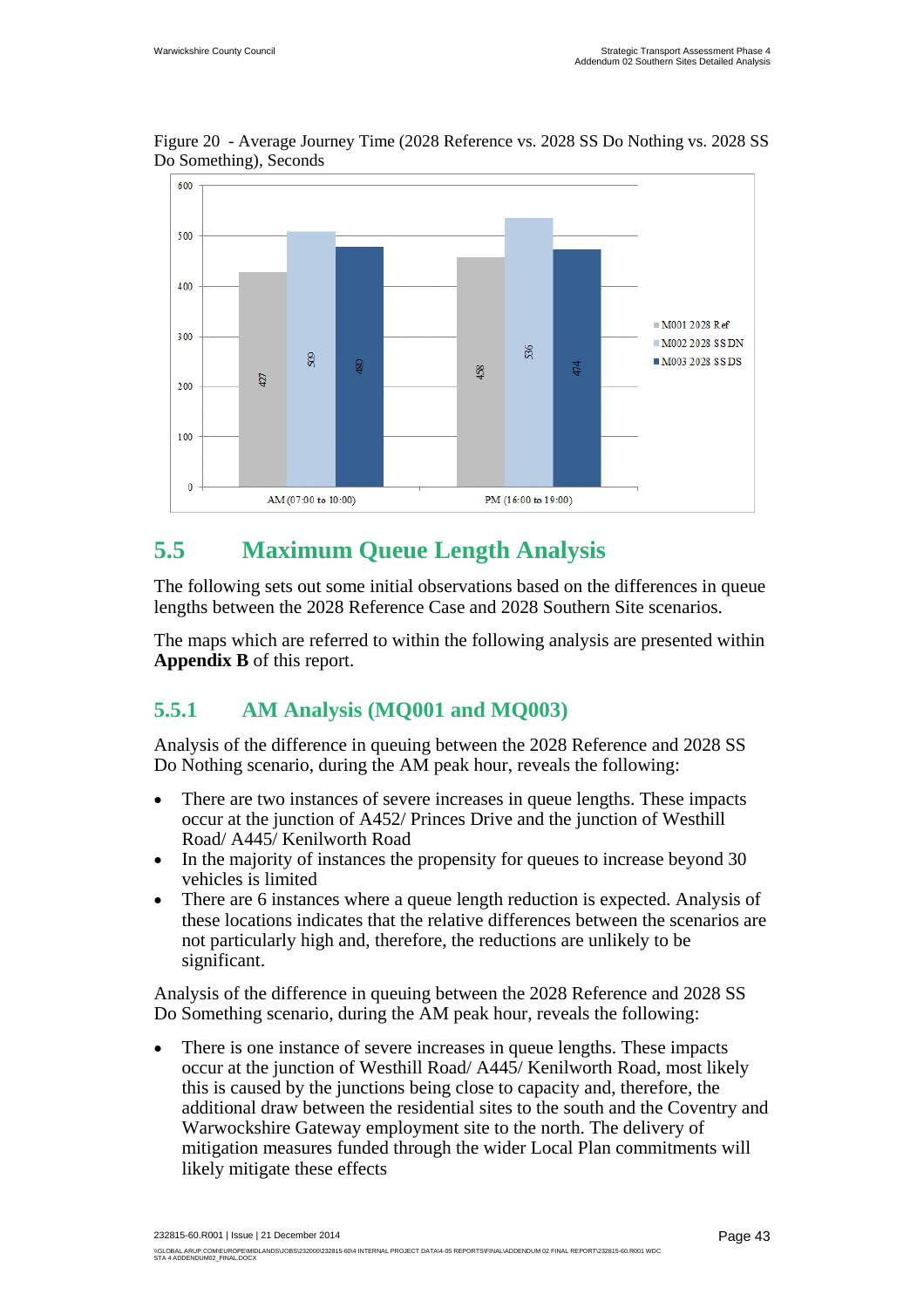- In the majority of instances the propensity for queues to increase beyond 30 vehicles is limited
- There are 12 instances where a queue length reduction is expected some of which represent significant reductions.

# **5.5.2 PM Analysis (MQ002 and MQ004)**

Analysis of the difference in queuing between the 2028 Reference and 2028 SS Do Nothing scenario, during the PM peak hour, reveals the following:

- There are no severe increases experienced within the PM network which is an improvement in comparison to the AM
- The majority of junctions assessed that trigger the criteria experience a queue length increase of 15 to 30 vehicles
- There is on instance of a reduction in queuing which is triggered by a relatively small variation in queuing levels between the two scenarios.
- There are 6 instances where a queue length reduction is expected to occur.

Analysis of the difference in queuing between the 2028 Reference and 2028 SS Do Something scenario, during the PM peak hour, reveals the following:

- There are no severe increases experienced within the PM network which is an improvement in comparison to the AM.
- The majority of junctions assessed that trigger the criteria experience a level between a reduction in queuing levels and a maximum increase of 30 vehicles
- There is 1 instances where a queue increase greater than 30 is expected.

## **5.5.3 Queue Analysis Summary**

A summary of the findings obtained through comparing the changes in queuing between the 2028 Reference Case and 2028 STA Scenarios is provided as follows:

- The 2028 WLWA Do Nothing junction performance is comparable to the 2028 Reference Case network but there are a number of severe and very severe increases in queue lengths that are recorded within the Do Nothing network when compared to the Reference Case
- The 2028 WLWA Do Something network impacts are similar in magnitude during both AM and PM periods and there are a number of instances where a queue length decrease is achieved
- When reviewing the performance of the 2028 WLWA Do Nothing and Do Something network performances it is apparent that the PM network performs better than the AM network for both scenarios
- The most severe impacts within the 2028 WLWA STA scenarios occur on routes outside of Warwick town, within the AM Do Nothing scenario the impacts appear concentrated to the north of the new sites which may indicate an increase in the number of vehicle movements travelling north/south across the network, within the PM these impacts are largely concentred in the areas around the proposed sites
- The Do Something network performs better than the Do Nothing network in both periods when compared to the Reference Case network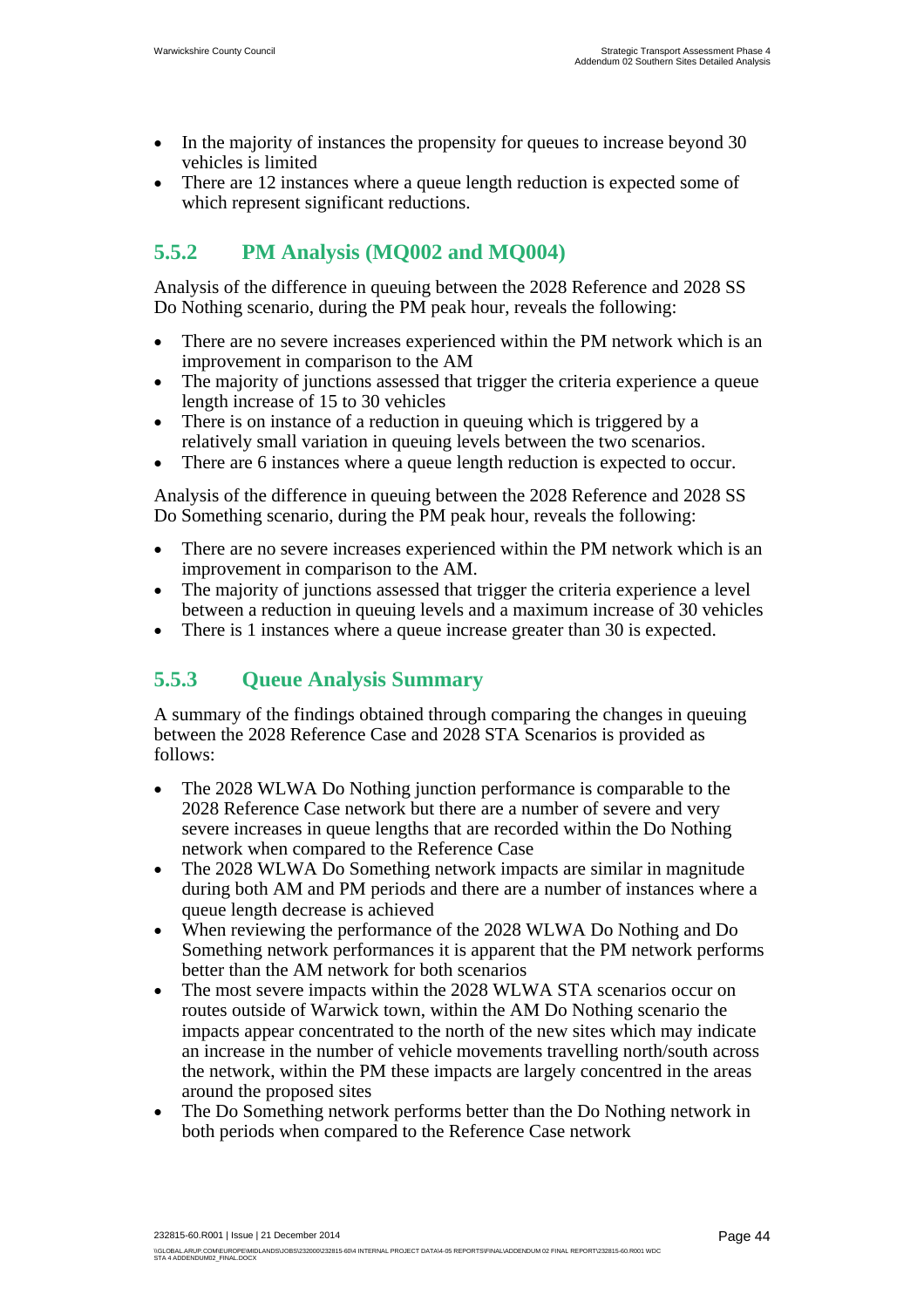When the mitigation measures are introduced, there is a noticeable increase in number of junctions where a reduction in queue length is expected (6 to 12 during the AM peak period and 1 to 16 during the PM peak period)

The introduction of mitigation measures results in an overall improvement in queue conditions across the model extent. It is notable, however, that there are residual problems identified to the north of the model that are not mitigated within the two development scenarios. Further attention may be required in these areas in order that the impacts can be fully mitigated. It should also be noted that the areas to the north that experience severe and very severe increases in queue lengths are areas where additional mitigation measures have been proposed either through the earlier Phase 4 STA work or, in the case of Thickthorn and the junctions along the A452, funding may be delivered through long term regional Strategic Economic Plan infrastructure. Therefore it is likely that most of these impacts will be mitigated when the full Local Plan Infrastructure package is delivered alongside the full development allocation.

# **5.6 Journey Time Analysis**

The following sets out some initial observations of journey time analysis plots for the three key scenarios; 2028 Reference Case and 2028 SS Do Nothing and 2028 SS Do Something. The comments in the remainder of this section are based on observations of the predicted journey times across pre-defined routes within the model area during both AM (08:00 to 09:00) and PM (17:00 to 18:00) peak hours.

The maps which are referred to within the following analysis are presented within **Appendix C** of this report whilst the specific drawing number pertaining to each element of the analysis has been provided within the accompanying title brackets.

## **5.6.1 AM Analysis (MD001 and MD003)**

Analysis of the difference in queuing between the 2028 Reference and 2028 SS Do Nothing scenario, during the AM peak hour, reveals the following:

- The routes localised around the Town experience limited changes in journey times compared to the Reference Case, notably the Saltisford, Friars Street and The Butts all experience no significant change.
- An increase in journey times is experienced on all approaches to Warwick town, the most severe increase in journey times appears to occur along the Banbury Road approach into Warwick
- Increases in journey times are evident on three of the four approaches to Grey's Mallory which is likely to be indicative of increased pressure on the transport network in this area which occurs as a result of the additional development demands
- In addition to the severe increase in delays along Banbury Road, very severe increases in journey times are experienced along the Myton Road approach to the roundabout with Europa Way as well as along the route between Grey's Mallory roundabout and the M40. The latter is potentially increased congestion as a result of an increase in vehicle movements travelling form the Europa Way corridor area towards the M40. The issues at Myton Road are likely to be indicative of the Myton Road/Europa Way roundabout failing to accommodate the increase in demand which has occurred as a result of the new sites located within the area.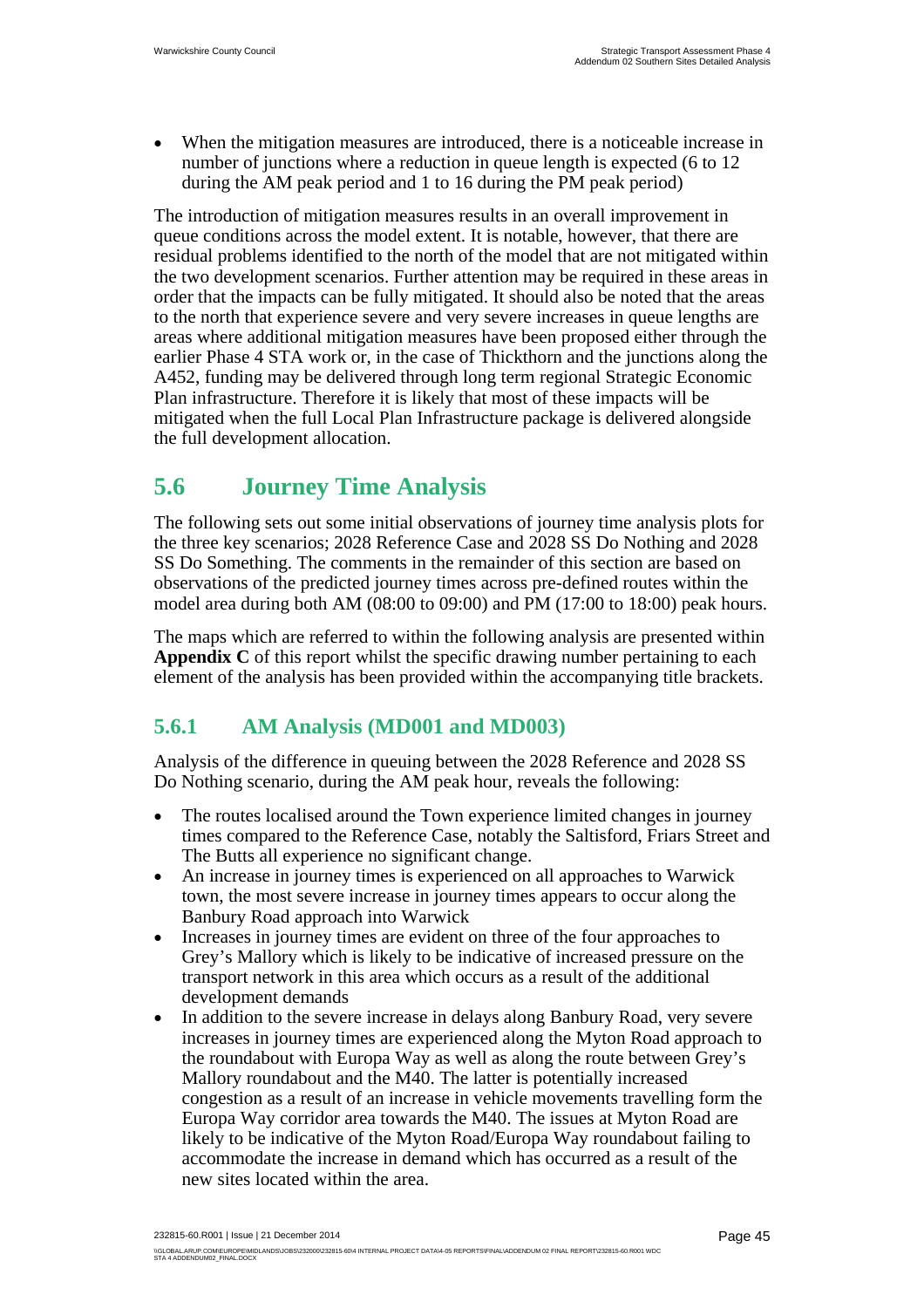- Severe increases in journey times are also experienced along Tachbrook Park Road which is likely to be indicative of increased pressure on this corridor as a result of the new developments located to the south of Warwick
- Some increases in delay along routes to the north of Leamington are also evident which could occur either as a result of direction interaction with new development trips, displacement of background traffic onto these routes as a result of the new development trips or, most likely, a combination of both

Analysis of the difference in queuing between the 2028 Reference and 2028 SS Do Something scenario, during the AM period, reveals the following:

- Most of the journey times to the south have improved when compared to the Do Minimum, journey times along Banbury Road and Myton Road have actually reduced when compared to the Reference Case which is likely to indicate an additional benefit that may be delivered by the mitigation proposals in this area
- A very severe increase in journey times is identified along the Emscote Road NB approach to the Greville Road junction, this increase is likely to be directly linked to the provision of signals in this area, the increase will occur in part because prior to the implementation of the scheme proposals vehicles do not give way when travelling northbound. Similarly a reduction in journey times is observed along Emscote Road SB, the mitigation measures in this area do not reflect the SCOOT strategy that could be implemented to control the signals and, therefore, these impacts should be considered a worst case
- Increases in delay are expected on two of the arms to Grey's Mallory with severe increases in delay experienced by vehicles approaching from the south east. Some increase will inevitably occur as a result of the inclusion of the new development trips within the area, however it is likely that further optimisation of the scheme proposals in this area could further reduce the level of increase in journey times identified thus far
- The other instance of a very severe increase in journey times occurs along Westhill Road/ Bericote Road in the westbound direction and is in line with the impacts identified during the analysis of the difference between the Reference Case and 2028 SS Do Nothing scenario networks

## **5.6.2 PM Analysis (MD002 and MD004)**

Analysis of the difference in queuing between the 2028 Reference and 2028 SS Do Nothing scenario, during the PM peak hour, reveals the following:

- There are four instances where a severe increase in queues is expected of which two of these occur along both directions of Myton Road and the remaining two occur on sections of the Tachbrook Road corridor which runs parallel to Europa Way
- There are a large number of instances where journey times have increased around the Myton Road/Europa Way area which indicates that the impacts which occur as a result of the new development trips assigned on the network will result in increases in journey times on all key corridors which will likely serve the new developments in the area
- Severe increases in journey times also occurs along the NB and SB approaches of Emscote Road to the junction with Greville Road, as highlighted earlier, in reality the signal proposals in this area would be part of a wider SCOOT strategy which would control traffic movements along the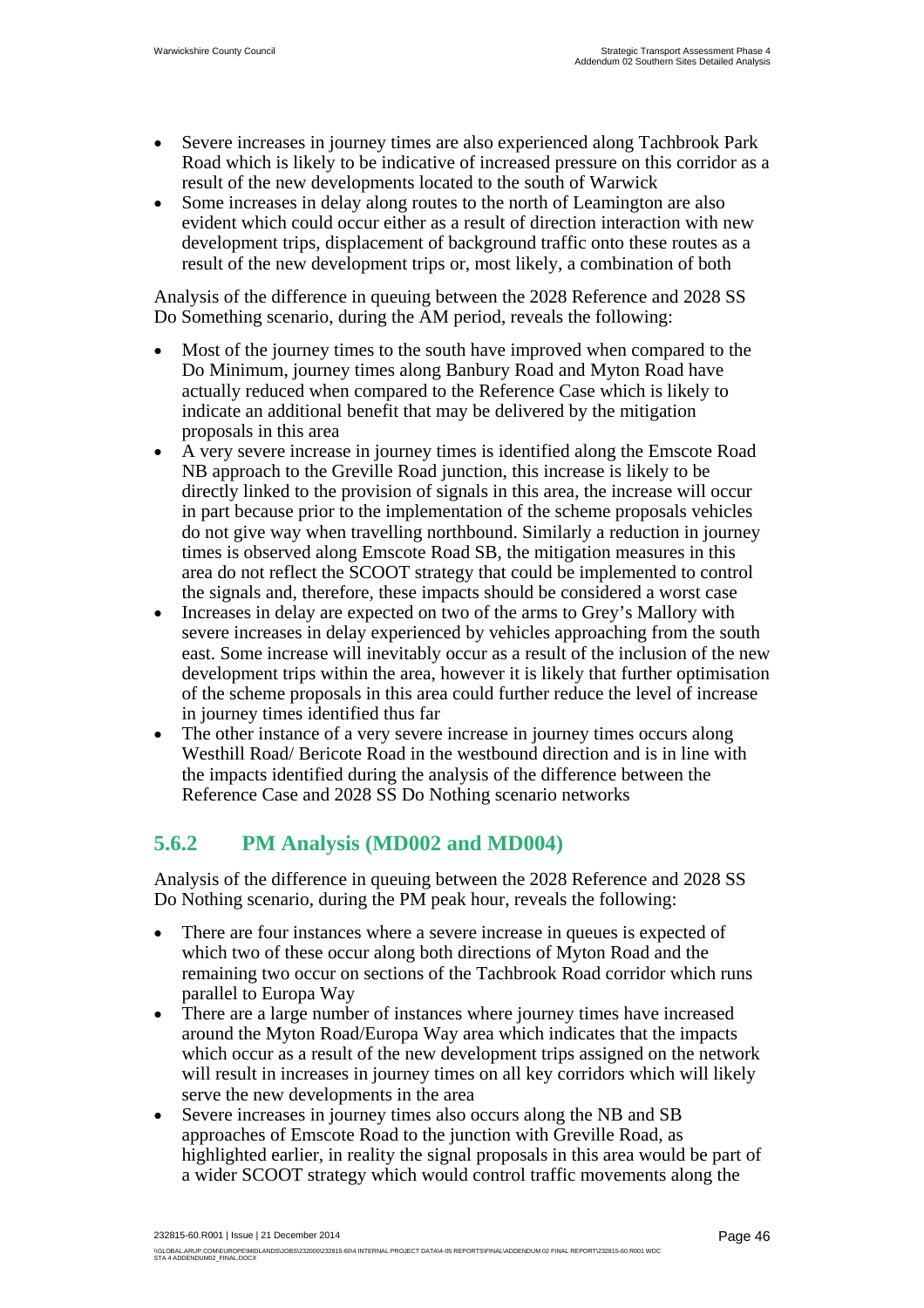corridor in a manner which serves to reduce the overall level of delay experienced through the optimisation of the cycle times

 A severe increase in journey times is also experienced by vehicles travelling SB towards the M40 which corresponds to increases observed in the same area during the AM period

Analysis of the difference in queuing between the 2028 Reference and 2028 SS Do Something scenario, during the PM peak hour, reveals the following differences in the journey time impacts:

- From the outset, there is a notable amount of routes where journey times have improved compared to the Reference Case which is indicative of potential additional benefits that may be unlocked as a result of the delivery of the mitigation proposals identified
- There are two instances where a very severe increase in journey times is predicted, there are increases on the Emscote Road NB approach to the Greville road junction and along the B4087 approach to the newly proposed Bath street gyratory. Both increases occur as a result of the inclusion of new signals on approaches where previously vehicles were able to move largely unopposed
- There are two routes where an increases in delay expected on the approach to Grey's Mallory which would likely benefit from further optimisation of the Grey's Mallory Scheme proposals
- There is a reduction in journey times achieved for vehicles travelling SB along Europa Way towards the M40, this reduction in journey times in achieved without any specific mitigation being delivered within this area which may be considered to be indicative of wider benefits occurring as a result of the delivery of the mitigation proposals

## **5.6.3 Delay Analysis Summary**

Analysis of the difference in journey times between the two 2028 Southern Sites scenarios and the Reference Case reveals that there are notable improvements in journey time expected for the Do Something scenario. These improvements are particularly evident within the AM period around the Town centre and in the PM period around the area of the proposed developments as well as the Myton Road/Old Warwick Road corridor

For both scenarios in both periods there are still increases in delay on the approaches to Grey's Mallory which would likely benefit from further optimisation of the Grey's Mallory Scheme proposals.

When comparing the 2028 Do Nothing Journey times it is apparent that there are a number of areas where severe and very severe increases in journey times occur which are subsequently mitigated by the inclusion of the mitigation proposals identified through the assessment.

# **5.7 Conclusion**

The initial comparisons between the 2028 Reference Case and the 2028 Southern Sites STA scenarios reveal the following conclusions:

• Inclusion of the Southern Sites strategy demands will likely result in an increase in the average network journey times and a reduction in average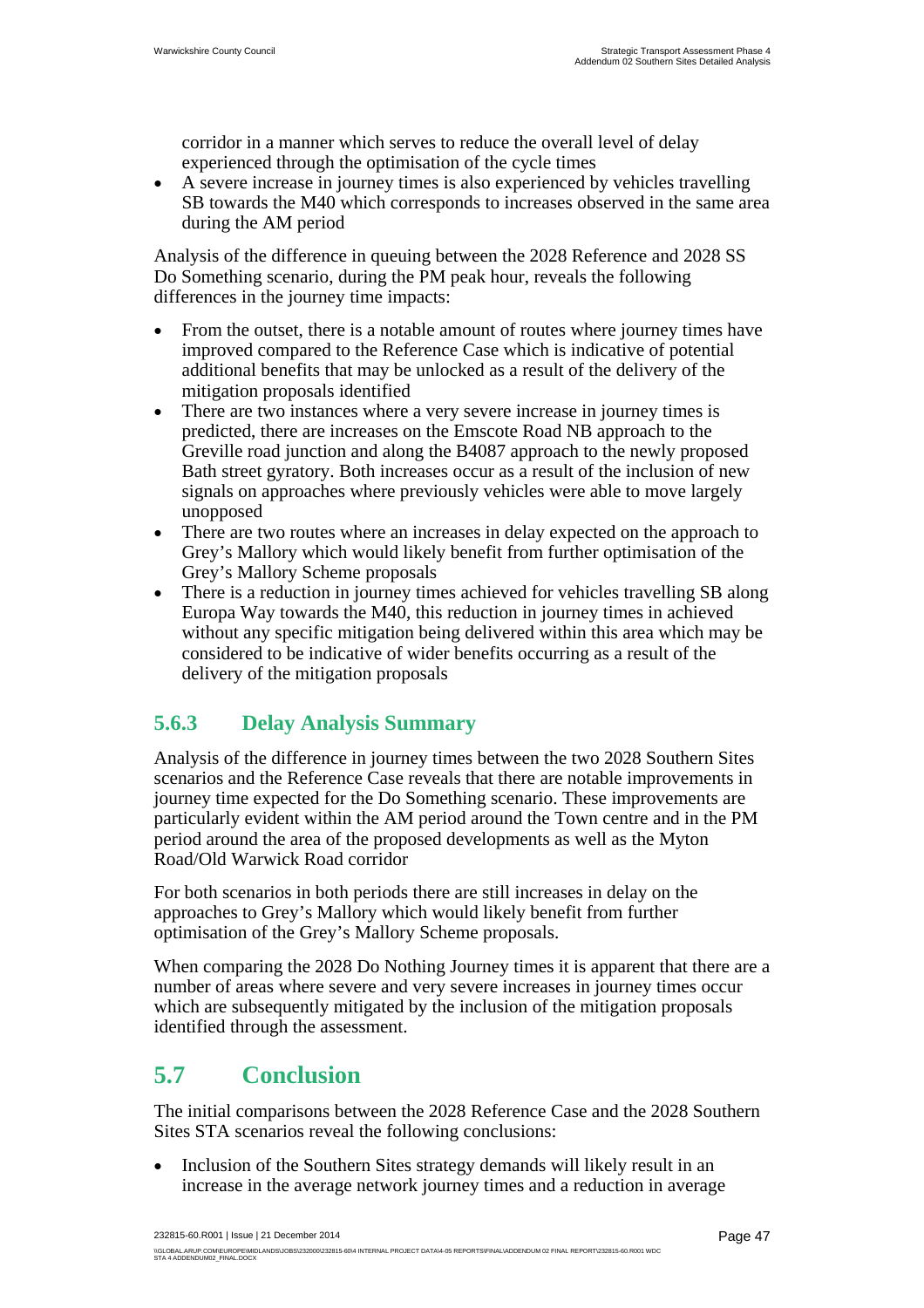speeds that vehicles are able to achieve in comparison to the 2028 Reference Case conditions

- These negative impacts are reduced by markedly with the introduction of the mitigation measures associated with the Do Something scenario during both peak periods
- The most severe impacts within the 2028 SS scenarios occur on routes around the area of the developments and to the north of the sites
- Some areas experience improvements in delay and queuing despite no mitigation measures being proposed within the immediate area, this is indicative of wider benefits that could potentially be unlocked by the inclusion of the mitigation measures.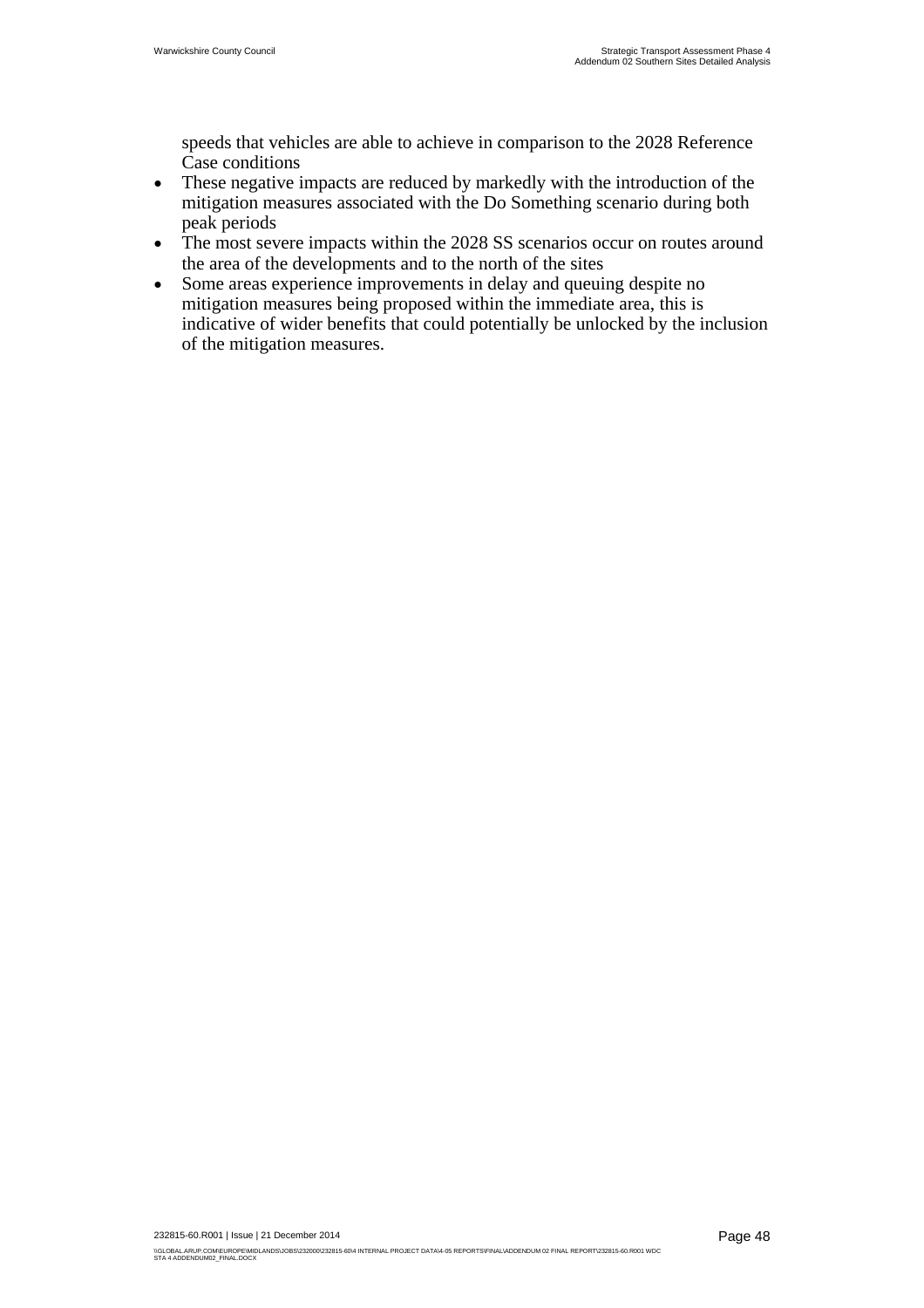# **6 Europa Way Consortium Land, Link Road Sensitivity Results Analysis**

# **6.1 Overview**

The following sections of the report are intended to present the results obtained from the detailed Sensitivity testing undertaken within the Warwick and Leamington Model for the following three scenarios:

- M001 WLWA 2028 Reference Case
- M003 WLWA 2028 SS Do Something
- M004 WLWA 2028 SS Do Something + Myton Link

The inclusion of this sensitivity scenario is intended to help understand the affect the inclusion of the link through some of the proposed sites, which connects Europa Way and Myton Road, initially from a strategic standpoint and then secondly more localised impacts.

# **6.2 Model Stability**

An initial assessment of the level of model stability was undertaken by comparing the number of completed runs against the number of runs which failed.

The network stability exhibited within the AM and PM simulation runs across the two scenarios is illustrated within the following Table 22:

Table 22 - Model Stability Assessment (2028 Reference vs. 2028 SS Do Something vs.  $2028$  SS DS + Link)

|           | <b>M001 2028 Reference</b> | <b>M003 2028 SS Do</b><br><b>Something</b> | $M004 2028 SS DS + Link$ |
|-----------|----------------------------|--------------------------------------------|--------------------------|
| AM        | 75%                        | 90%                                        | 85%                      |
| <b>PM</b> | 80%                        | 75%                                        | 70%                      |

The analysis of the model stability indicates variation by a single run between the Do Something and link road sensitivity test which are unlikely to be considered significant.

# **6.3 Network Wide Statistics**

The following sets out the changes in network wide statistics between the 2028 Reference Case and the 2028 SS DS + Link scenario.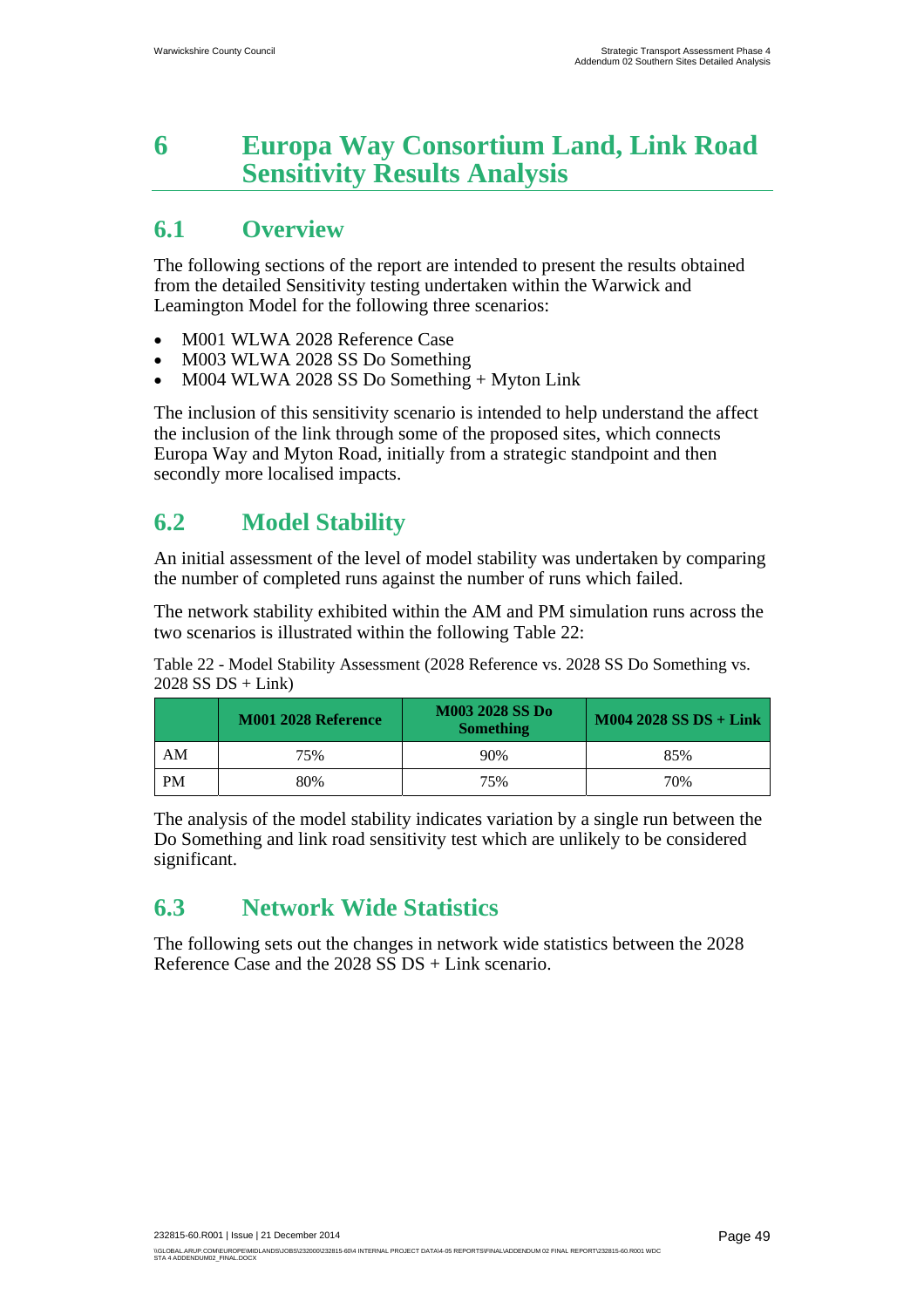## **6.3.1 Average Journey Distance**

Analysis of the average journey distance within each scenario, across the entire AM and PM model periods is presented within Figure 21 on the following page. Analysis of the figure indicates very little difference between the three scenarios.

Figure 21 - Average Journey Distance (2028 Reference vs. 2028 SS Do Something vs.  $2028$  SS DS + Link), Km



The differences in journey distance across the three scenarios are not considered to be significant in either period which could indicate, in part, that the developments, when delivered alongside the mitigation measures, do not induce reassignment of traffic onto longer routes within the model.

## **6.3.2 Average Journey Speed**

Analysis of the average journey speed (km/h) within the three scenarios, across the entire AM and PM model periods, is presented within Figure 23 on the following page. This Figure demonstrates that the allocation of the SS demands is likely to result in an 11% and 4% reduction in journey speeds during the AM and PM peak period between the Reference Case network and the SS DS + Link scenario. This reduction is more prominent in the AM peak period and the results of the DS + Link scenario are very close to that of the Do Something scenario.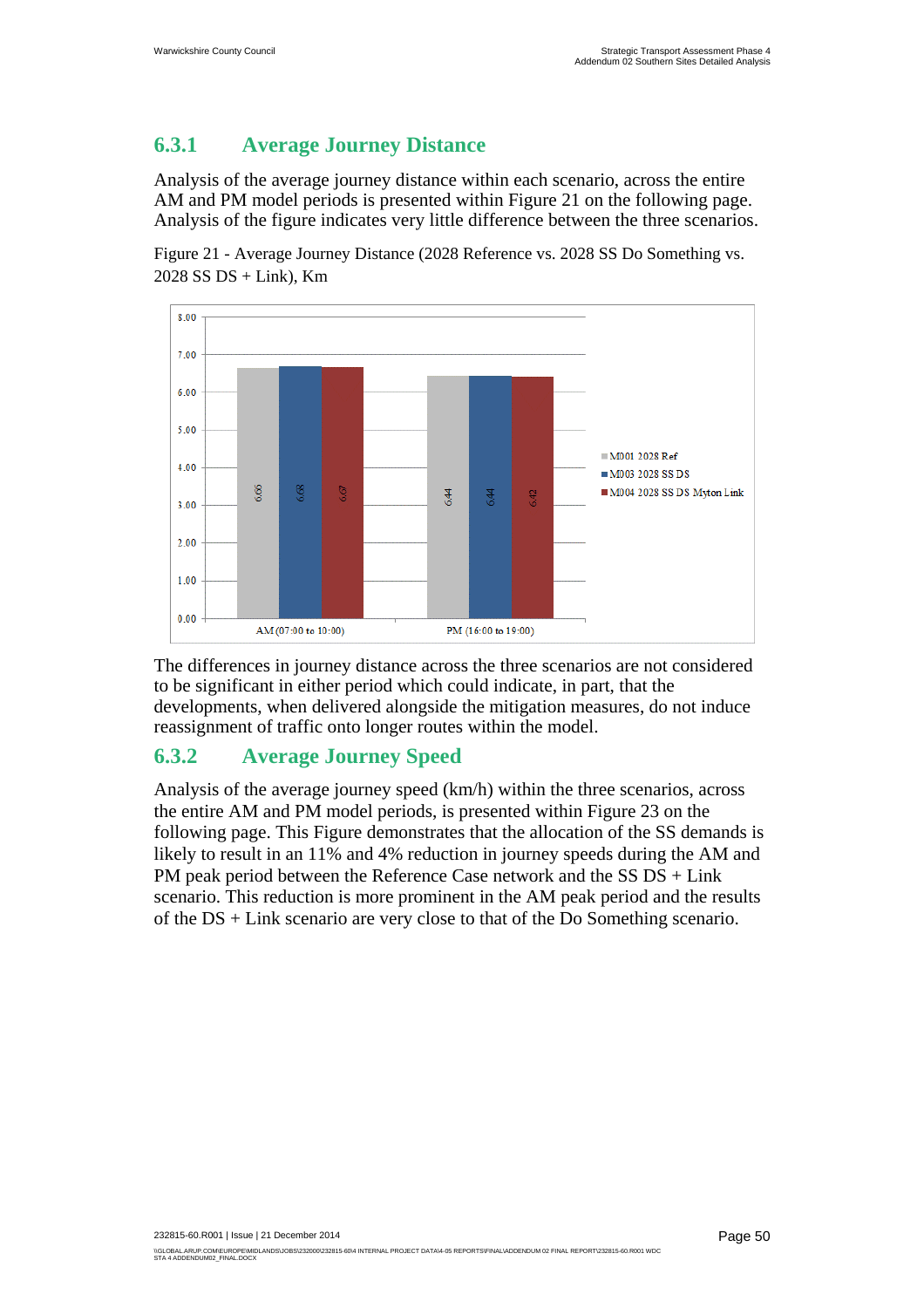

Figure 22 - Average Journey Speed (2028 Reference vs. 2028 SS Do Something vs. 2028  $SS\overline{DS}$  + Link), Km/h

### **6.3.3 Average Journey Time (Seconds)**

Analysis of the average journey time, in seconds, within each scenario, across the entire AM and PM model periods, is presented within Figure 23. Analysis of Figure 23 reveals that journey times within the  $DS + Link$  scenario network are 12% and 4% higher within the AM and PM time periods respectively when compared to the Reference Case journey times. Again, the results of the Sensitivity scenario are very close to that of the Do something scenario.



Figure 23 - Average Journey Time (2028 Reference vs. 2028 SS Do Something vs. 2028 SS DS + Link), Seconds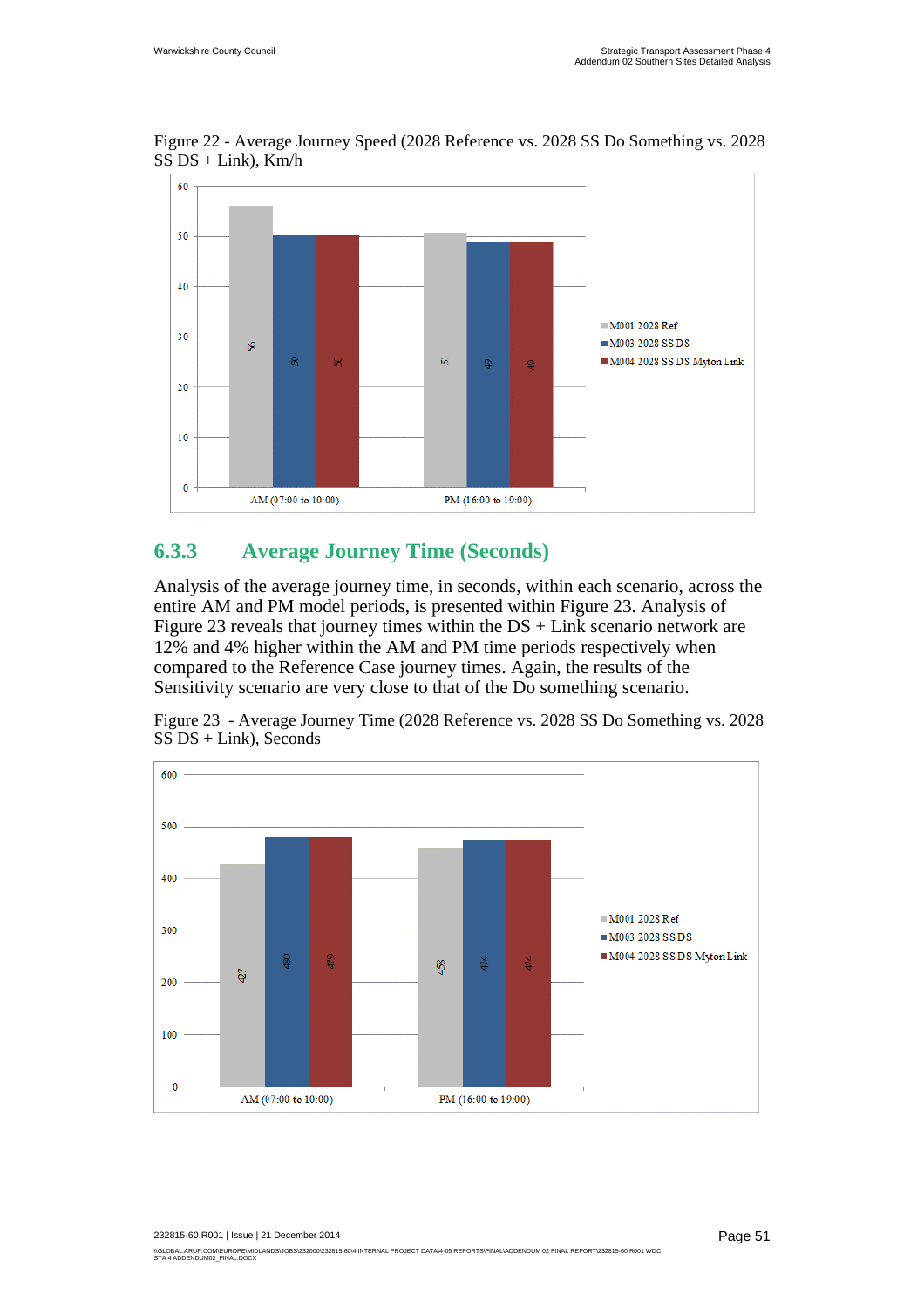# **6.4 Maximum Queue Length Analysis**

The following sets out some initial observations based on the differences in queue lengths between the 2028 Reference Case and 2028 SS DS + Link scenario.

The maps which are referred to within the following analysis are presented within **Appendix B** of this report.

## **6.4.1 AM Analysis (MQ005)**

Analysis of the difference in queuing between the 2028 Reference and 2028 SS  $DS + Link$  scenario, during the AM peak hour, reveals the following:

- The inclusion of the link results in no additional vary severe increases in queuing levels other than, in line with the queue comparisons of the 2028 Do Something scenario, a very severe increase in the queue levels at the A445 Leicester Lane/ Westhill Road/ Kenilworth Road junction. This increase is also expected for the SS DS scenario
- The difference in queuing levels between the link road sensitivity test network and the 2028 Do Something reveals that queuing levels within the two networks are likely to be broadly comparable and, therefore, unaffected by the inclusion of the new link road.

## **6.4.2 PM Analysis (MQ006)**

Analysis of the difference in queuing between the 2028 Reference and 2028 SS  $DS + Link$  scenario, during the PM peak hour, reveals the following:

 There are no instances of severe queue length increase as was expected for the DS scenario, in general the results extracted from the comparison between the link road sensitivity test network and the 2028 Ref case are broadly comparable to the results extracted from the same comparisons undertaken using the link road sensitivity test network versus the Reference Case.

## **6.4.3 Queue Analysis Summary**

A summary of the findings obtained through comparing the changes in queuing between the 2028 Reference and 2028 SS DS + Link Scenario reveals very little difference in the queuing levels observed within the 2028 Link Road sensitivity test network and the 2028 Southern Sites Do Something network.

# **6.5 Journey Time Analysis**

The following sets out some initial observations of the mean speed plots for the two key model scenarios; 2028 Reference and 2028 SS DS + Link scenario.

The maps which are referred to within the following analysis are presented within Appendix C of this report whilst the specific drawing number pertaining to each element of the analysis has been provided within the accompanying title brackets.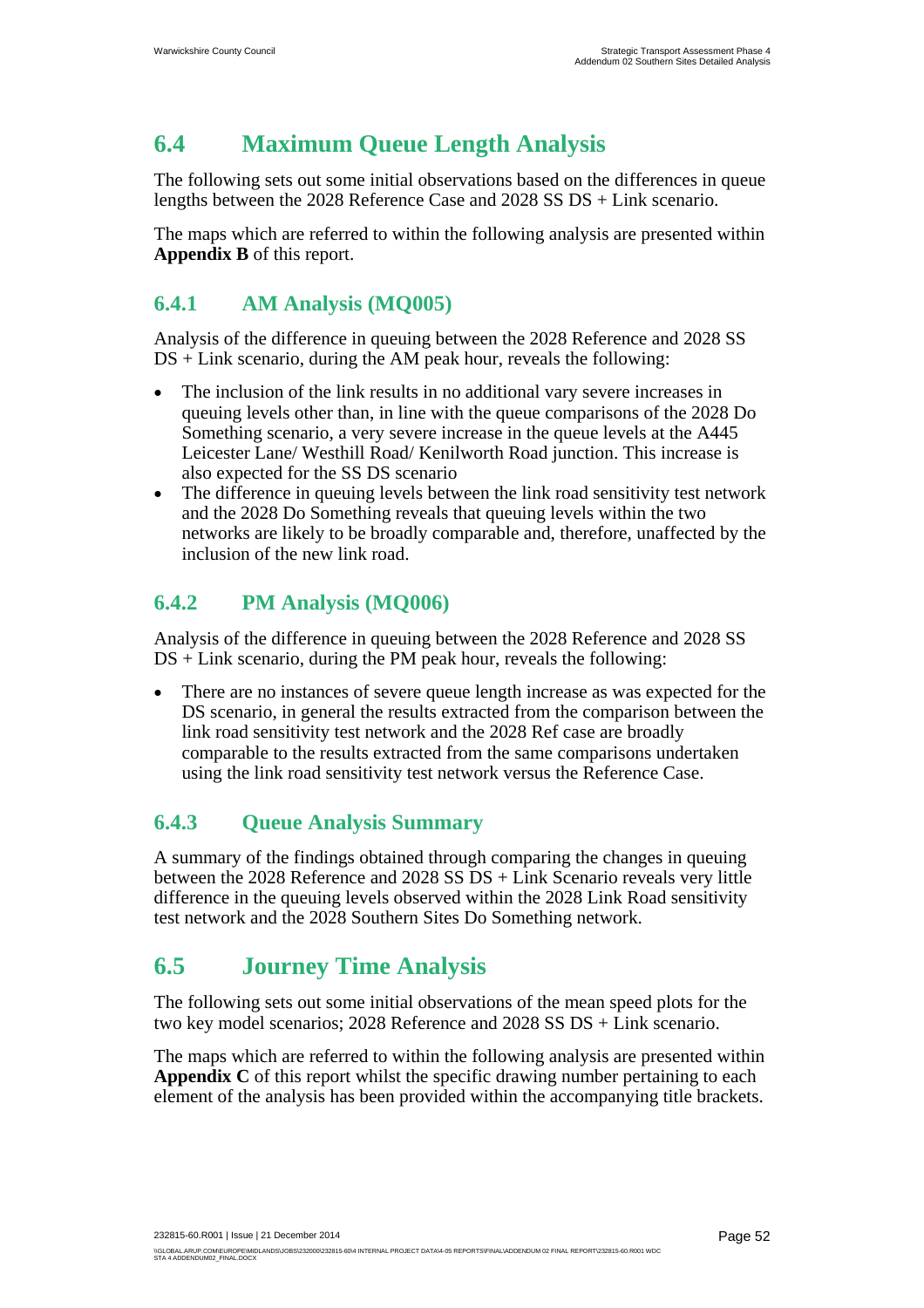## **6.5.1 AM Analysis (MD005)**

Analysis of the difference in delay between the 2028 Reference and 2028 DS + Link scenario, during the AM period, reveals that the differences in journey times between the 2028 Reference Case and the Link Road sensitivity network are broadly similar to the differences observed between the 2028 Reference Case and 2028 DS network.

Two very minor differences between the original 2028 Ref Case versus 2028 Do Something and the 2028 Link road sensitivity are that the delay along Emscote Road SB drops from an increase to a negligible change whilst the delay Along Leicester Lane SB in the North of Leamington increases from severe to very severe. Both are triggered by relatively small variations in delay between the two scenarios and neither change is likely to represent a significant impact which occurs as a result of the inclusion of the new link road, rather they represent changes which occur due to model variation.

### **6.5.2 PM Analysis (MD006)**

As with the AM analysis, analysis of the difference in delay between the 2028 Reference and  $2028$  DS + Link scenario, during the PM period, reveals that the differences in journey times between the 2028 Reference Case and the Link Road sensitivity network are broadly similar to the differences observed between the 2028 Reference Case and 2028 DS network.

Again there are a number of instances where delays appear to change by a grade but investigation of the magnitude of these changes reveals that often it is caused by relatively small variations between scenarios, the delays are reasonably close to the boundary between the two categories and, between 2028 Do Something scenarios, the variation is such that a change in grade is identified.

As with the AM analysis these changes are not located within the immediate area of the proposed link road and, therefore, it is reasonable to conclude that the inclusion of the new link road will not have an impact on journey times at the strategic level.

## **6.5.3 Delay Analysis Summary**

Analysis of the difference in journey times between the SS DS + Link scenario and the Reference Case reveals that the strategic level impacts identified when comparing the 2028 Link Road Sensitivity network to the 2028 Reference Case the variation in journey times is broadly consistent with that which was observed during the comparison of journey times within the 2028 SS Do Something network and the 2028 Reference Case. Thus it is reasonable to conclude that the inclusion of the link road will not have a significant impact on strategic level journey times across the model network.

# **6.6 Conclusion – Strategic Level Analysis**

The initial comparisons between the 2028 Reference and 2028 SS DS + Link scenarios reveals that, strategically, inclusion of the link road will not have a material impact on the overall network performance, especially when compared to the 2028 SS Do Something scenario network.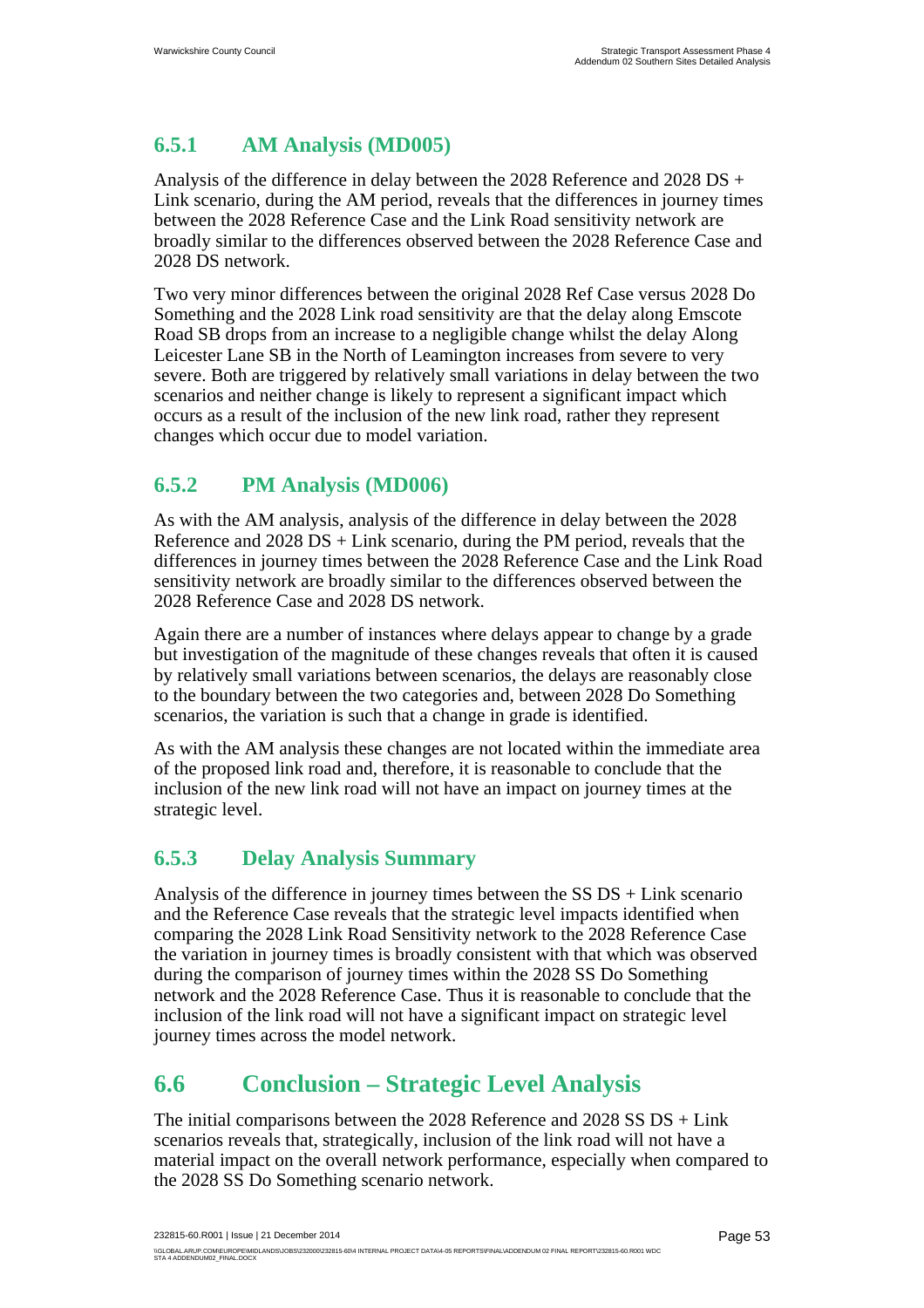# **6.7 Localised Flow Impact Analysis**

In addition to the overview of the strategic impacts which arise as a result of the inclusion of the link between Europa Way and Myton Road. This analysis is intended to provide a better understanding of what, if any, localised impacts may occur as a result of the inclusion of the link road in particular

Analysis of the changes in vehicle flows at a number of locations within the vicinity of the link road has been undertaken. The analysis has centred upon a review of the changes in two-way vehicle flows, during the AM and PM peak hours at 6 locations, namely:

- Location 1 New Link Road
- Location 2 Myton Road East of Link Road Jct
- Location 3 Myton Road West of Link Road Jct
- Location 4 Gallows Hill West of New Europa Way site Access
- Location 5 Europa Way North of Europa Way/Harbury Lane Junction
- Location 6 Europa Way South of Shires Retail Park

An overview of these locations is provided within Figure 24 on the following page. Whilst the extracted flows, for both AM and PM peak hours, across the three key model scenarios, are presented within the following Table 23.

|                |                 | 08:00 to 09:00   |                             |                                  | 17:00 to 18:00  |                             |                                  |
|----------------|-----------------|------------------|-----------------------------|----------------------------------|-----------------|-----------------------------|----------------------------------|
| <b>Ref</b>     | Loc.            | <b>2028 Ref</b>  | <b>2028 SS</b><br><b>DS</b> | <b>2028 SS</b><br>$DS +$<br>Link | <b>2028 Ref</b> | <b>2028 SS</b><br><b>DS</b> | <b>2028 SS</b><br>$DS +$<br>Link |
| 1              | Link Road       | $\boldsymbol{0}$ | $\overline{0}$              | 252                              | $\mathbf{0}$    | $\mathbf{0}$                | 230                              |
| $\overline{2}$ | Myton<br>Road 1 | 1044             | 1104                        | 1167                             | 693             | 837                         | 873                              |
| 3              | Myton<br>Road 2 | 858              | 1149                        | 1281                             | 1043            | 1085                        | 1175                             |
| $\overline{4}$ | Gallows<br>Hill | 1843             | 1430                        | 1455                             | 1573            | 1359                        | 1277                             |
| 5              | Europa<br>Way 1 | 2382             | 1918                        | 1994                             | 1913            | 1644                        | 1618                             |
| 6              | Europa<br>Way 2 | 2444             | 2402                        | 2505                             | 1937            | 2140                        | 2127                             |

Table 23 Link Road Sensitivity Test - 2 Way Flow Analysis

Analysis of the information presented within the previous Table reveals that there are a number of areas where flows are predicted to increase as a result of the inclusion of the southern sites and the associated mitigation measures. This is to be expected given the increased quantum of development in this area.

Furthermore, additional trips may be created as a result of additional capacity being delivered on the network through the mitigation measures that have been proposed.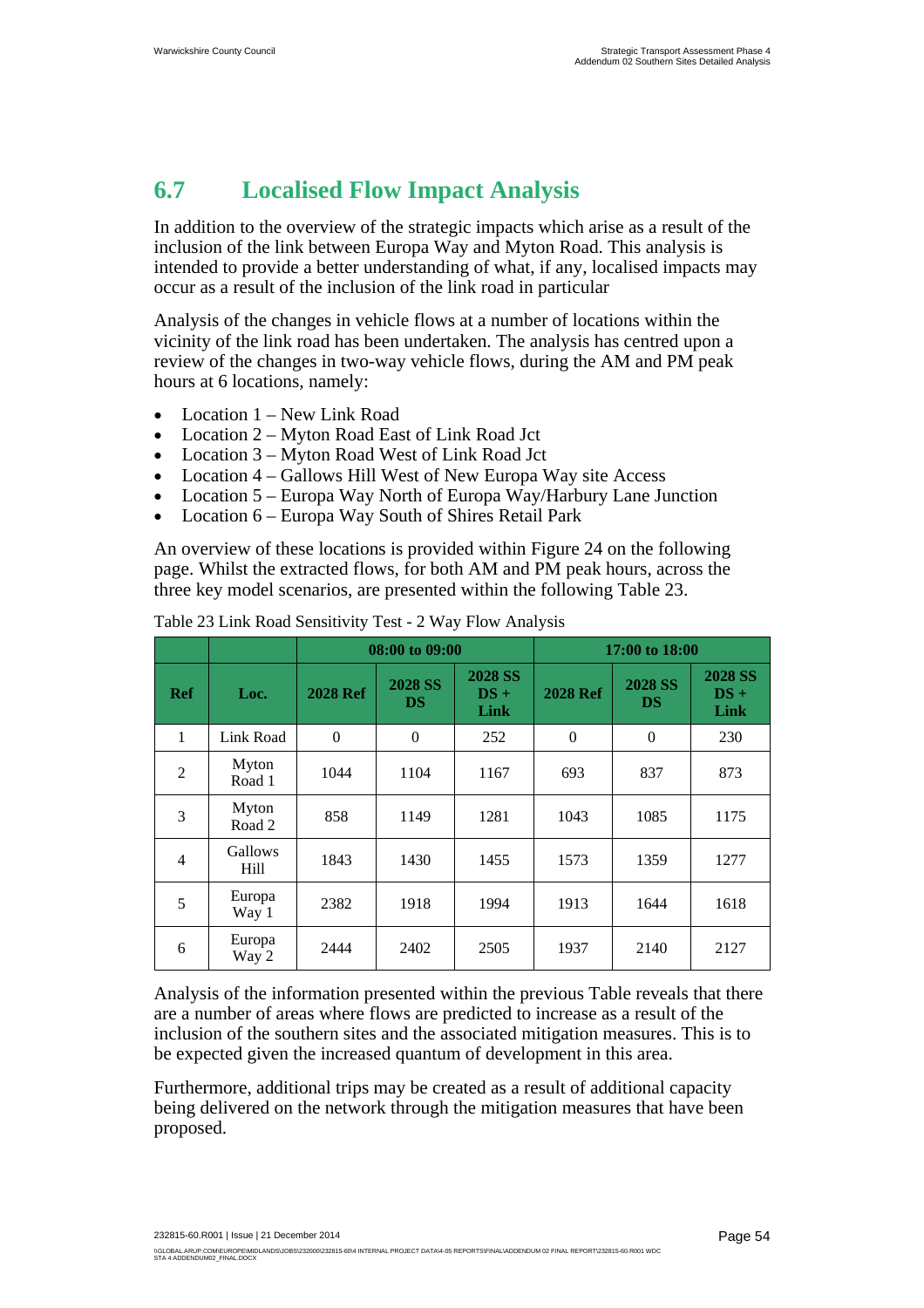

Figure 24 Link Road Sensitivity Test - Flow Analysis Locations

Analysis of the changes in flows reveals that the connection of the link results in 250 two way vehicle trips occurring within the peak hours, this number is not significant in strategic terms.

It is unlikely that high vehicle flows would be considered desirable in this area and therefore, considering that the modelling has already been refined to reflect a less desirable route between Europa Way and Myton Road then careful consideration will need to be given to the design of the link road, if it is to be delivered, in order that it does not present a viable and attractive route for strategic level trips to move between Europa Way and Myton Road.

It is interesting to note the reduction in flows along the southern section of Europa Way in both DS scenarios when compared to the 2028 Reference Case. Given that this does not manifest in a reduction in flows at the northern section of Europa Way it is reasonable to conclude that some trips are also opting to choose to route through the Europa Way land to the West rather than travel straight up Europa Way, most likely this will be in part as a result of some vehicles choosing to use the route through the site since it will inevitably be subject to less traffic and congestion than Europa Way. Again, this may need to be considered in detail when progressing the design of the route through the site in order that the reassignment of strategic levels trips is discouraged from deviating from the main Europa Way corridor.

Overall, however, analysis of the changes in vehicle flows in these areas reveals, that based on the coded assumptions, there is little in the way of strategic benefit offered by the link, however if it is considered desirable to include such a link then careful consideration should be given to the design to ensure that the link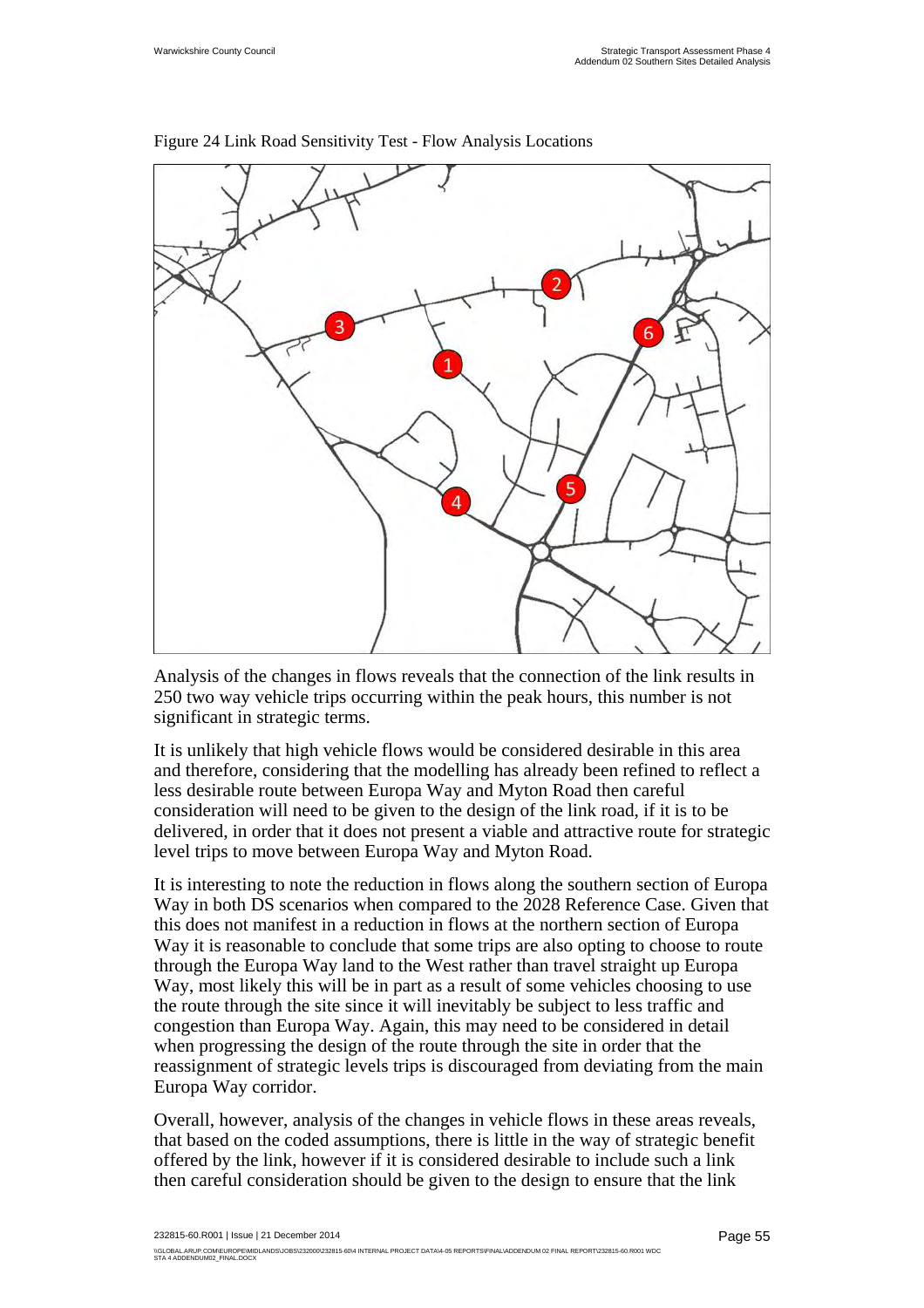does not become strategically desirable and, therefore, vehicular demand for the link increases in vehicle numbers and, in turn, unacceptable levels of congestion.